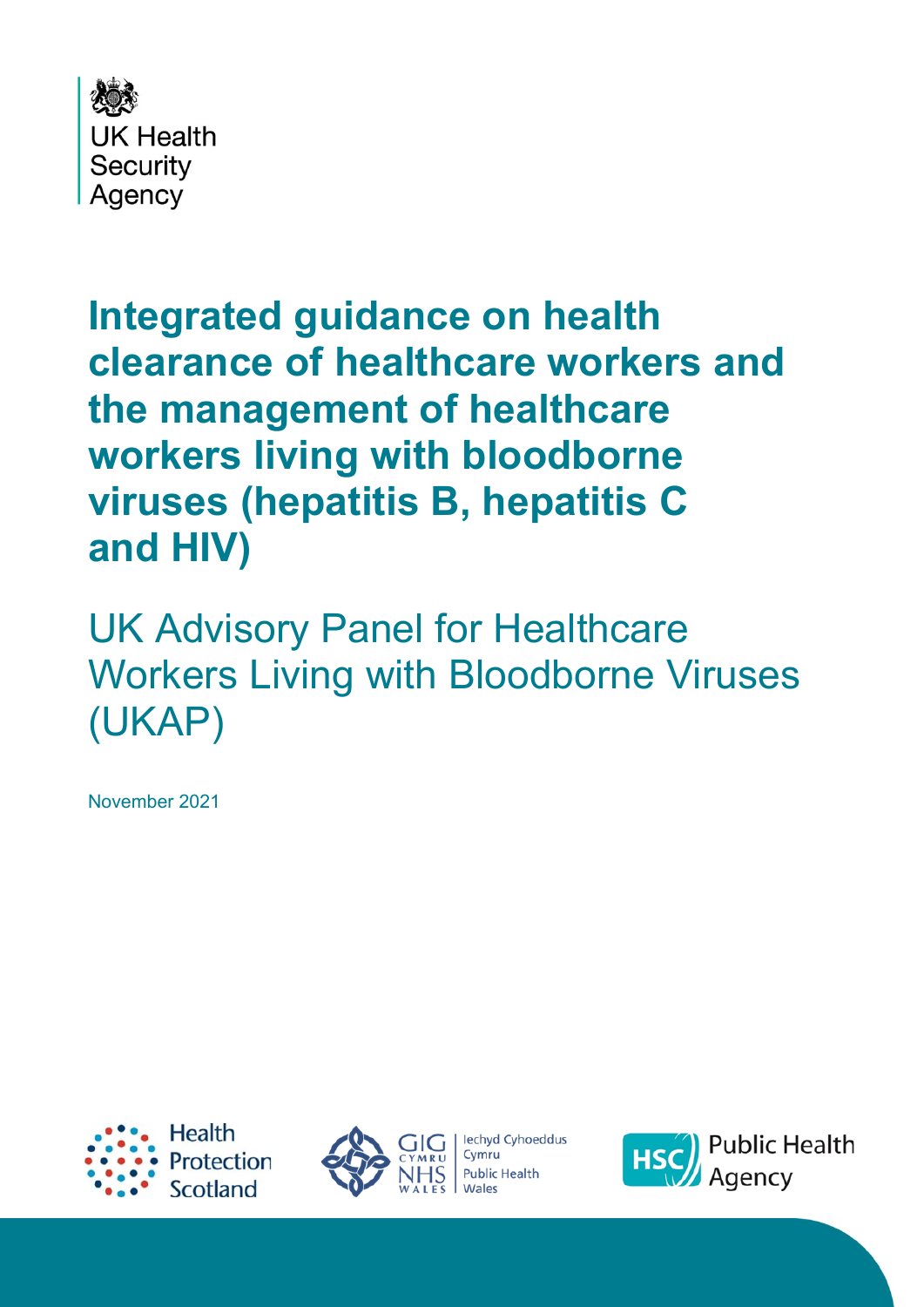Health clearance of healthcare workers and the management of healthcare workers living with bloodborne viruses

# <span id="page-1-0"></span>**Foreword**

In July 2019 UKAP published updated integrated guidance that described new recommendations on the monitoring and clearance of HCWs living with hepatitis B infection, and the investigation of situations where a HCW has been diagnosed with a BBV, based on the evidence base and experience from over 20 years of UKAP investigations.

Over the past 2 years this guidance has been embedded into practice and UKAP have received helpful feedback on its implementation. The 2020 update contained changes based on this feedback in order to clarify roles and responsibilities of stakeholders, and the settings in which the guidance should be applied. This 2021 update contains changes to the recommended monitoring time of HCWs living with hepatitis B. These changes, detailed in [section 7.2,](#page-31-0) align with national practice (1 [to 2\)](#page-60-0) and other international (3 [to 5\)](#page-60-1) guidelines.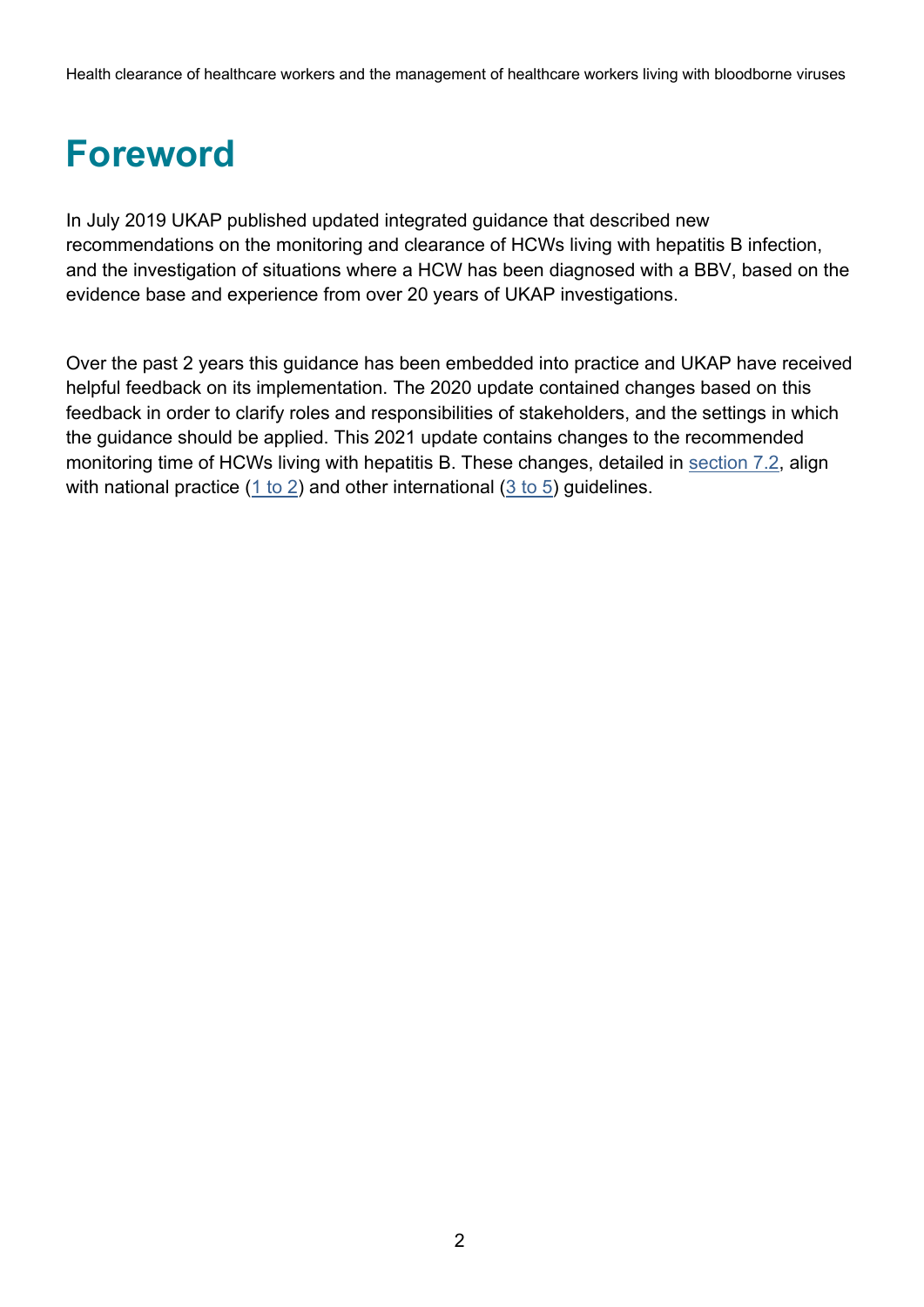Health clearance of healthcare workers and the management of healthcare workers living with bloodborne viruses

# **Contents**

| Chapter 3: Duties and obligations of HCWs who are, or may be, living with a BBV 13     |    |
|----------------------------------------------------------------------------------------|----|
|                                                                                        |    |
|                                                                                        |    |
|                                                                                        |    |
|                                                                                        |    |
| Chapter 5: Confidentiality concerning the healthcare worker living with a BBV  17      |    |
|                                                                                        |    |
| Chapter 6: Health clearance for hepatitis B, hepatitis C and HIV: New HCWs  18         |    |
|                                                                                        |    |
| 6.2 Standard BBV health checks for all new HCWs                                        | 21 |
| 6.3 Additional BBVs health checks (testing for HBV, HCV and HIV) for new HCWs who will |    |
|                                                                                        |    |
| 6.5 Health clearance for HCWs who will perform EPPs: Hepatitis C virus  25             |    |
|                                                                                        |    |
|                                                                                        |    |
| Part D: Management of healthcare workers living with bloodborne viruses  28            |    |
|                                                                                        |    |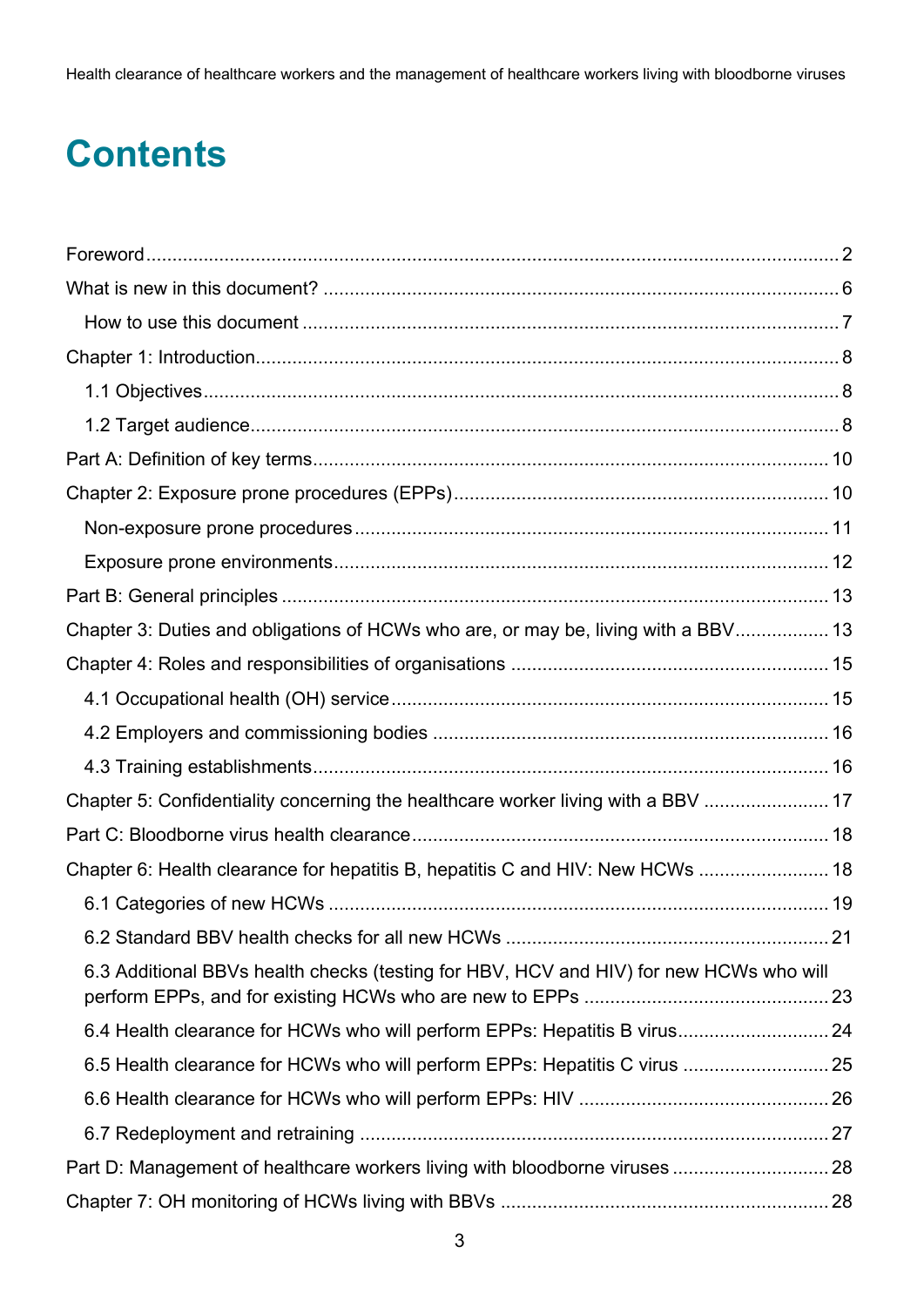| 7.2 Monitoring and ongoing clearance for HCWs who will perform EPPs: Hepatitis B  32   |  |
|----------------------------------------------------------------------------------------|--|
| 7.3 Monitoring and clearance for HCWs who will perform EPPs: Hepatitis C 35            |  |
| 7.4 Monitoring and ongoing clearance for HCWs who will perform EPPs: HIV  35           |  |
|                                                                                        |  |
|                                                                                        |  |
|                                                                                        |  |
|                                                                                        |  |
| Chapter 8: The UK Advisory Panel on Healthcare Workers Living with Bloodborne          |  |
|                                                                                        |  |
|                                                                                        |  |
|                                                                                        |  |
| Chapter 9: Investigation of a HCW diagnosed with BBV, including risk assessment and    |  |
|                                                                                        |  |
|                                                                                        |  |
|                                                                                        |  |
|                                                                                        |  |
|                                                                                        |  |
| Appendix 1: Laboratory testing arrangements for health clearance and monitoring  48    |  |
|                                                                                        |  |
|                                                                                        |  |
| Hepatitis B diagnostic cut-off and changes to designated laboratory status 50          |  |
| Appendix 2: Process of transferring to another accredited specialist in occupational   |  |
| Appendix 3: Process of transferring to another accredited specialist in occupational   |  |
| Appendix 4: Evolution of policy on the management of blood-borne viruses in healthcare |  |
|                                                                                        |  |
|                                                                                        |  |
|                                                                                        |  |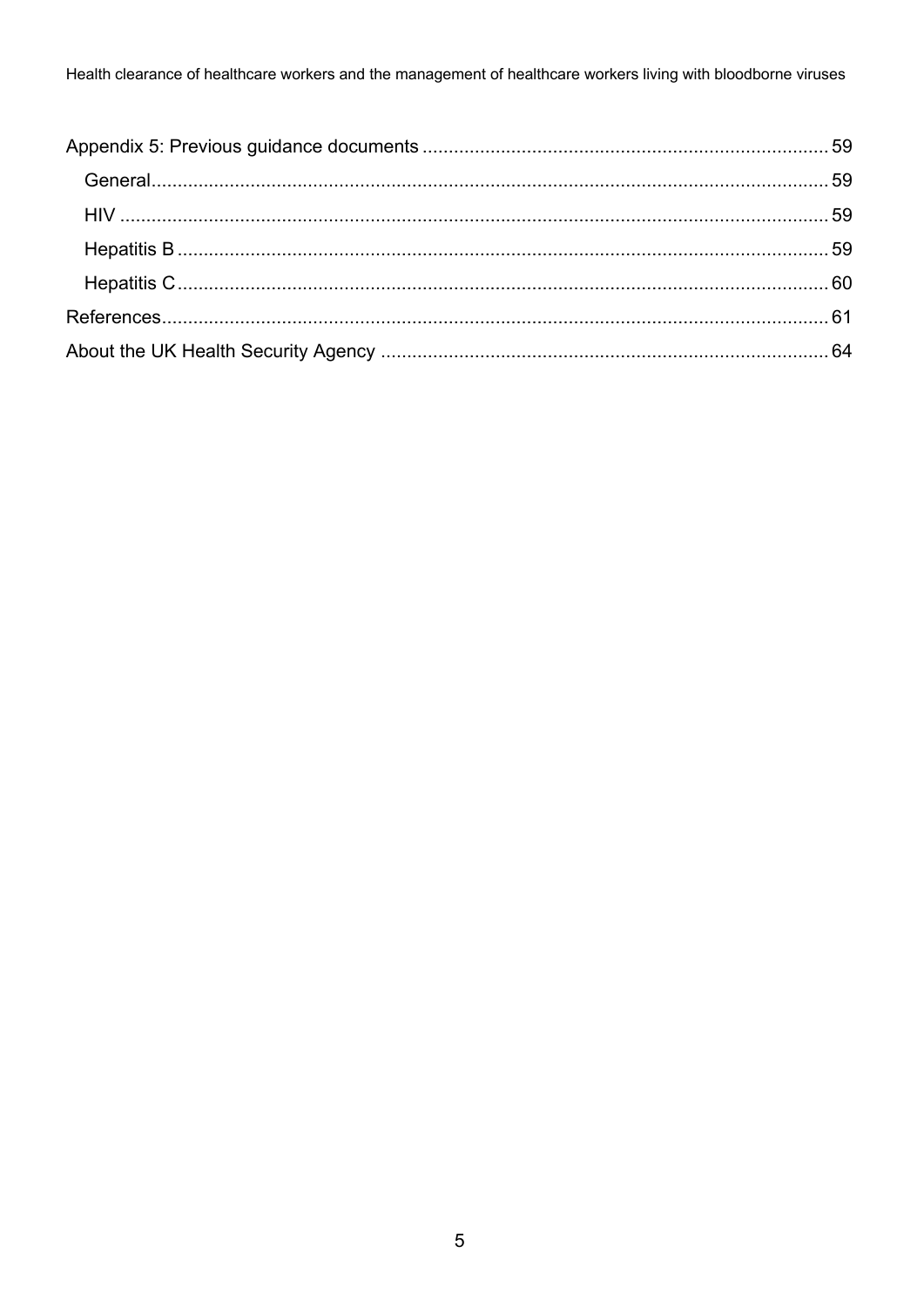# <span id="page-5-0"></span>**What is new in this document?**

Changes in the document from 2019 include:

- removal of exposure prone procedure (EPP) restrictions, following effective antiviral therapy, and appropriate clearance, for Healthcare Workers (HCWs) living with Hepatitis B (HBV) with high pre-treatment HBV DNA levels and or who are e Antigen (HBeAg) positive
- updated guidance on the ongoing monitoring and associated reporting to UKAP Occupational Health Register (UKAP-OHR) of HCWs living with HBV cleared to perform EPPs
- updated guidance on the risk assessment and investigation required following the identification of healthcare workers found to be living with a bloodborne virus (BBV)
- updated wording on the roles and responsibilities of healthcare workers and their employing organisations including statements about disclosure of BBV status

Changes in the document from 2020 include:

- responsibilities when transferring monitoring to a new accredited specialist in occupational medicine
- responsibilities for HCWs moving from an EPP role to a non-EPP role
- clarifying the responsibility for maintaining records of procedures conducted by HCWs living with HBV and HIV
- a minor update to guidance on the roles and responsibilities of Occupational Health (OH) Services before clearing a new HCW to perform EPPs
- revised guidance on hepatitis C virus (HCV) post-treatment cessation period from 6 months to 3 months
- clarifying the settings in which health clearance for dialysis procedures is advised
- confirming that the new specialist is suitably accredited in occupational medicine
- inclusion of UK crown dependencies and overseas territories

Changes in the document from 2021 include:

- changing the monitoring interval from every 12 months to every 6 months for HCWs living with hepatitis B who have HBV viral load below 200 IU/mL and are not on antiviral treatment
- changing the monitoring interval from every 3 months to every 6 months for HCWs living with hepatitis B who are on antiviral treatment
- changing the requirements for resumption of EPPs in those who have ceased hepatitis B treatment from one test at the end of the 12 month EPP restriction period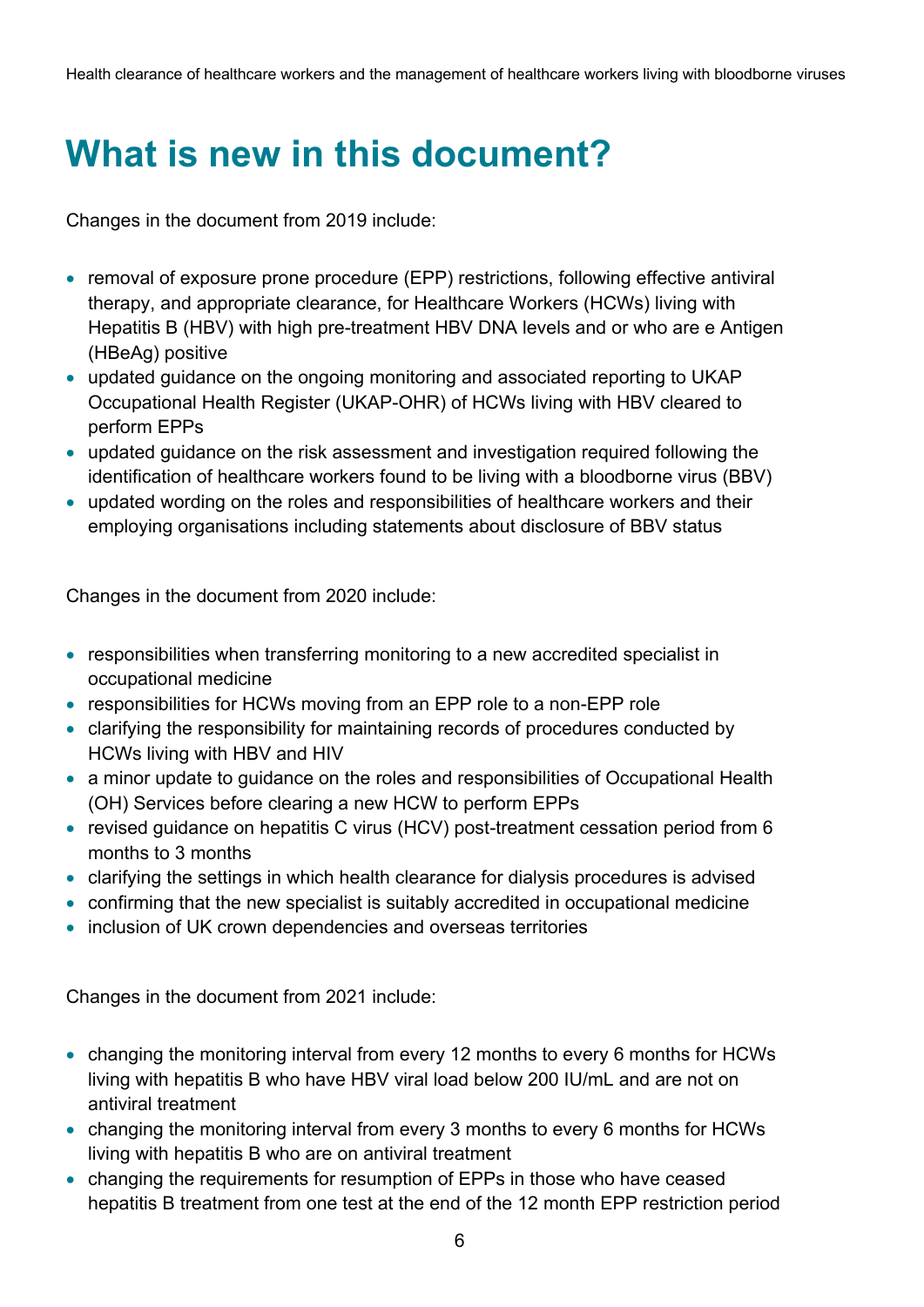to 2 tests 6 months apart, the first being no less than 6 months after ceasing treatment

### <span id="page-6-0"></span>How to use this document

The document should be used in electronic format to ensure the most recent guidance is being followed.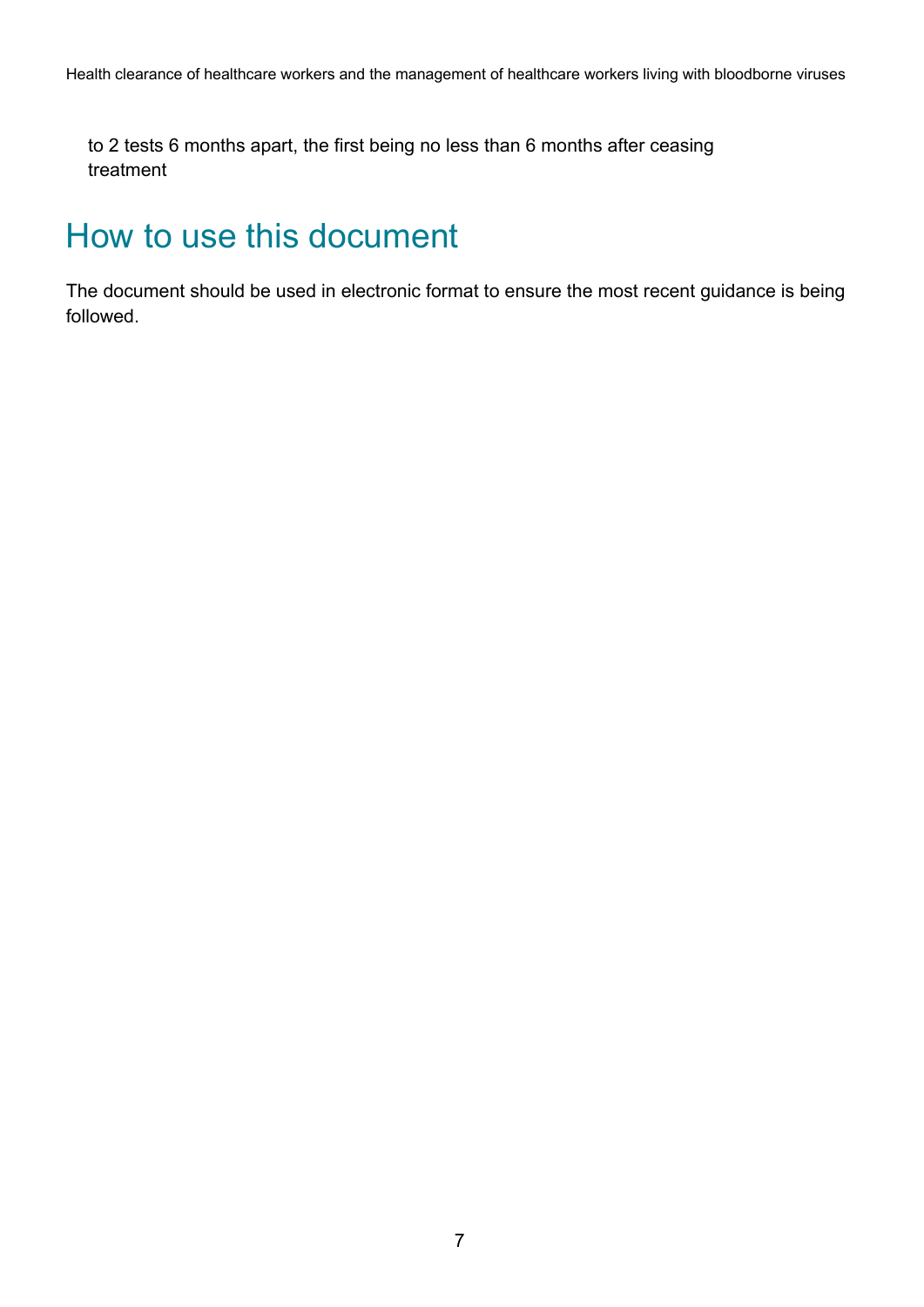# <span id="page-7-0"></span>**Chapter 1: Introduction**

In the UK, the policy on the management of HCWs living with HBV, HCV and human immunodeficiency virus (HIV) was precautionary and conservative in the first instance (See [Appendix 4](#page-53-0) for the evolution of UK policy on BBV in HCW).

Policies have evolved over time guided by emerging evidence on the risk of HCWs transmitting BBVs to their patients, experience of patient notification exercises (PNEs) and the recommendations of the Expert Advisory Group on AIDS (EAGA), the Advisory Group on Hepatitis (AGH) and the UK Advisory Panel for Healthcare Workers Living with Bloodborne Viruses (UKAP), who have regularly reviewed the policies for managing HCWs living with **BBVs** 

## <span id="page-7-1"></span>1.1 Objectives

This integrated guidance provides updated, evidence-based recommendations that are intended to:

- reduce the risk of HCW to patient transmission of BBVs
- reduce the future burden of PNEs
- retain HCWs in the workforce and reduce adverse social and professional impact on HCWs living with BBVs

The guidance is also intended to provide advice on key operational and service delivery issues that need to be addressed to ensure HCWs living with BBVs who perform EPPs are managed in a manner that safeguards their confidentiality and employment rights.

## <span id="page-7-2"></span>1.2 Target audience

The guidance is intended primarily for use by OH services who have the responsibility for dealing with all matters arising from, and relating to, the training and or employment of HCWs living with BBVs in the UK. This guidance may be applied to OH services in UK crown dependencies and overseas territories.

The guidance should also be brought to the attention of all HCWs working in the UK, in the NHS and other settings including independent contractors such as general dental and medical practitioners and relevant staff; independent midwives; students; locums and agency staff; and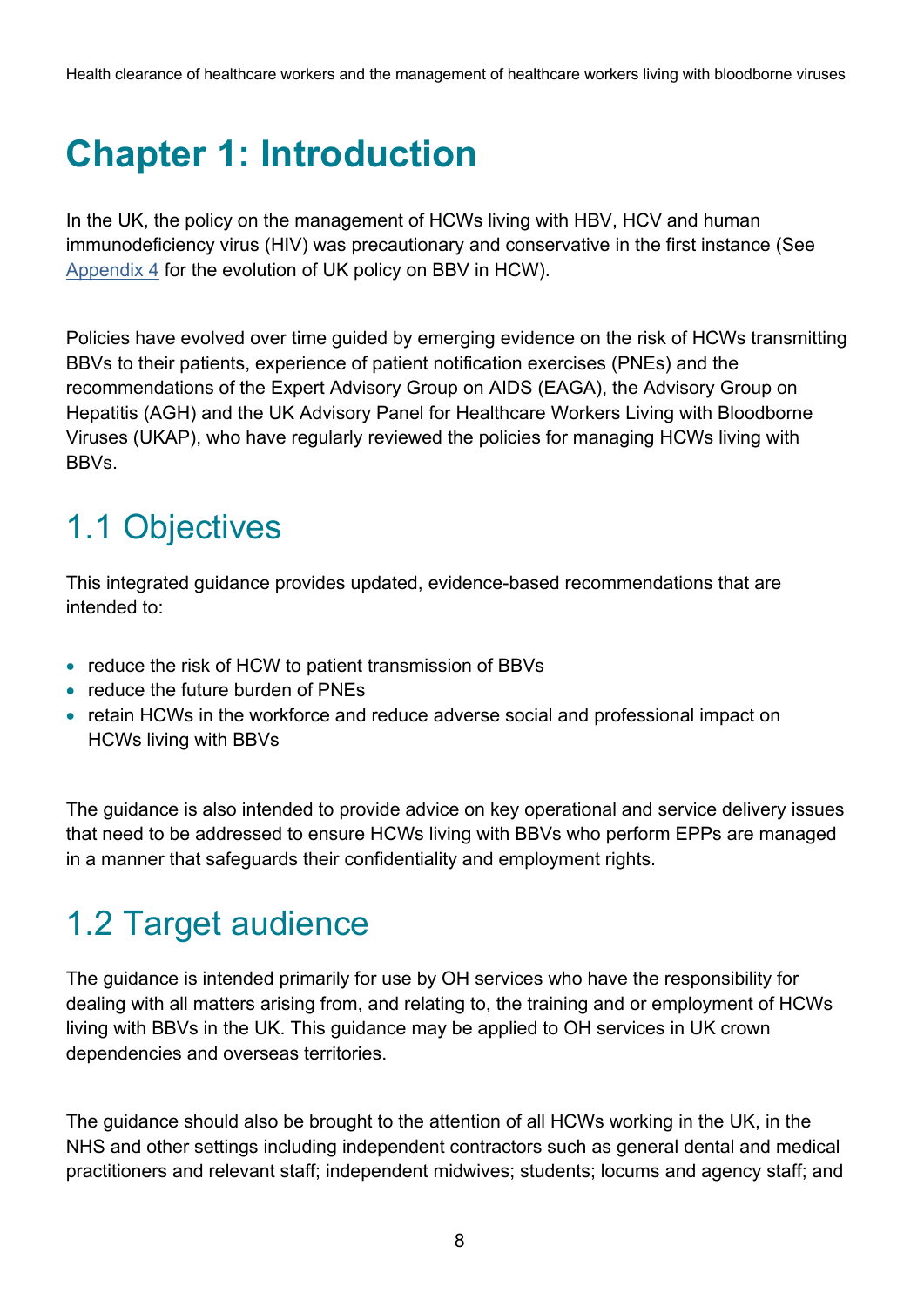visiting HCWs, providing a reminder of their responsibility to seek professional advice about the need to be tested if they have been exposed to BBVs.

The guidance is also relevant to NHS organisations who arrange for NHS patients to be treated by non-NHS health establishments in the UK; these organisations should ensure that HCWs who perform EPPs on NHS patients in these settings follow this guidance.

The preparation of the integrated guidance has been supported by UKAP and the clinical and public health networks represented by UKAP members.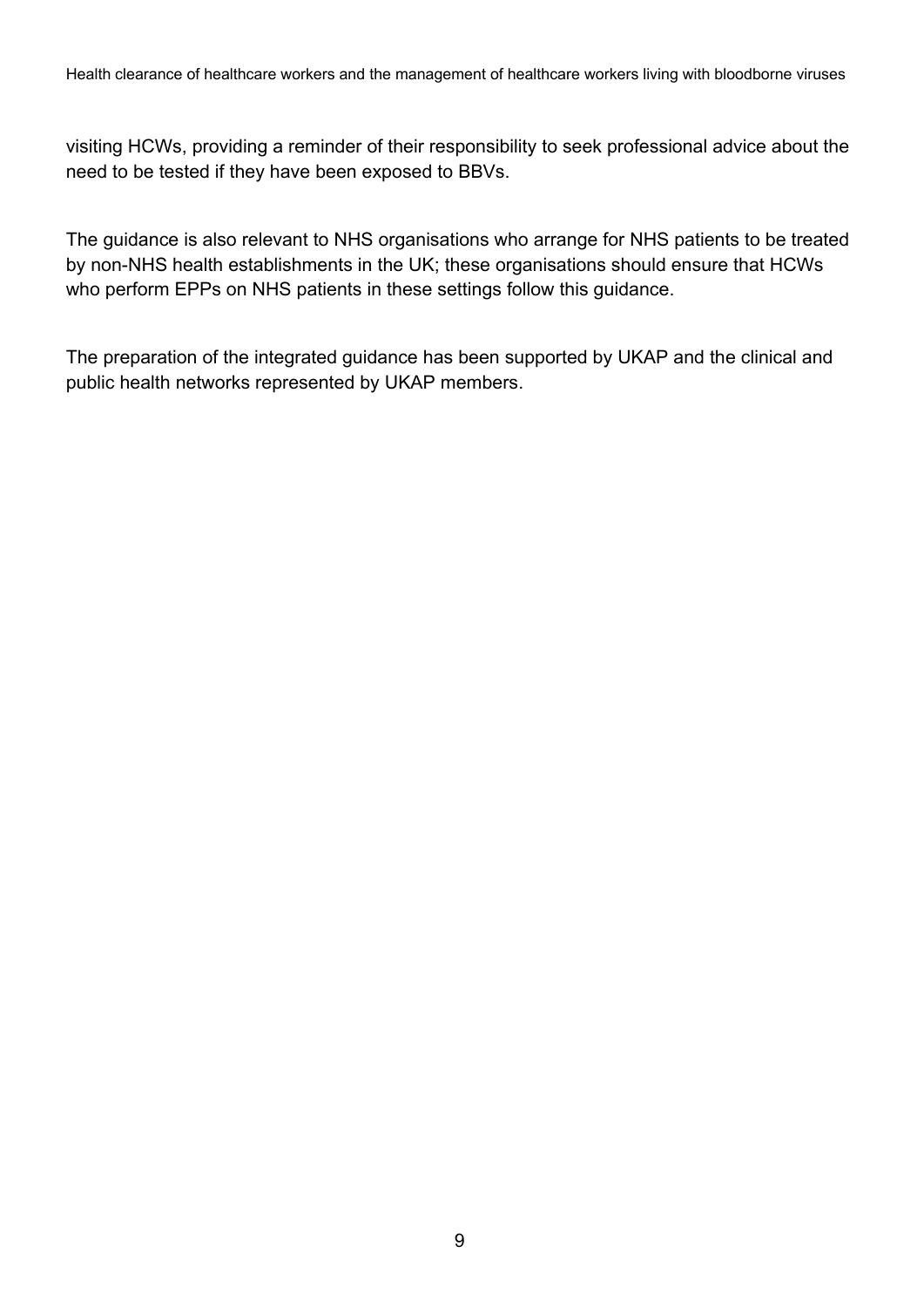# <span id="page-9-0"></span>**Part A: Definition of key terms**

## <span id="page-9-1"></span>**Chapter 2: Exposure prone procedures (EPPs)**

Provided appropriate infection prevention and control precautions are adhered to scrupulously at all times, the majority of clinical procedures (including many which are invasive) in the healthcare setting pose no risk of transmission of BBVs from a HCW to a patient and can safely be performed.

Those procedures where an opportunity for HCW-to-patient transmission of BBV does exist are described as EPPs, where injury to the HCW could result in the worker's blood contaminating the patient's open tissues. This is described as 'bleed-back' in this guidance.

EPPs include procedures where the worker's gloved hands may be in contact with sharp instruments, needle tips or sharp tissues inside a patient's open body cavity, wound or confined anatomical space where the hands or fingertips may not be completely visible at all times.

The definition of EPPs covers a wide range of procedures, in which there may be very different levels of risk of bleed-back. A risk-based categorisation of clinical procedures has been developed, including procedures where there is negligible risk of bleed-back (non-EPP) and 3 categories of EPPs with increasing risk of bleed-back.

It should be noted that the majority of HCWs do not perform EPPs.

The definitions and examples of categories 1, 2 and 3 are:

### Category 1

Procedures where the hands and fingertips of the worker are usually visible and outside the body most of the time and the possibility of injury to the worker's gloved hands from sharp instruments and or tissues is slight. This means that the risk of the HCW bleeding into a patient's open tissues should be remote.

Examples: local anaesthetic injection in dentistry, removal of haemorrhoids.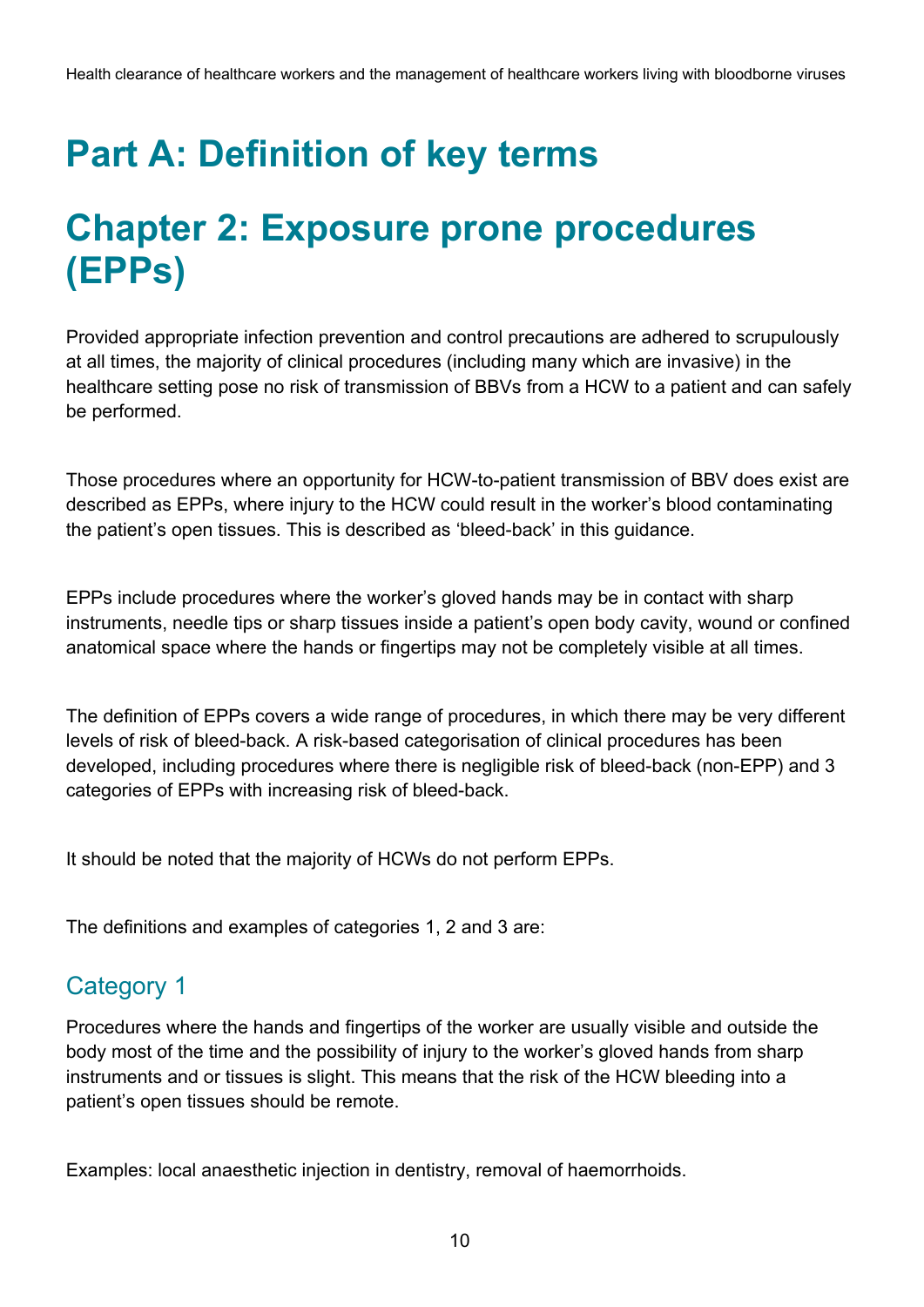### Category 2

Procedures where the fingertips may not be visible at all times but injury to the worker's gloved hands from sharp instruments and or tissues is unlikely. If injury occurs it is likely to be noticed and acted upon quickly to avoid the HCW's blood contaminating a patient's open tissues.

Examples: routine tooth extraction, colostomy.

#### Category 3

Procedures where the fingertips are out of sight for a significant part of the procedure, or during certain critical stages, and in which there is a distinct risk of injury to the worker's gloved hands from sharp instruments and or tissues. In such circumstances, it is possible that exposure of the patient's open tissues to the HCW's blood may go unnoticed or would not be noticed immediately.

Examples: hysterectomy, caesarean delivery, open cardiac surgical procedures.

A series of speciality-specific lists of the most common clinical procedures, classified into EPP category depending upon the relative risk of bleed-back, has been developed by UKAP and are available on the [UKAP webpage.](https://www.gov.uk/government/groups/uk-advisory-panel-for-healthcare-workers-infected-with-bloodborne-viruses)

### <span id="page-10-0"></span>Non-exposure prone procedures

Non-EPPs are those where the hands and fingertips of the worker are visible and outside the patient's body at all times, and internal examinations or procedures that do not involve possible injury to the worker's gloved hands from sharp instruments and or tissues. These procedures are considered not to be exposure prone provided routine infection prevention and control procedures are adhered to at all times.

Examples are:

- taking blood (venepuncture)
- setting up and maintaining intravenous lines or central lines (provided any skin tunnelling procedure used for the latter is performed in a non-exposure prone manner)
- minor surface suturing
- the incision of external abscesses
- routine vaginal or rectal examinations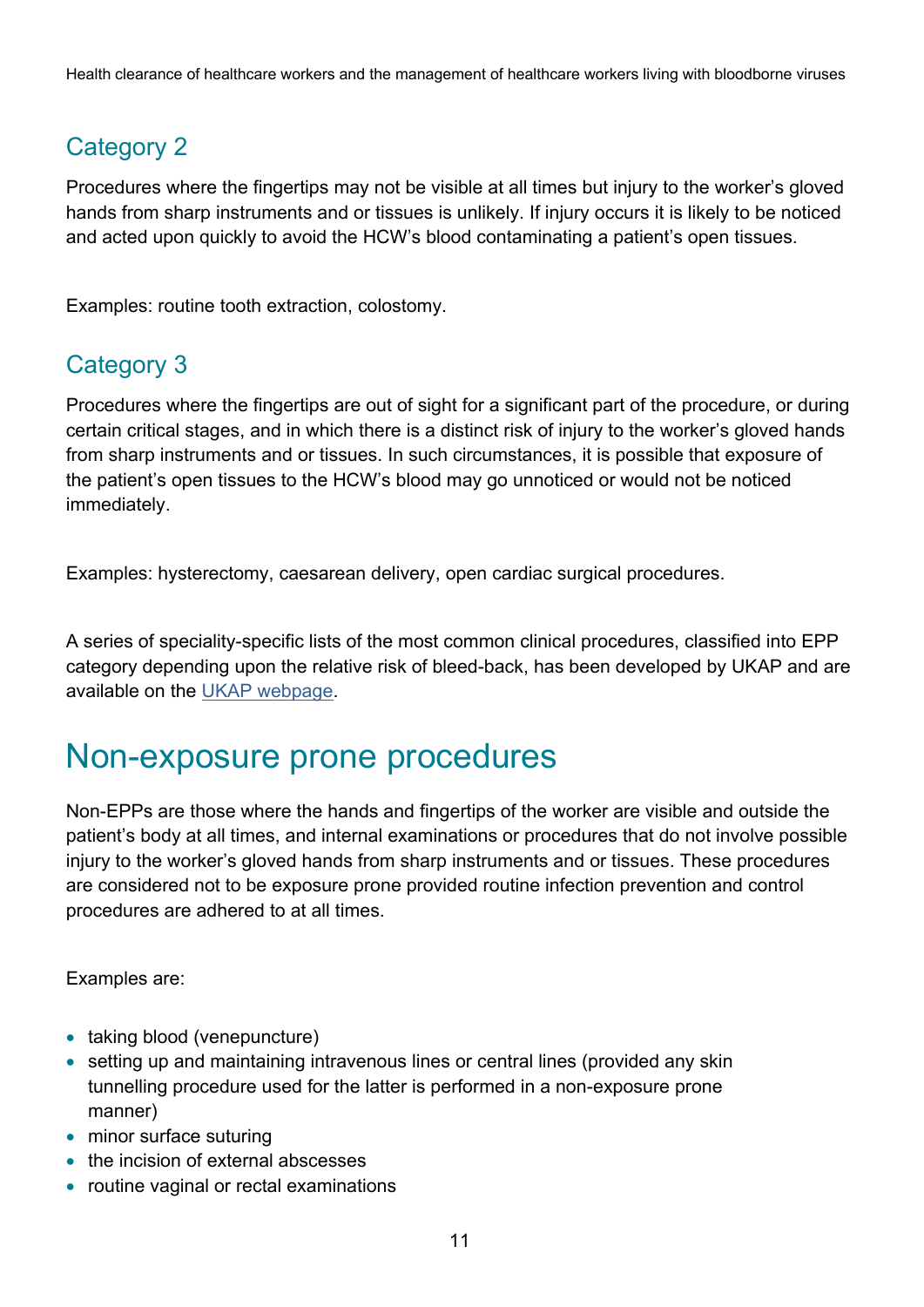• simple endoscopic procedures

### <span id="page-11-0"></span>Exposure prone environments

The exposure prone environment is 'an environment in which there is a significant intrinsic risk of injury to the HCW, with consequent co-existent risk of contamination of the open tissues of the patient with blood from the HCW'. Examples include emergency HCWs attending to road traffic collisions (RTCs), domestic, recreational or industrial accidents where sharp surfaces such as glass fragments, sharp metal or stone edges may lead to laceration of the skin of the HCW whilst in the process of attending to and or retrieving a casualty.

The risk of BBV transmission between a HCW and patient, in the pre-hospital emergency setting is not known. UKAP has received no reports of such transmission in this setting, and standard literature searches are inconclusive in quantifying this risk. Nevertheless, there is a theoretical risk of such a route of infection, requiring an approach to risk assessment and mitigation that is both proportionate and practical, and considers the role of the emergency HCW, and the environment in which pre-hospital emergency care is given.

Guidance on emergency and pre-hospital trauma care is available on the [UKAP webpage.](https://www.gov.uk/government/publications/emergency-healthcare-workers-exposure-prone-procedures)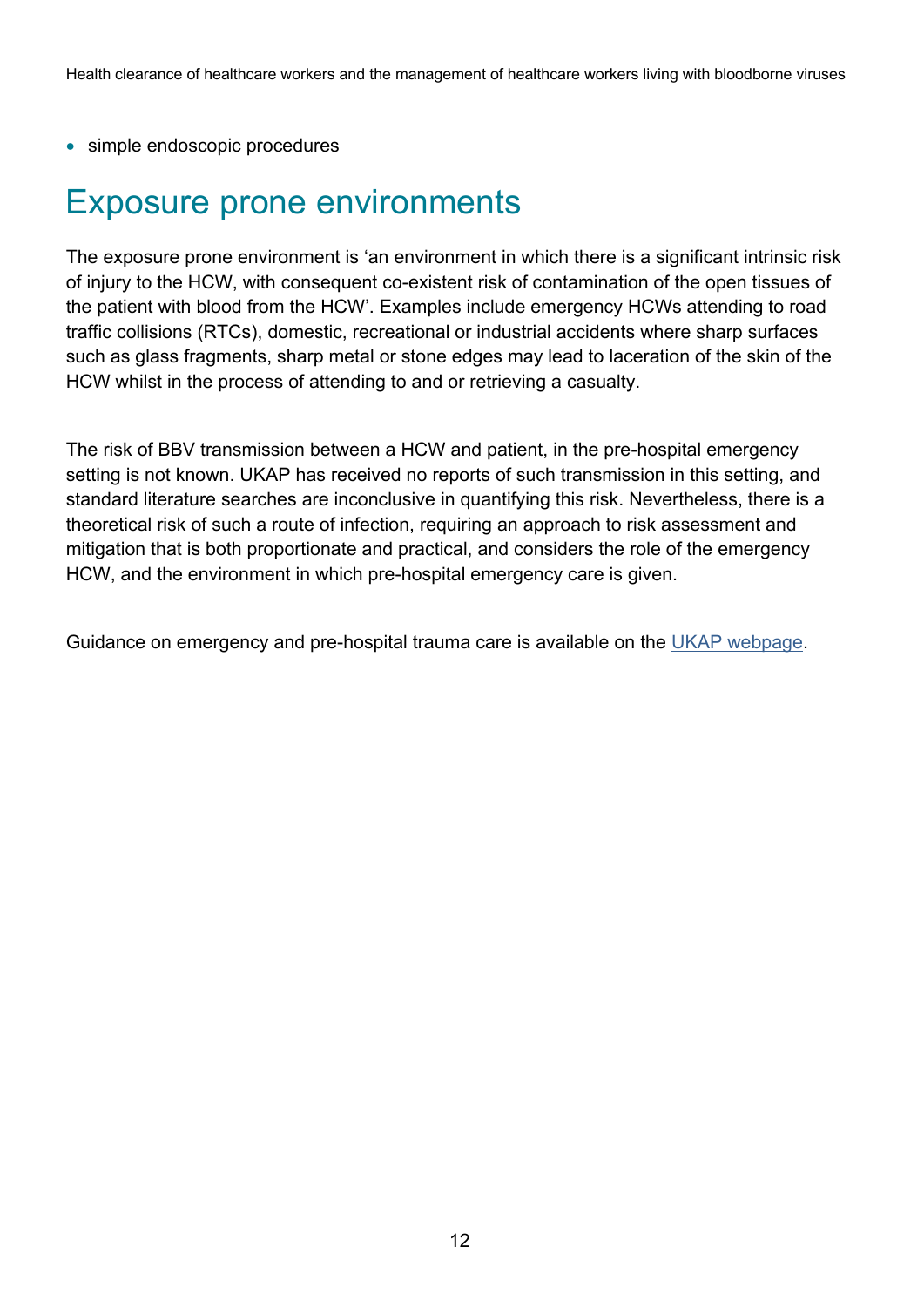# <span id="page-12-0"></span>**Part B: General principles**

## <span id="page-12-1"></span>**Chapter 3: Duties and obligations of HCWs who are, or may be, living with a BBV**

All HCWs, including those who are self-employed or employed in the independent sector, are under ethical and legal duties to protect the health and safety of themselves and of others, such as colleagues and patients, and must have understanding of, and co-operate in health and safety matters.

The current statements of the General Medical Council (GMC), General Dental Council (GDC), the Nursing and Midwifery Council (NMC) and the Health and Care Professions Council (HCPC) about the ethical responsibilities of HCWs set out the expectations with regards to safeguarding the health of patients and minimising the risk of exposure to BBVs through the provision of care. These responsibilities are equally applicable to all other professional groups not covered by these regulatory bodies.

All healthcare professionals who have direct clinical care of patients, have a duty to keep themselves informed and updated on the codes of professional conduct and guidelines on infection with BBVs laid down by their regulatory bodies and any other relevant guidance issued.

All HCWs must meet the requirements for health clearance (screening for BBVs) at the appropriate stages of their career, including training and undertaking new roles which involve EPPs. HCWs applying for new posts should complete health questionnaires honestly.

HCWs who might perform EPPs also have a responsibility to seek advice and or a BBV test, either through clinical services (most commonly this would be via their GP or attending a sexual health clinic) or from an OH service, if they have any reason to believe that they may have been exposed to a BBV infection, regardless of whether this was in an occupational or personal setting.

Any HCW who may perform EPPs and who has been diagnosed with a BBV infection must seek expert OH advice to enable appropriate occupational health care to be provided, and any restriction of working practice (if required) to be implemented. HCWs who are self-employed or working as a locum via an agency should arrange to take advice from an accredited specialist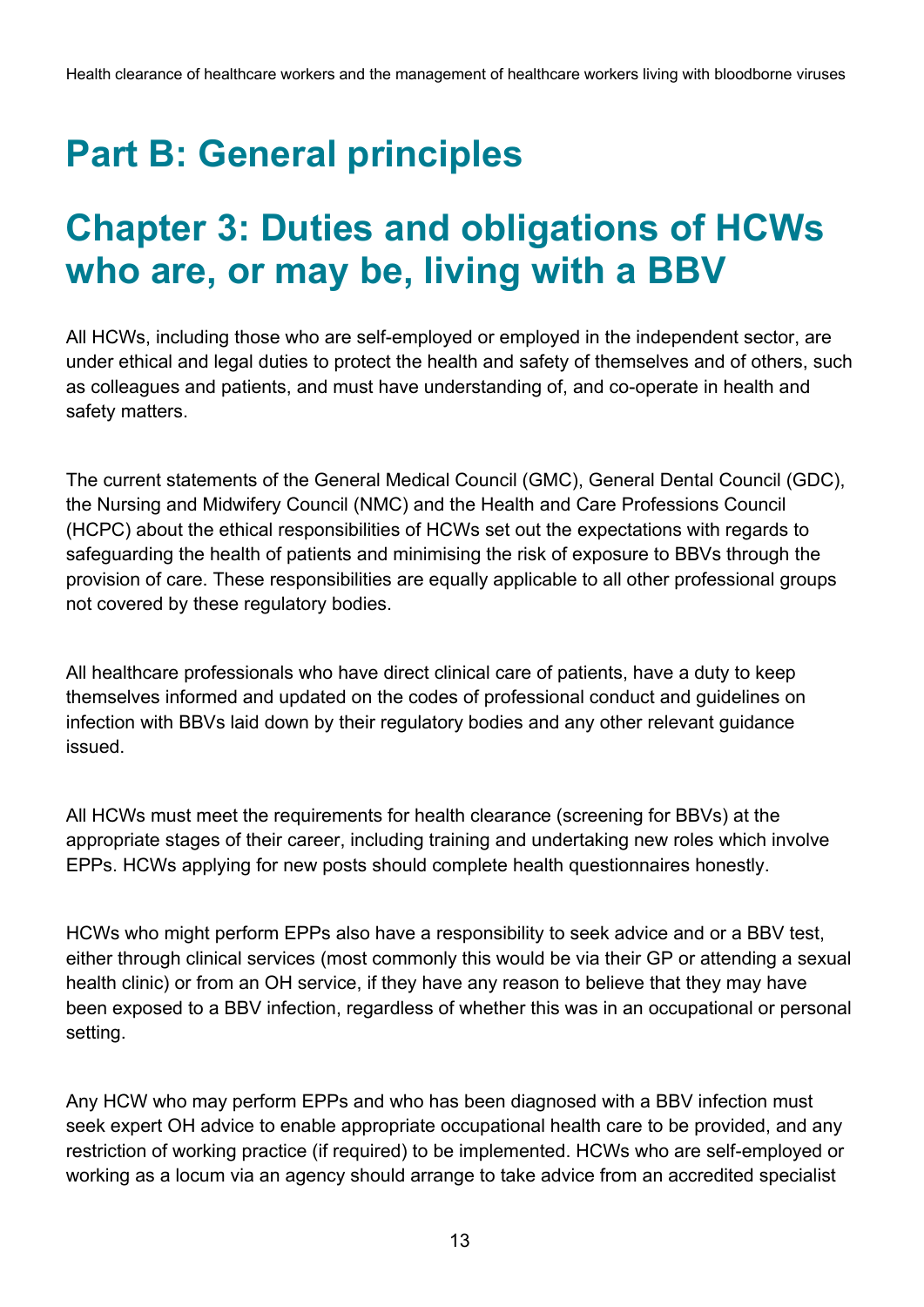in occupational medicine (defined as someone who is on the specialist register for occupational medicine) independently if it is not provided by the locum agency or employer.

HCWs living with BBVs must not undertake procedures which are thought to be EPP whilst expert advice is sought or until they meet the appropriate criteria to recommence EPPs.

Any HCW who has concerns about another HCW's practice in relation to BBV infection should follow their local patient safety policies.

It is advisable, but not a requirement, that HCWs living with BBVs who are not carrying out EPPs seek support from occupational health. Employers should foster a supportive and nonstigmatising environment which encourages HCWs to access occupational health support and protects confidentiality. Occupational health providers should not share information about BBV status with any other staff member without the explicit consent of the HCW.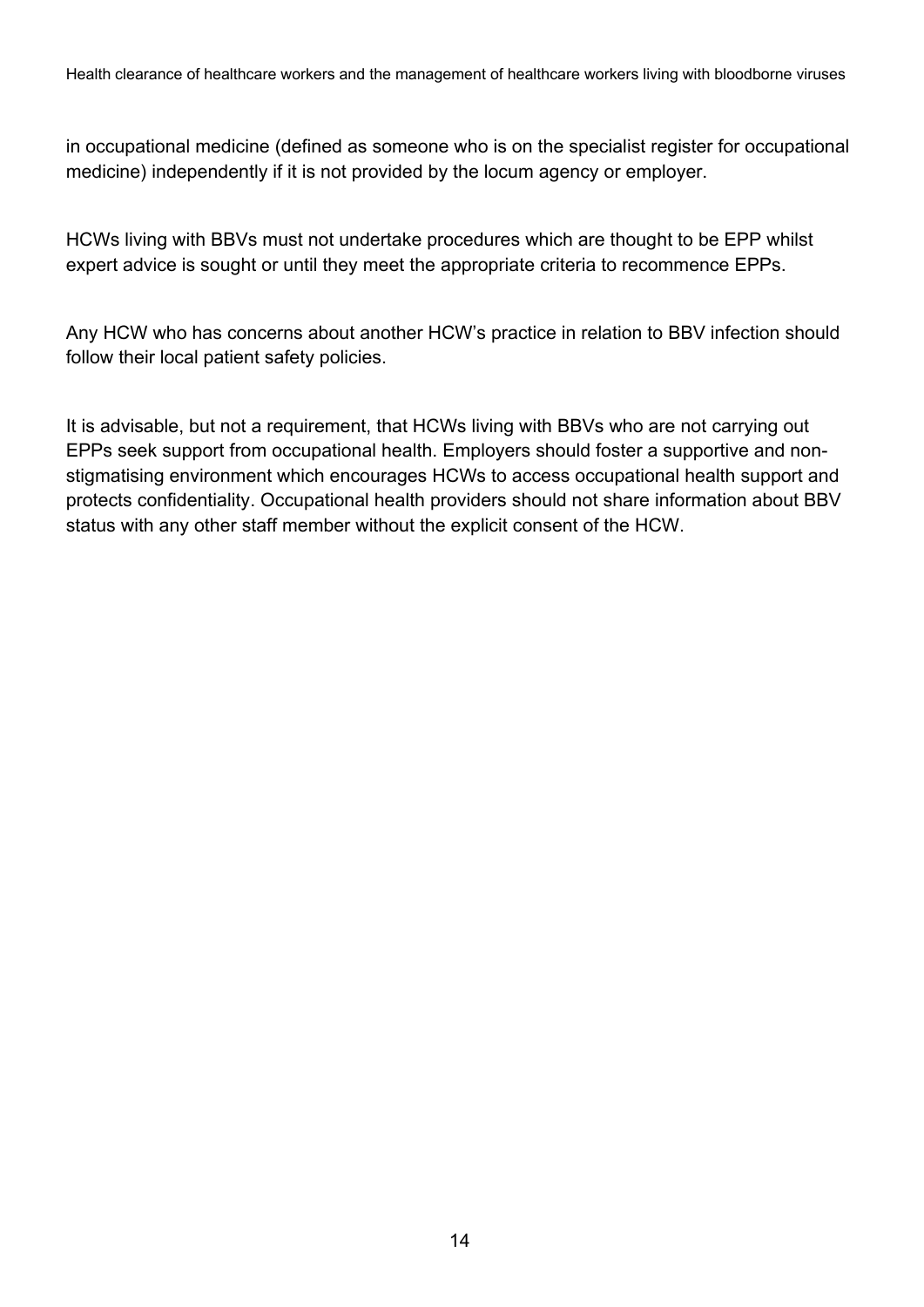## <span id="page-14-0"></span>**Chapter 4: Roles and responsibilities of organisations**

## <span id="page-14-1"></span>4.1 Occupational health (OH) service

All matters arising from and relating to the training and or employment of HCWs living with BBVs should be co-ordinated through an accredited specialist in occupational medicine. Where a healthcare establishment's OH service does not have its own accredited specialist in occupational medicine, arrangements should be put in place for this advice to be sought from an accredited specialist in occupational medicine outside the establishment. Suitable arrangements must be in place for agency or locum staff, including dental staff, to ensure that they have access to a designated accredited specialist in occupational medicine.

While the specialist in occupational medicine has responsibility for occupational medical management and assessment, if a specialist in occupational medicine is not immediately available, HCWs may initially seek advice from occupational health nurses under the supervision of an accredited specialist in occupational medicine. The nurse should make every effort to arrange for the HCW to see the specialist in occupational medicine as soon as possible.

Occupational health services should adopt a proactive role in helping HCWs to assess if they have been at risk of BBV infection and encourage them to be tested, if appropriate. It is the responsibility of the OH service to ensure that new HCWs who intend to perform EPPs, have the necessary clearance to do so. OH services should explain the testing arrangements for health clearance and how BBV infection might affect continued performance of EPPs.

Before HCWs living with BBVs are cleared to perform EPPs, the OH service should also follow a standard practice of checking the HCW's previous EPP history; further details on investigation and risk assessment are provided in [Chapter 9.](#page-41-0)

After testing, OH services should inform HCWs of the results of their tests and the implications for their working practice, including where appropriate any requirements for further follow up and monitoring. All HCWs living with BBVs should be given accurate and detailed advice on ways to minimise the risks of transmission in the healthcare setting and to close contacts. It is recommended that referral of HCWs living with BBVs to the appropriate physician for specialist clinical assessment (if this has not already taken place), should be made by the OH service, and not by self-referral.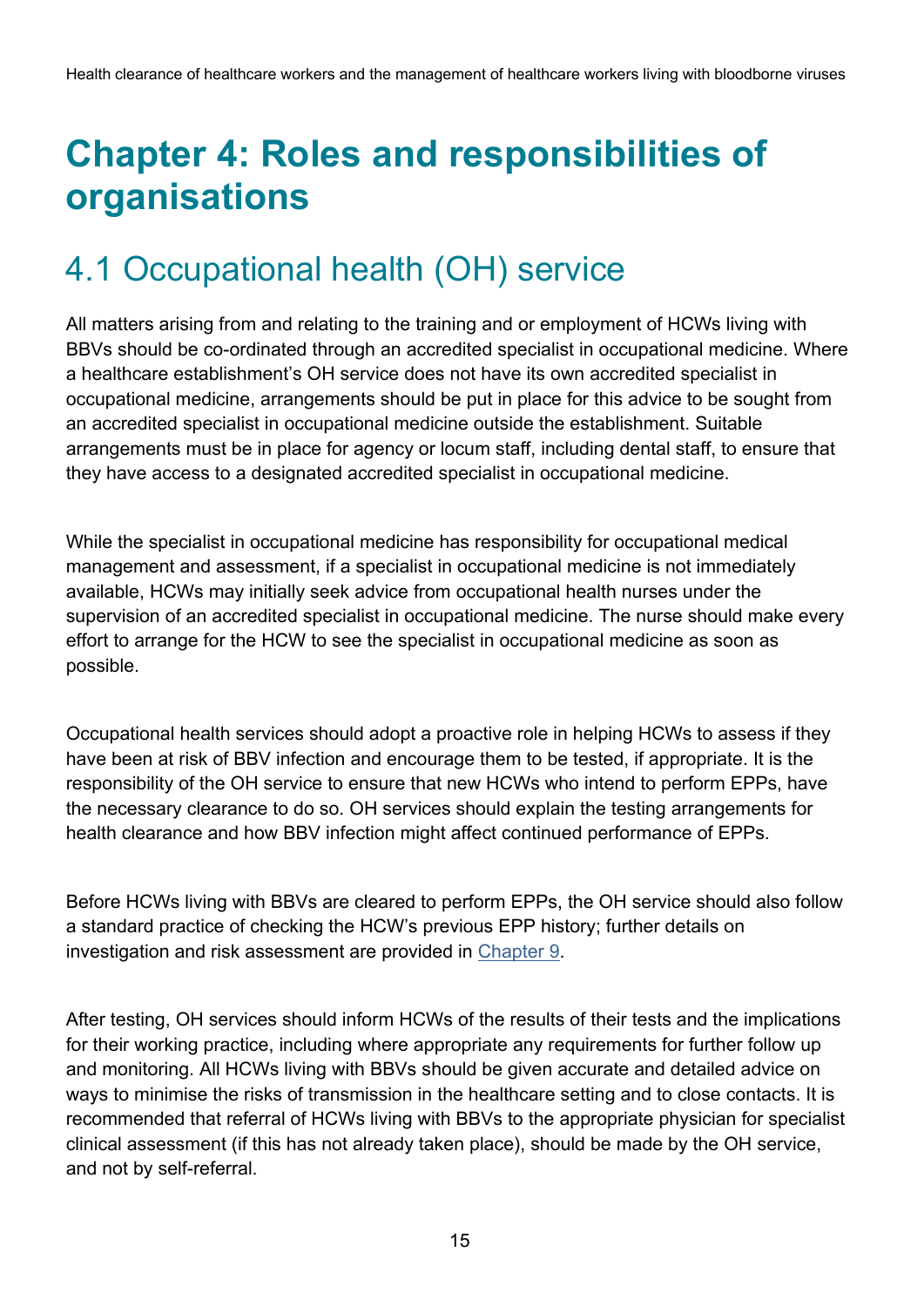Responsibility for the ongoing monitoring of HCWs living with HBV or HIV cleared to perform EPPs, in accordance with this guidance, rests with the accredited specialist in occupational medicine. The HCW's treating physician is responsible for providing the necessary regular care for the HCW with respect to managing their BBV infection.

As part of the process of ongoing monitoring, responsibility for maintaining the HCW's record on the UKAP-Occupational Health Monitoring Register of Blood Borne Virus Infected Healthcare Workers (UKAP-OHR) (see [Chapter 7\)](#page-27-1), and the assurance of data entry, lies with the accredited specialist in occupational medicine. Delegated authority may also be given to specific named individuals within a given occupational health service to undertake these roles on behalf of the accredited specialist in occupational medicine.

### <span id="page-15-0"></span>4.2 Employers and commissioning bodies

All employers should ensure that new and existing staff (including agency and locum staff and visiting HCWs) are aware of this guidance and of the professional regulatory bodies' statements of ethical responsibilities. This may include issuing regular reminders. Commissioners may wish to stipulate this when placing service agreements with NHS organisations.

Providers using locums and agency staff are ultimately responsible for making sure that HCWs have the necessary health clearance to undertake EPP work.

## <span id="page-15-1"></span>4.3 Training establishments

Medical, dental, nursing and midwifery schools, colleges and universities should draw students' attention to this guidance and the relevant professional statements. Each training establishment should identify a nominated officer with whom students may discuss their concerns in confidence. In addition, all students should be appropriately trained in procedures and precautions to minimise the risk of occupational BBV transmission. All these issues should be addressed before there is clinical contact with patients.

[Guidance on health clearance and management of medical and dental students living with](https://www.gov.uk/government/publications/new-healthcare-workers-clearance-for-hepatitis-b-and-c-tb-hiv)  [BBVs](https://www.gov.uk/government/publications/new-healthcare-workers-clearance-for-hepatitis-b-and-c-tb-hiv) is produced jointly by the Council of Heads of Medical Schools, the UK Health Security Agency (UKHSA), Public Health Scotland, the Association of UK Hospitals and the Higher Education Occupational Practitioners Group.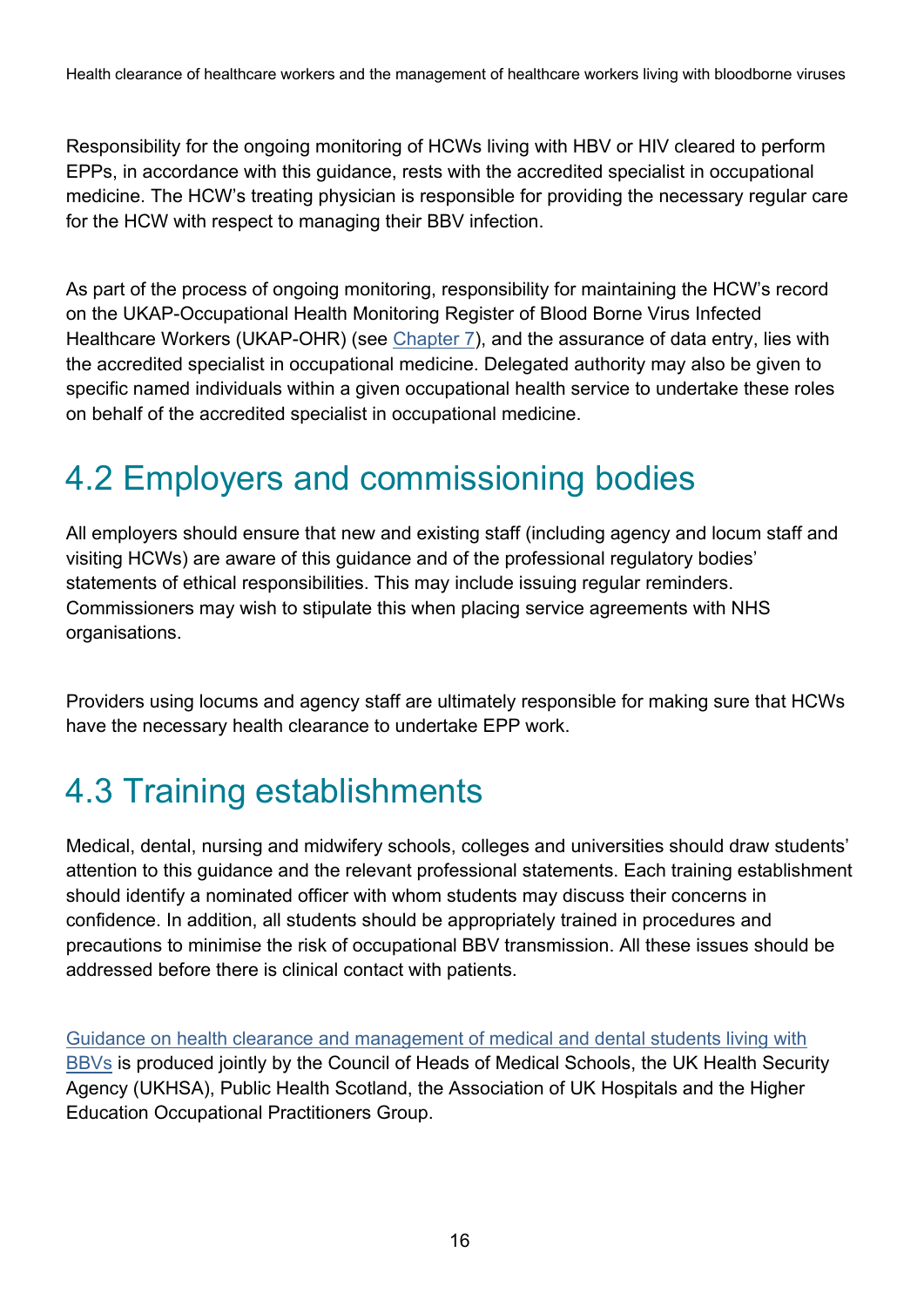## <span id="page-16-0"></span>**Chapter 5: Confidentiality concerning the healthcare worker living with a BBV**

There is a general duty to preserve the confidentiality of medical information and records. Breach of this duty is very damaging for the individuals concerned, and it undermines the confidence of the public and of HCWs in the assurances about confidentiality which are given to those who come forward for examination or treatment.

Occupational Health records are held separately from other hospital notes and can be accessed only by occupational health practitioners, who are obliged ethically and professionally not to release records or information without the consent of the individual.

Every effort should be made to avoid disclosure of the HCW's identity or information which would allow deductive disclosure. Any unauthorised disclosure about the BBV status of an employee constitutes a breach of confidence and may lead to disciplinary action.

The duty of confidentiality, however, is not absolute. Legally, the identity of individuals living with BBVs may be disclosed with their consent, or without consent in exceptional circumstances, where it is considered necessary for the purpose of treatment, the prevention of spread of infection or in the public interest where patients are, or may have been, at risk. Any such disclosure will need to be justified and based on a robust assessment of the risk to patient(s).

In balancing duty to the HCW living with a BBV and the wider duty to the public, complex ethical issues may arise. As in other areas of medical practice, a HCW disclosing information about another HCW will be required to justify their decision to do this. The need for disclosure must be carefully weighed and where there is any doubt the HCW considering such disclosure may wish to seek advice from his or her professional body.

The duties of confidentiality still apply even if the HCW has died or has already been identified publicly.

Further detailed advice on managing confidentiality when consulting UKAP can be found in Part E of this document.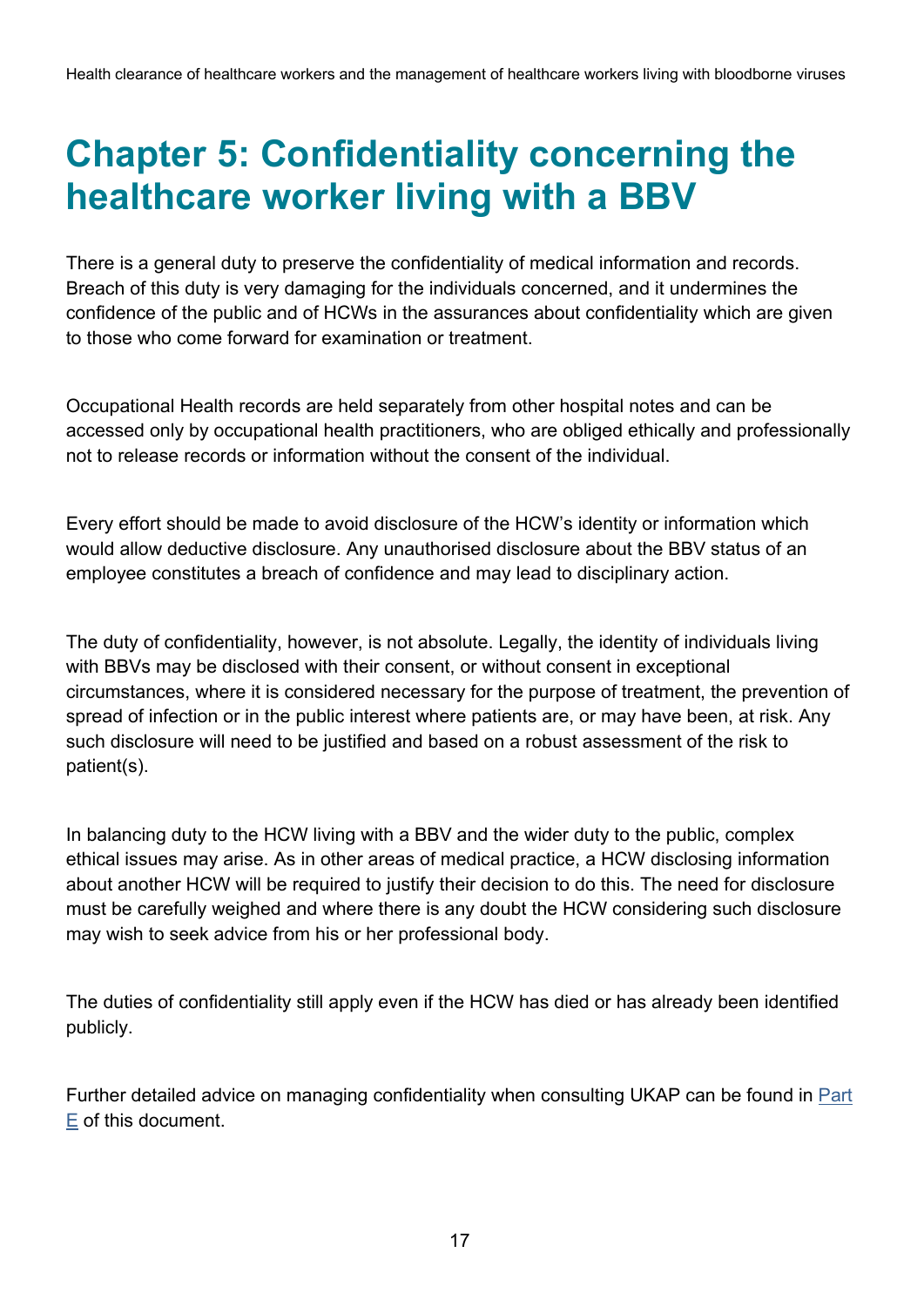## <span id="page-17-0"></span>**Part C: Bloodborne virus health clearance**

## <span id="page-17-1"></span>**Chapter 6: Health clearance for hepatitis B, hepatitis C and HIV: New HCWs**

Health clearance measures for new HCWs provide protection for patients from exposure in the clinical care setting to HBV, HCV and HIV. These measures are not intended to prevent those living with BBVs from working in the NHS, but rather to restrict them from working in those clinical areas where their infection may pose a risk to patients in their care. This is consistent with restrictions imposed on the working practices of those HCWs who are known to be living with a BBV

The HCW also benefits from the health clearance arrangements personally (for example, earlier diagnosis may lead to curative or life-prolonging treatment and prevention of onward transmission), and professionally (for example, avoiding work activities that may pose a risk to their own health and making career choices appropriate to their infection status).

Employers should establish mechanisms, in conjunction with their human resources and occupational health services, to identify new HCWs and ensure that the necessary health checks are carried out.

The guidance does not apply to HCWs who are already employed in the NHS, with the exception of those moving to a post requiring the performance of EPPs for the first time in their career.

This guidance is supplementary to routine OH checks and immunisations for other infectious diseases (for example, for rubella and varicella). Guidance on health clearance for tuberculosis is not reproduced in these guidelines.

Guidance on the immunisation of HCWs is not reproduced in this document, as recommendations are continually under review by the Joint Committee on Vaccination and Immunisation. Current advice on immunising HCWs can be found in chapter 12 of Immunisation against Infectious Disease (commonly known as **The Green Book**).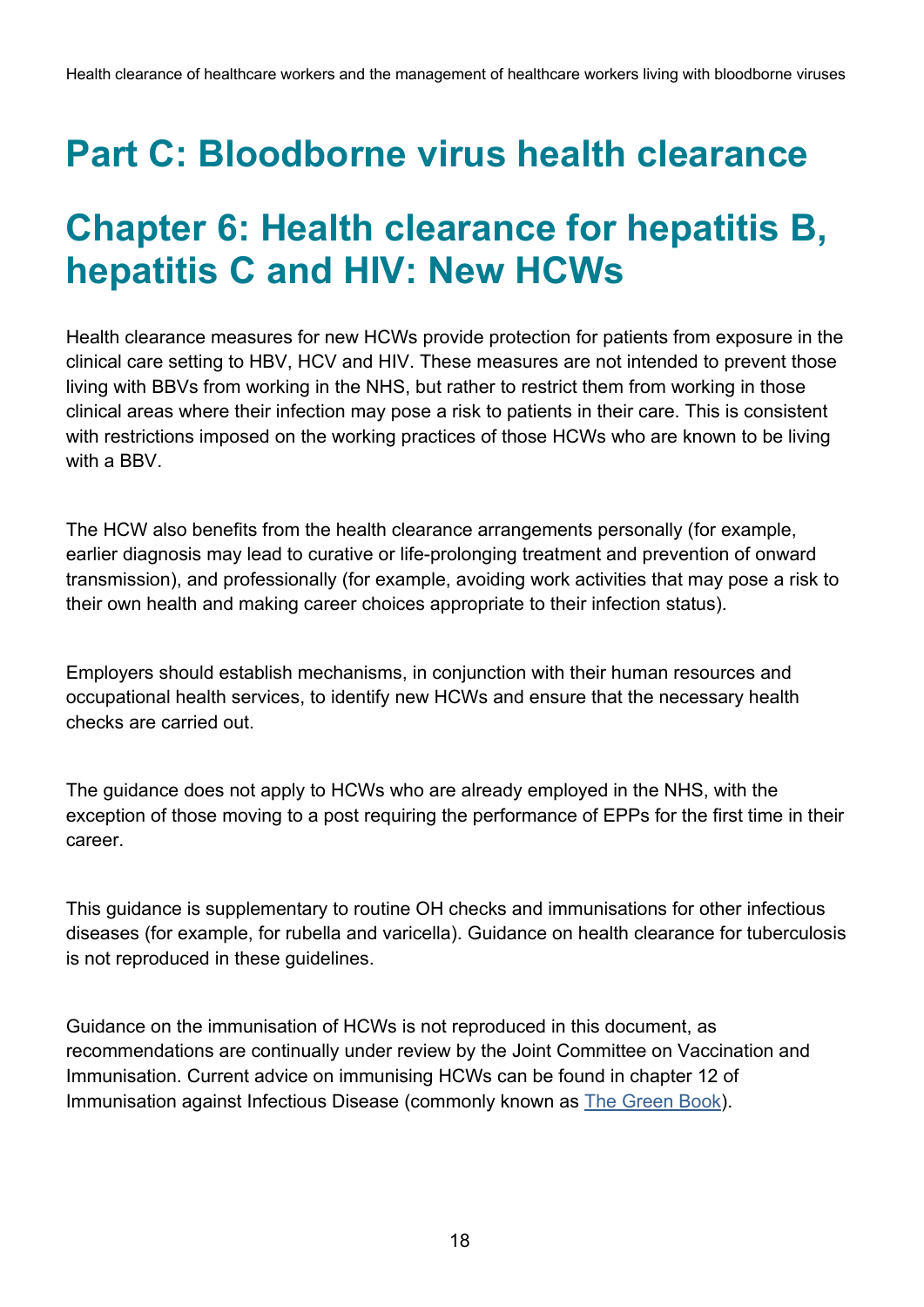## <span id="page-18-0"></span>6.1 Categories of new HCWs

For the purpose of this guidance, a new HCW is defined as an individual who has direct clinical contact with patients in the NHS or independent sector for the first time, whether as an employee or with the employer's agreement (for example, student placements, visiting fellows).

Existing HCWs who are moving to a post or training that involves EPPs for the first time in their career, are also considered as 'new'.

Returning HCWs may also be regarded as 'new', depending on what activities they have engaged in while away from the health service.

#### **Students**

#### Medical students

The practical skills required of medical students to obtain provisional [GMC registration](https://www.gmc-uk.org/education/standards-guidance-and-curricula/standards-and-outcomes/outcomes-for-graduates) or of pre-registration foundation house officers (Foundation Year 1) to obtain [full GMC registration](https://www.gmc-uk.org/education/standards-guidance-and-curricula/standards-and-outcomes/promoting-excellence) generally do not include EPPs. Freedom from infection with BBVs is therefore not an absolute requirement for those wishing to train as doctors. This recognises that many career paths are available to doctors which do not require the performance of EPPs.

However, some components of the undergraduate medical curriculum may provide an opportunity for students to perform EPPs, (for example, obstetrics and gynaecology, trauma or surgical attachments). Additional health clearance is therefore recommended for those students who may find themselves in a position where the opportunity to perform an EPP may arise. Medical schools should ensure that their students do not perform EPPs as part of their training until there has been time to complete screening. Students found to be infectious carriers of BBVs will need to comply with OH supervision and guidance from the responsible head of course to ensure they do not perform EPPs until they meet the criteria set out in Part D.

[Guidance on health clearance and management of medical and dental students living with a](file:///C:/Users/Richard.N.Allen/Downloads/here)  [BBV](file:///C:/Users/Richard.N.Allen/Downloads/here) is produced jointly by the Council of Heads of Medical Schools, the UKHSA, Public Health Scotland, the Association of UK Hospitals and the Higher Education Occupational Practitioners Group.

#### Nursing students

Additional health clearance is not necessary for nursing students, as performance of EPPs is not a requirement of the curriculum for pre-registration student nurse training.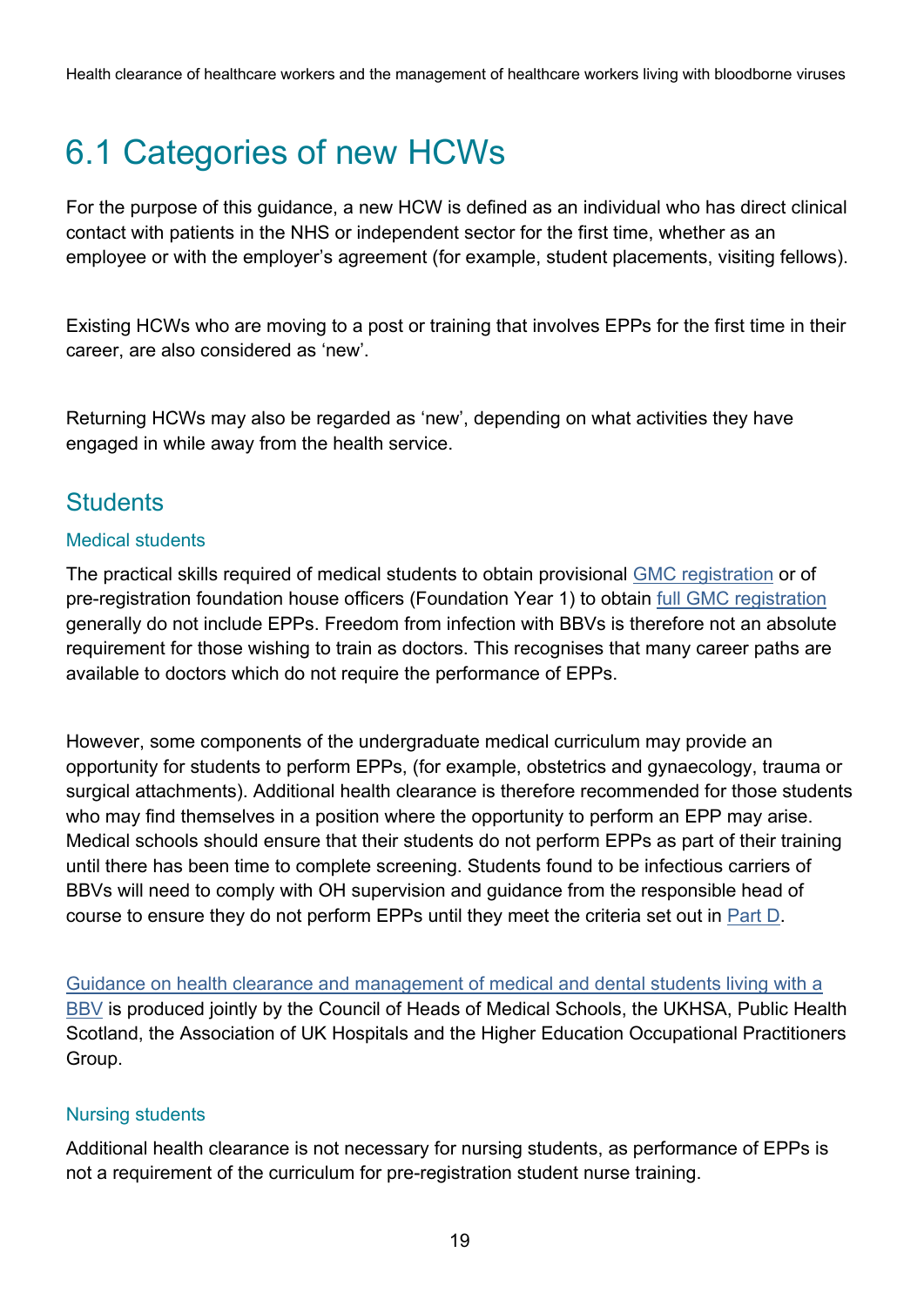Health clearance of healthcare workers and the management of healthcare workers living with bloodborne viruses

#### Dental, midwifery, and podiatric surgery students

Additional health clearance is recommended for all dental (including dental hygienists and therapists but not nurses), midwifery and podiatric surgery (but not podiatry) students before acceptance onto training courses, because EPPs are performed during training and practice of these specialties.

#### Emergency healthcare students

Paramedic and ambulance technician students may require [EPP clearance](https://www.gov.uk/government/publications/emergency-healthcare-workers-exposure-prone-procedures) subject to the outcome of a risk assessment.

#### HCWs who are performing EPPs for the first time

HCWs moving into training or posts involving EPPs for the first time should also be treated as 'new', and additional health clearance is recommended. This will include, for instance, foundation house officers entering surgical or other specialties involving EPPs, qualified nurses wishing to train as midwives and post-registration nurses moving into work in operating theatres or accident and emergency for the first time.

#### HCWs moving to a new role who have previously performed EPPs

Healthcare workers who are moving from an existing post that involves EPPs to a new post that involves EPPs are not required to provide evidence of health clearance if they started practising EPPs before 2007.

Healthcare workers who are moving from an existing post that involves EPPs to a new post that involves EPPs should be able to provide evidence of their health clearance if they started practising EPPs after 2007. It remains the responsibility of the HCW to request evidence of their health clearance from their previous employer. If evidence of clearance is not provided then this HCW should be treated as 'new', and additional health clearance is recommended.

A suggested framework for establishing a HCW's EPP and health clearance history is outlined in [Appendix 2](#page-51-0) for transfers to a new OH services or new EPP role, and Appendix  $3$  for transfers to a non-EPP role. This process should also involve the employer who has a duty to provide the requested information to the HCW and or new OH services.

#### HCWs who are returning to the NHS and who may have been exposed to serious communicable diseases

The need for additional health checks for any HCW who is returning to work in the NHS and who may have been exposed to BBVs while away should be based on a risk assessment and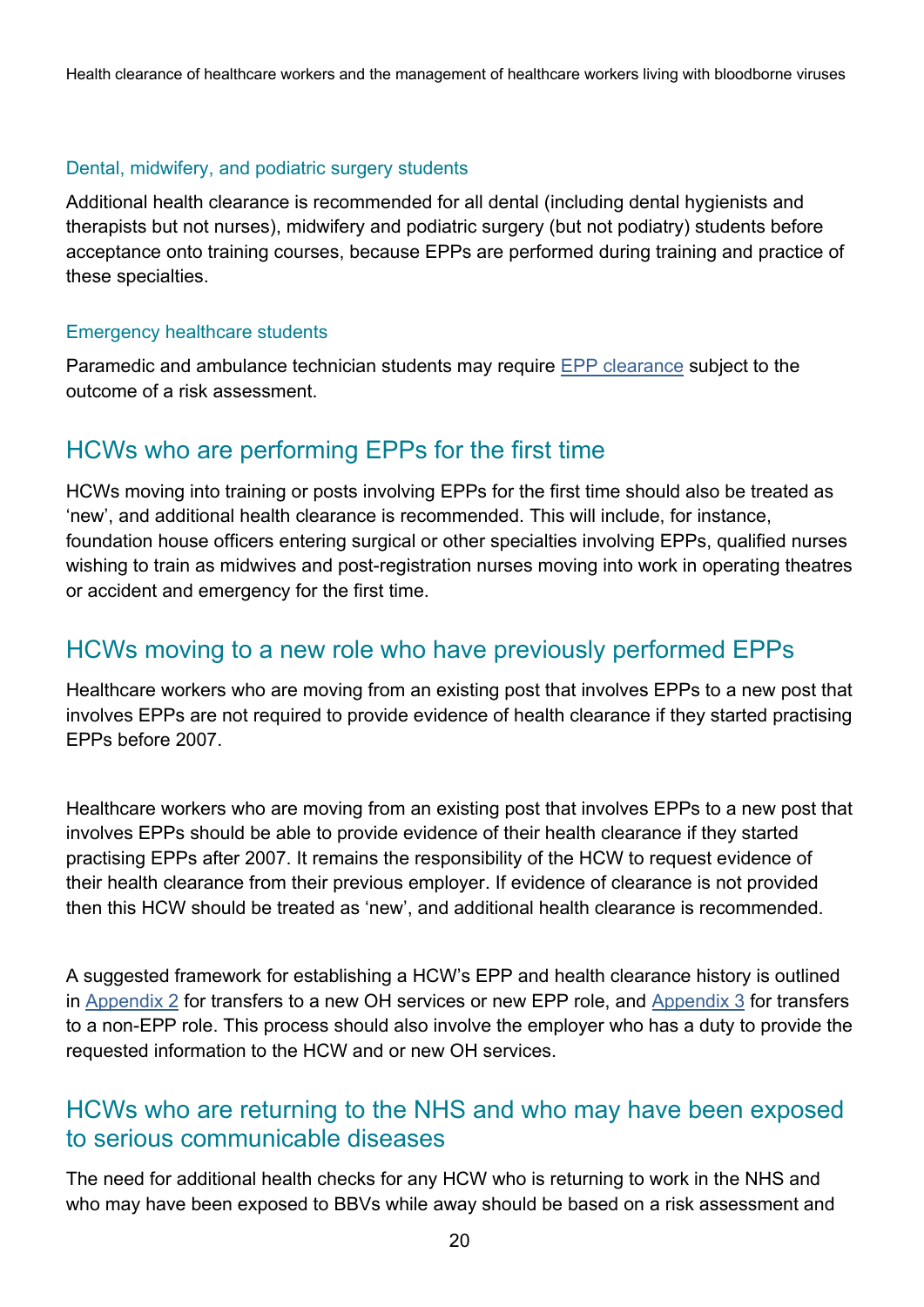will depend on what activities they have engaged in while away from the health service. This should be carried out by the OH service. The timing of any tests should take account of the natural history of the infections (the 'window period').

Some examples of HCWs who might be considered 'returners' include those returning from research experience (including electives spent in countries of high prevalence for BBVs), voluntary service with medical charities, sabbaticals (including tours of active duty in the armed forces), exchanges, locum and agency work or periods of unemployment spent outside the UK.

#### HCWs from locum and recruitment agencies

OH checks, to the same standard as applied to NHS employees, should form part of preemployment checks conducted by providers of temporary staff, regardless of whether they have worked previously in the NHS. Health clearance appropriate to HCWs' duties should be verified before the individual undertakes any clinical work. Whilst it is the responsibility of the agency to clear temporary staff for EPPs, the NHS employer has the responsibility to check they have been cleared. While working on NHS premises, responsibility for continuing occupational health and safety needs of temporary workers lies with the NHS employer, as covered by the Health and Safety at Work Act 1974. Agencies are responsible for supplying staff that are fit for the post they are being recruited into.

#### HCWs in the independent healthcare sector

NHS organisations that arrange for NHS patients to be treated by non-NHS hospitals or health establishments in the UK, including the independent sector, should ensure that the health clearance guidance is followed.

## <span id="page-20-0"></span>6.2 Standard BBV health checks for all new HCWs

Standard health clearance is recommended for all categories of new HCWs employed or starting training (including students) in a clinical care setting, either for the first time or returning to work in the NHS.

Standard health checks for non-EPP posts may be conducted on appointment; these should be completed before clinical duties commence. Declining to disclose BBV status on appointment should not affect the employment or training of HCWs who will not perform EPPs. HCWs may however, wish to disclose this information in confidence to their occupational health service, who can then ensure that appropriate OH advice and support is provided, including advising on suitability for a particular post or need for vaccination or other actions where appropriate.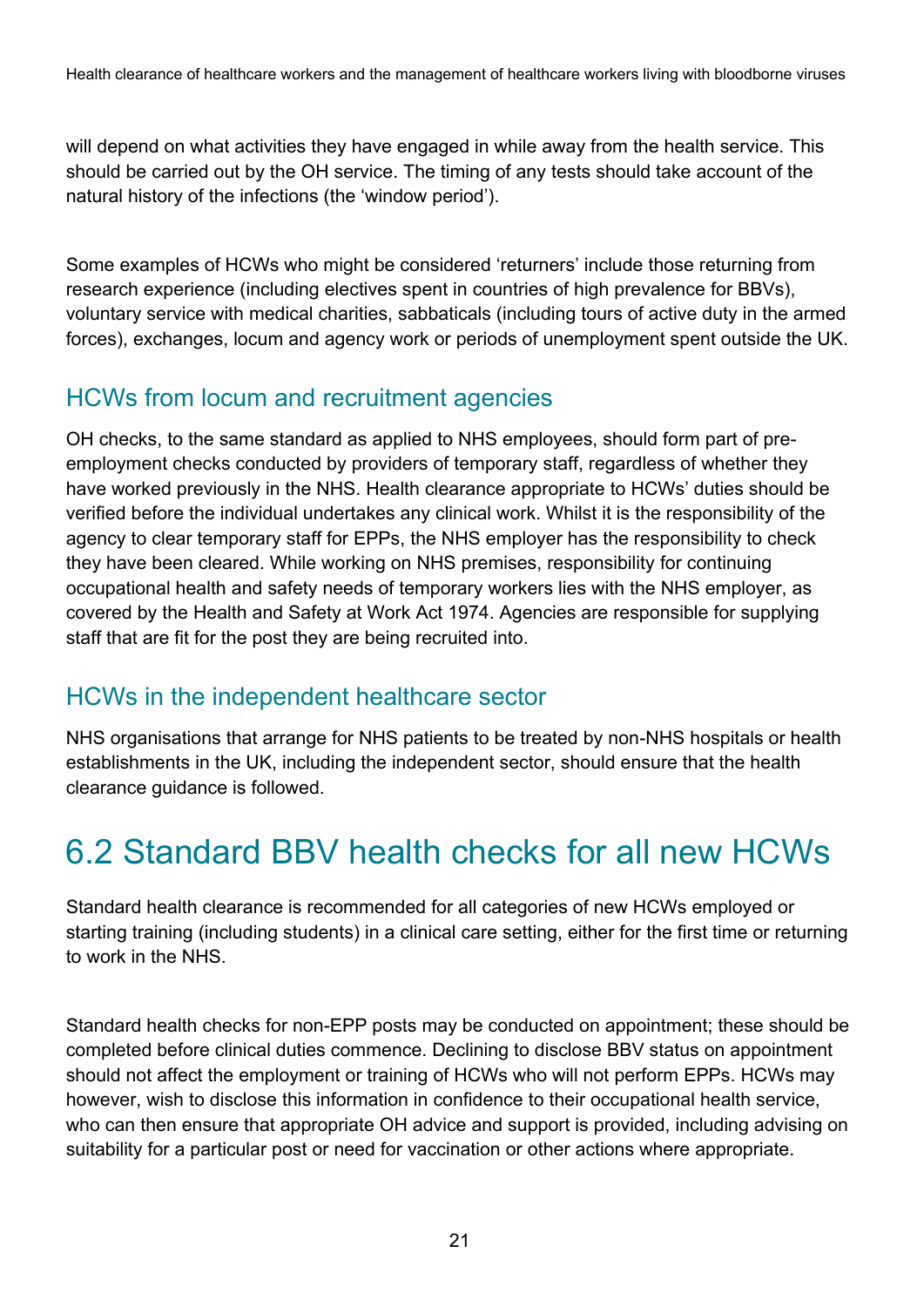### Offer of hepatitis B immunisation: non-EPP HCWs

It is recommended that all HCWs, including students, who have direct contact with blood, blood-stained body fluids or patients' tissues, are offered immunisation against hepatitis B and tests to check their response to immunisation (to determine the immune status of HCWs who received Hep B vaccine as part of a childhood schedule, a challenge dose of Hep B vaccine can be used to determine the presence of vaccine-induced immunologic memory). This includes investigation of non-response (HBsAb levels of >100IU/mL do not preclude the HCW being HBsAg positive and a chronic carrier. Testing for HBsAg is good medical practice for the benefit of the HCW). Guidance on immunisation against hepatitis B, which includes information about dosage, protocols and supplies, is contained in chapter 18 of the [Green Book.](https://www.gov.uk/government/collections/immunisation-against-infectious-disease-the-green-book)

HCWs for whom hepatitis B vaccination is contra-indicated, who decline vaccination or who are non-responders to vaccine (those with anti-HBs levels of less than 10 mIU/mL) should be restricted from performing EPPs unless shown to be non-infectious for hepatitis B. Periodic retesting may need to be considered.

Declining vaccination (whether contra-indicated or not), or non-response to vaccine, will not affect the employment or training of HCWs who will not perform EPPs.

#### Offer of testing for hepatitis C: non-EPP HCWs

All HCWs who are new to the NHS should be offered a pre-test discussion and an HCV antibody test (and if positive, an HCV RNA test), in the context of their professional responsibilities. During this discussion, they should be given a copy of the guidance from their professional regulatory body, if relevant. It would be helpful to remind them of the ways in which they might have been exposed to HCV.

Being HCV positive, or declining a test for HCV, will not affect the employment or training of HCWs who will not perform EPPs.

### Offer of testing for HIV: non-EPP HCWs

All HCWs who are new to the NHS should be offered an HIV test with appropriate pre-test discussion, including reference to their professional responsibilities. During this discussion, they should be given a copy of the guidance from their professional regulatory body, if relevant. It would be helpful to remind them of the ways in which they may have been exposed to HIV.

Declining a test for HIV or having HIV will not affect the employment or training of HCWs who will not perform EPPs. In the event that a HCW discloses that they are living with HIV,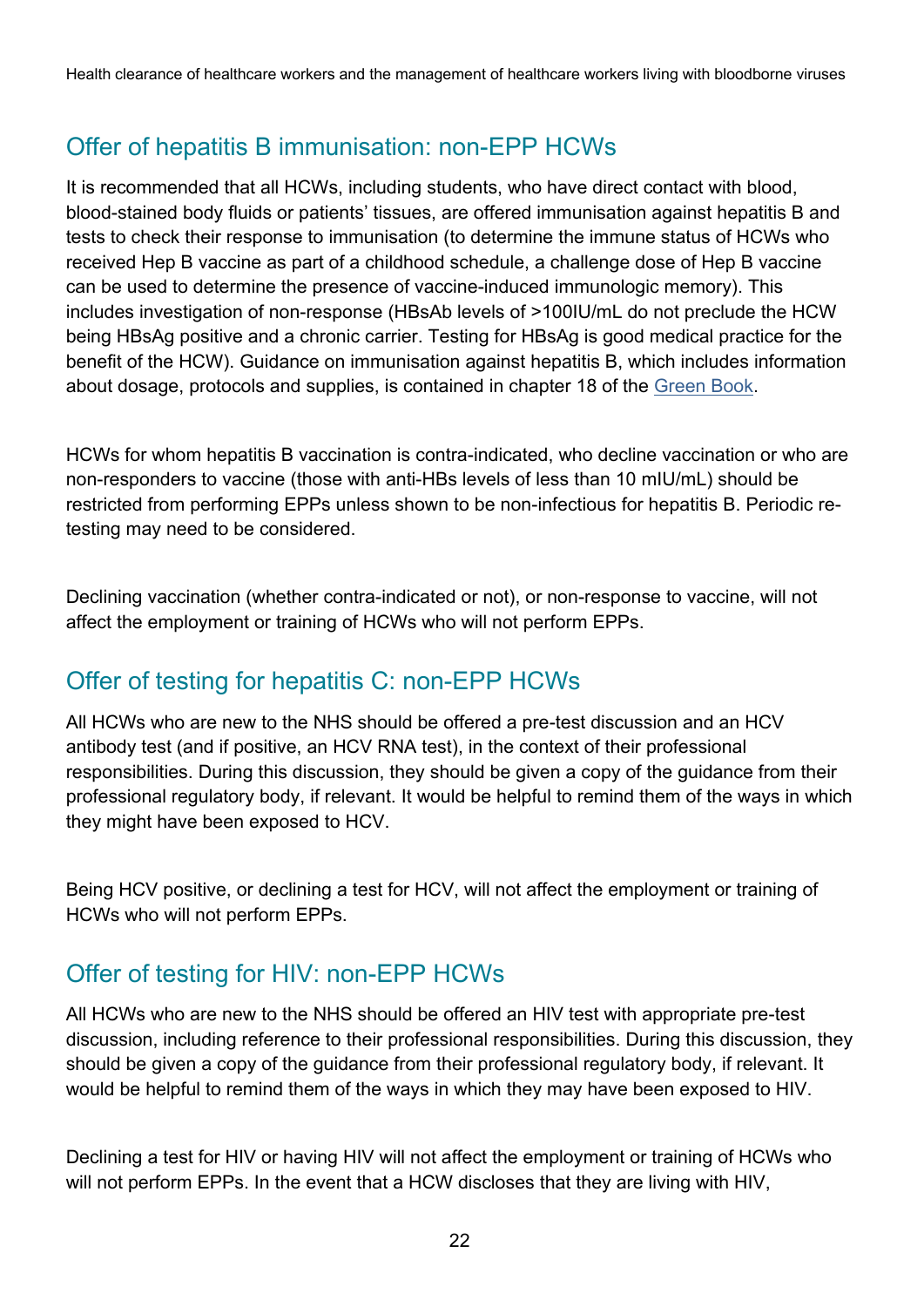accredited specialists in occupational medicine should consider the impact of HIV infection on the individual's susceptibility to other infections when advising on suitability for particular posts.

### <span id="page-22-0"></span>6.3 Additional BBVs health checks (testing for HBV, HCV and HIV) for new HCWs who will perform EPPs, and for existing HCWs who are new to EPPs

Additional health clearance is required for HCWs who will perform EPPs. It will obviously be to the advantage of HCWs to establish their BBV status early as they make their career choices.

HCWs have the right to decline to be tested for HIV, HBV and HCV, in which case, they will not be cleared for EPP work.

Practising HCWs who undertake EPPs or who perform clinical duties in renal units or any other settings involving renal dialysis are under a professional duty to seek medical advice on the need to be tested if they may have been exposed to HIV, HBV or HCV, occupationally or otherwise. If found positive, the HCW should obtain and follow appropriate clinical and OH advice.

The time for testing for new HCWs may vary depending upon the particular chosen career, but times considered appropriate are:

- junior doctors entering all surgical specialties, obstetrics and gynaecology, should be tested before their first foundation house officer post (this will include those posts in accident and emergency and trauma care where doctors may be called upon to perform EPPs)
- prospective dental students, hygienists and therapists should be tested before entry into dental school, as EPPs form an integral part of their training and in the work of dentists
- prospective midwifery students should be tested before embarking on midwifery courses
- nurses should be tested before they move to specialised areas of work where they may be required to perform EPPs, for example, operating theatre and accident and emergency nursing
- ambulance staff should be tested before they embark on training as paramedics or technicians
- podiatrists should be tested before they commence training in podiatric surgery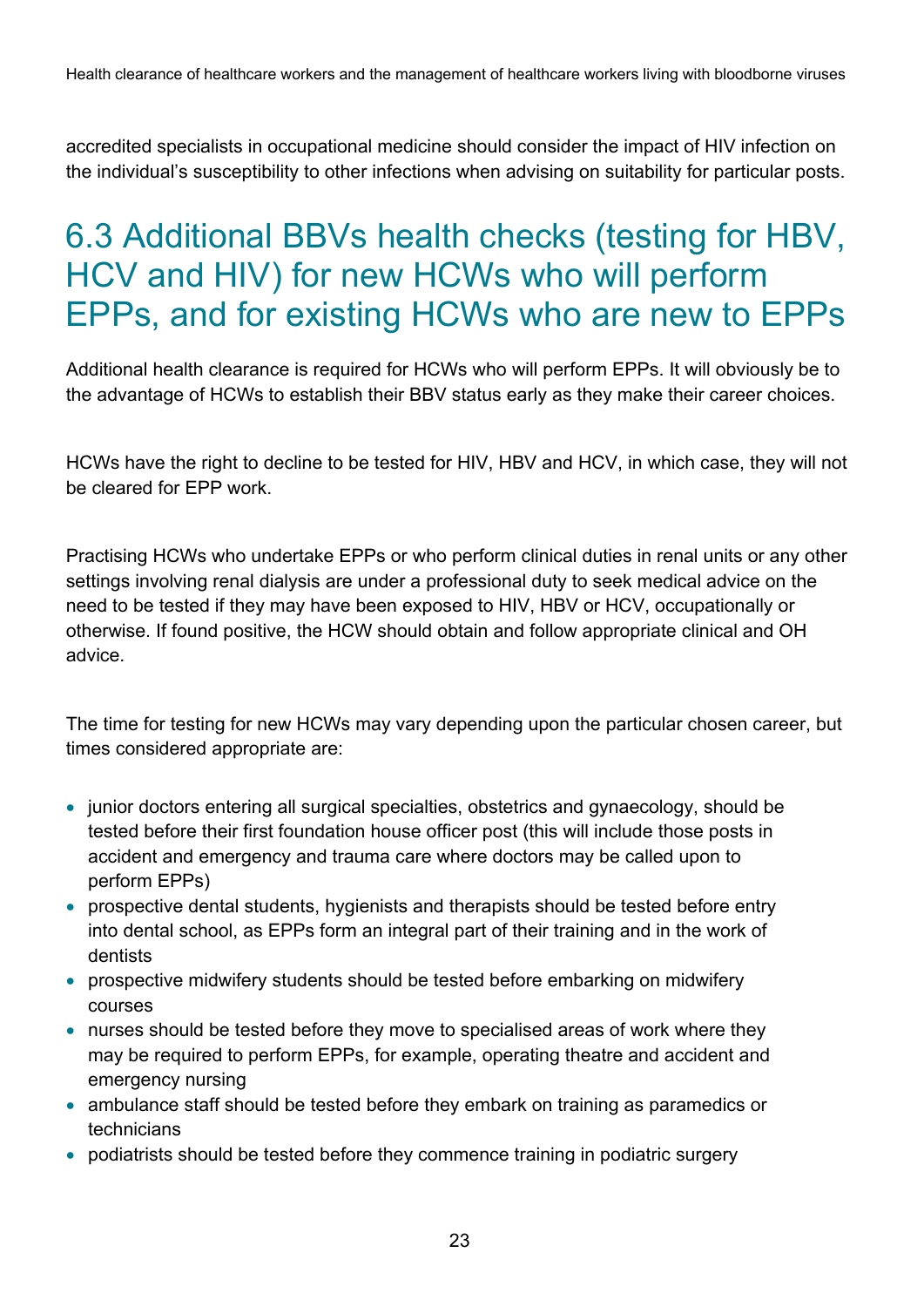This list covers the major specialties but is not intended to be exhaustive. It is not possible to provide a definitive list of types or specialties of HCWs who perform EPPs, because individual working practices may vary between clinical settings and between workers. Examples of EPPs are available on the [UKAP webpage.](https://www.gov.uk/government/groups/uk-advisory-panel-for-healthcare-workers-infected-with-bloodborne-viruses)

### <span id="page-23-0"></span>6.4 Health clearance for HCWs who will perform EPPs: Hepatitis B virus

#### Hepatitis B testing of HCWs who will perform EPPs

New HCWs who intend to perform EPPs or clinical duties in renal units or any other settings involving renal dialysis should:

- be tested for hepatitis B surface antigen (HBsAg) first with appropriate pre-test discussion, including reference to their professional responsibilities
- if negative for HBsAg, be offered vaccination (unless they have already received a course of vaccine) and have their response checked (anti-HBs)
	- to determine the immune status of HCWs who received Hep B vaccine as part of a childhood schedule, a challenge dose of Hep B vaccine can be used to determine the presence of vaccine-induced immunologic memory
	- where there is evidence that a HCW, who is known to have had previous HBV infection which has cleared, now has natural immunity, immunisation is not necessary, but the advice of a local virologist or clinical microbiologist should be sought
	- healthcare workers for whom hepatitis B vaccination is contra-indicated, who decline vaccination or who are non-responders to vaccine (those with anti-HBs levels of less than 10 mIU/mL) should be restricted from performing EPPs or clinical duties in renal units or any other settings involving renal dialysis, unless shown to be non-infectious – they should be tested annually for HBsAg

All testing should be carried out by any accredited specialist virology laboratory that is experienced in performing such tests. Further guidance on laboratory testing for BBVs, including management of results from overseas laboratories, is provided in [Appendix 1.](#page-47-0)

#### Initial health clearance for HBsAg positive HCWs who intend to perform EPPs or clinical duties in renal units or any other setting involving renal dialysis

HCWs initially testing positive for HBsAg, should be tested for hepatitis B viral load (HBV DNA). On the grounds of patient safety, HCWs who perform EPPs or undertake clinical duties in renal units will not be allowed to practice if they have an HBV DNA level at or above 200 IU/mL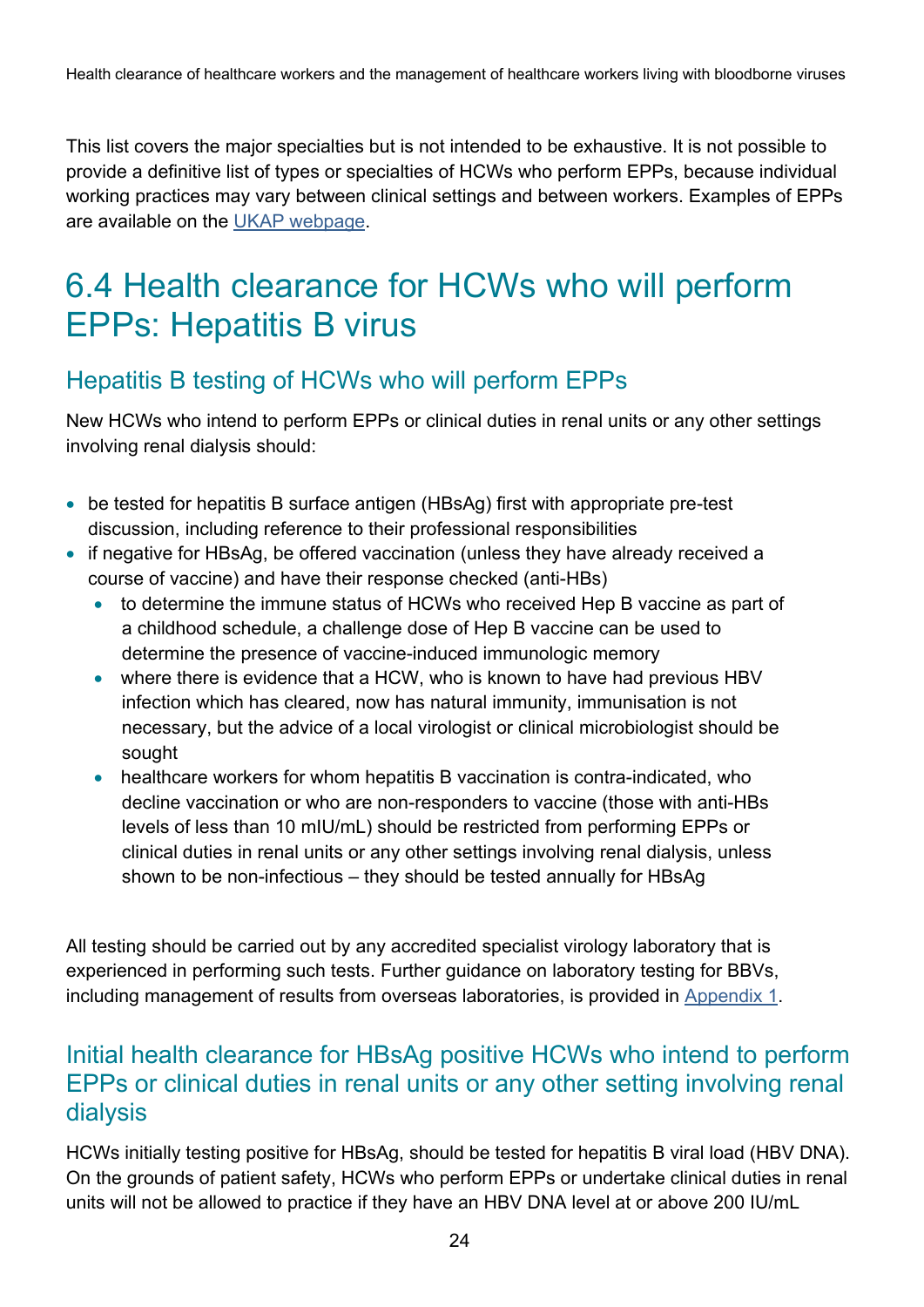regardless of their treatment status. The cut off used historically (103 gEq/mL) to monitor HCWs living with HBV who have been cleared to perform EPPs, is equivalent to 200 IU/mL, as determined using a CE marked assay, which is standardised to the WHO International Standard for Hepatitis B Virus Nucleic Acid Amplification Techniques.

Initial clearance to perform EPPs requires 2 Identified and Validated Samples (IVS) taken no less than 4 weeks apart with both showing a viral load result below 200 IU/mL. An IVS is defined by Association of NHS Occupational Physicians (ANHOPS) and the Association of NHS Occupational Health Nurses (ANHONS) as meeting the following criteria (a) the healthcare worker should show a proof of identity with a photograph – Trust identity badge, new driver's licence, some credit cards, passport or national identity card – when the sample is taken; (b) the sample of blood should be taken in the occupational health department; (c) samples should be delivered to the laboratory in the usual manner, not transported by the healthcare worker; (d) when results are received from the laboratory, the clinical notes should be checked for a record that the sample was sent by the occupational health department, at the relevant time.

The decision to clear individual HCWs to undertake EPPs, or clinical duties in renal units or any other settings involving renal dialysis, is the responsibility of the accredited specialist in occupational medicine. UKAP may be consulted on the application of the policy, as required.

HCWs living with HBV should continue to be periodically monitored in line with UKAP-OHR requirements (see [Chapter 7\)](#page-27-1).

### <span id="page-24-0"></span>6.5 Health clearance for HCWs who will perform EPPs: Hepatitis C virus

#### HCV testing of HCWs who will perform EPPs

New HCWs who intend to perform EPPs should be tested for HCV antibody with appropriate pre-test discussion, including reference to their professional responsibilities. Those who are positive should be tested for HCV RNA to detect the presence of current infection. Testing for HCV RNA should be carried out by an accredited specialist virology laboratory that is experienced in performing such tests.

The Advisory Group on Hepatitis (AGH) has assessed that the risk of transmission of HCV from a HCW of unknown HCV status through EPPs is low and therefore advised that existing HCWs doing EPPs should not be routinely tested for HCV. However, appropriate HCV testing should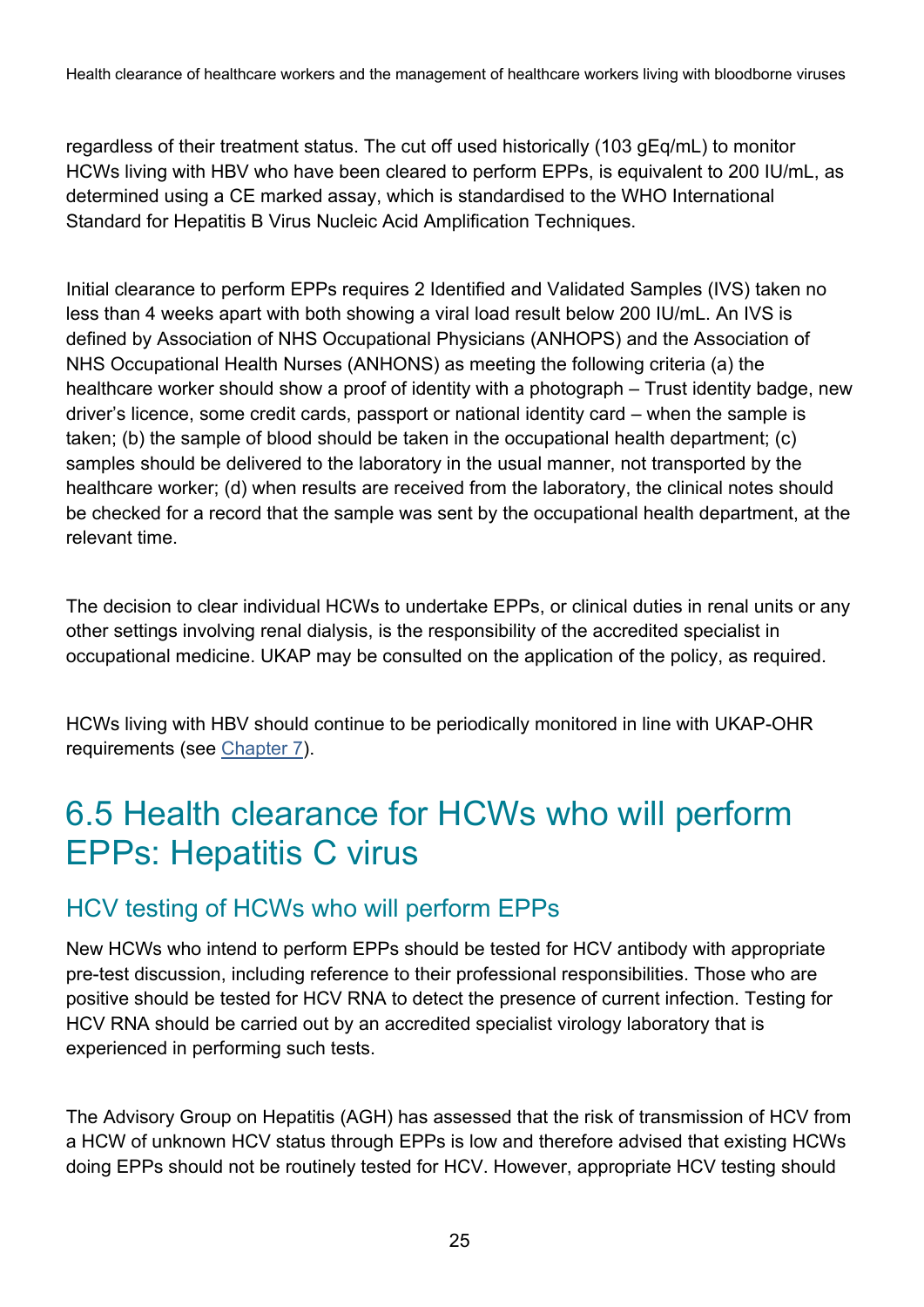Health clearance of healthcare workers and the management of healthcare workers living with bloodborne viruses

be conducted for existing HCWs who carry out EPPs who are aware that they may have been exposed to HCV infection, occupationally or otherwise.

HCWs who have antibodies to the HCV and are HCV RNA negative should be allowed to continue performing EPPs.

HCWs who have active, or current, infection (those who are HCV RNA positive) should be restricted from performing EPPs or commencing training for careers that rely upon performing EPPs.

HCWs living with HCV who have been treated with antiviral therapy and who remain HCV RNA negative for at least 3 months after cessation of treatment should be permitted to return to performing EPPs at that time. As a further check, they should be shown still to be HCV RNA negative 3 months after. Provided that these criteria are met, a return to EPPs is a local decision and does not need to be referred to UKAP (although UKAP is available to provide advice if required).

Testing for HCV RNA should be carried out by an accredited specialist virology laboratory that is experienced in performing such tests. Further guidance on laboratory testing for BBVs, including management of results from overseas laboratories, is provided in [Appendix 1.](#page-47-0)

### <span id="page-25-0"></span>6.6 Health clearance for HCWs who will perform EPPs: HIV

#### HIV testing of HCWs who will perform EPPs

New HCWs who intend to perform EPPs should be tested for HIV infection with appropriate pre-test discussion, including reference to their professional responsibilities. The presence of HIV antibody should not automatically restrict HCWs from performing EPPs. Confirmation of HIV infection should be undertaken and plasma viral load measured. Vaccine Induced Sero-Reactivity (VISR) may be encountered when testing HCWs who have participated in HIV vaccine trials. Documentary evidence of the HCWs participation in a vaccine trial, with evidence of negative serum HIV p24 antigen and viral load (RNAor DNA) is sufficient to confirm the HCWs HIV negative infectious status. Detecting HIV antibody as a consequence of VISR should not prevent HCWs performing EPPs.

Guidance on laboratory testing for BBVs, including management of results from overseas laboratories, is provided in [Appendix 1.](#page-47-0)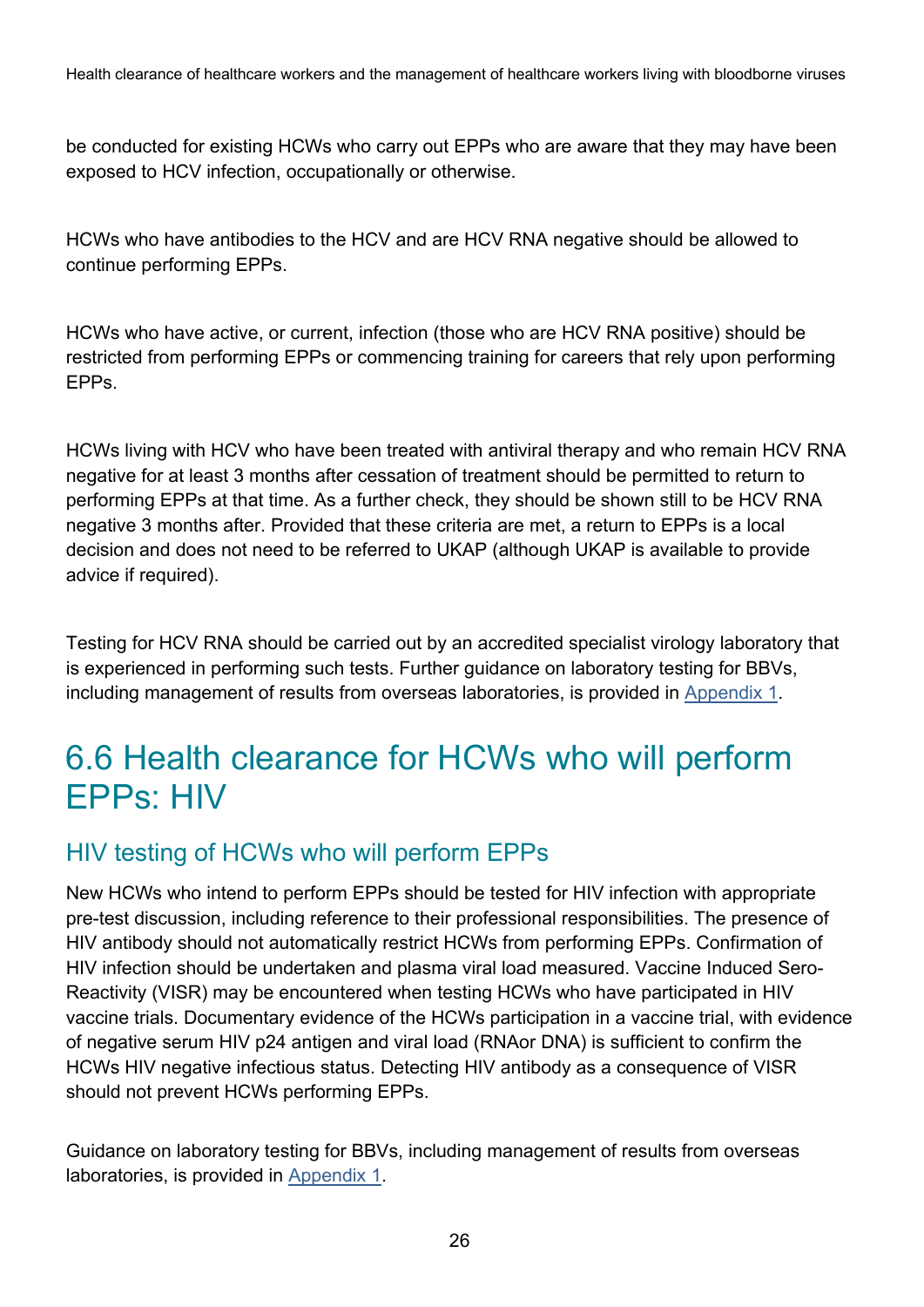#### Initial health clearance for HIV positive HCWs who intend to perform EPPs

HCWs living with HIV with a plasma viral load above 200 copies/mL should be restricted from performing EPPs.

Initial clearance to perform EPPs requires a HCW to be on effective combination anti-retroviral therapy (cART) and to have had 2 IVS test results taken no less than 12 weeks apart with both demonstrating a viral load below 200 copies/mL. For the purposes of initial health clearance, no less than 12 weeks apart is defined as between 12 and 16 complete calendar weeks. The decision to clear individual HCWs to undertake EPPs is the responsibility of the accredited specialist in occupational medicine. UKAP may be consulted on the application of the policy, as needed.

For HCWs currently restricted from EPPs who are already on cART and have a viral load below the clearance threshold, based on an IVS test result at 12 to 16 weeks since their last undetectable IVS viral load result is sufficient proof on which to grant clearance for conducting EPPs. If a HCW's viral load test is performed outside the UK, advice should be sought from UKAP.

HCWs performing EPPs who are living with HIV should continue to be periodically monitored in line with UKAP-OHR requirements (see [Chapter 7\)](#page-27-1).

## <span id="page-26-0"></span>6.7 Redeployment and retraining

Employers should assure HCWs living with BBVs that their status and rights as employees will be safeguarded so far as practicable. If for any reason, a HCW is unable to recommence EPP practice, employers should make every effort to arrange suitable alternative work and retraining opportunities, or where appropriate, early retirement, in accordance with good general principles of occupational health practice. With the opportunity for HCWs living with HIV or HBV to recommence EPPs once the criteria in this guidance have been met, it is anticipated that the number of HCWs requiring retraining will be small. There may, however, be a requirement for short term redeployment while the HCW commences antiviral treatment and until a point that their infection is cleared (for HCV), or their viral load is reduced below the level required to perform EPPs.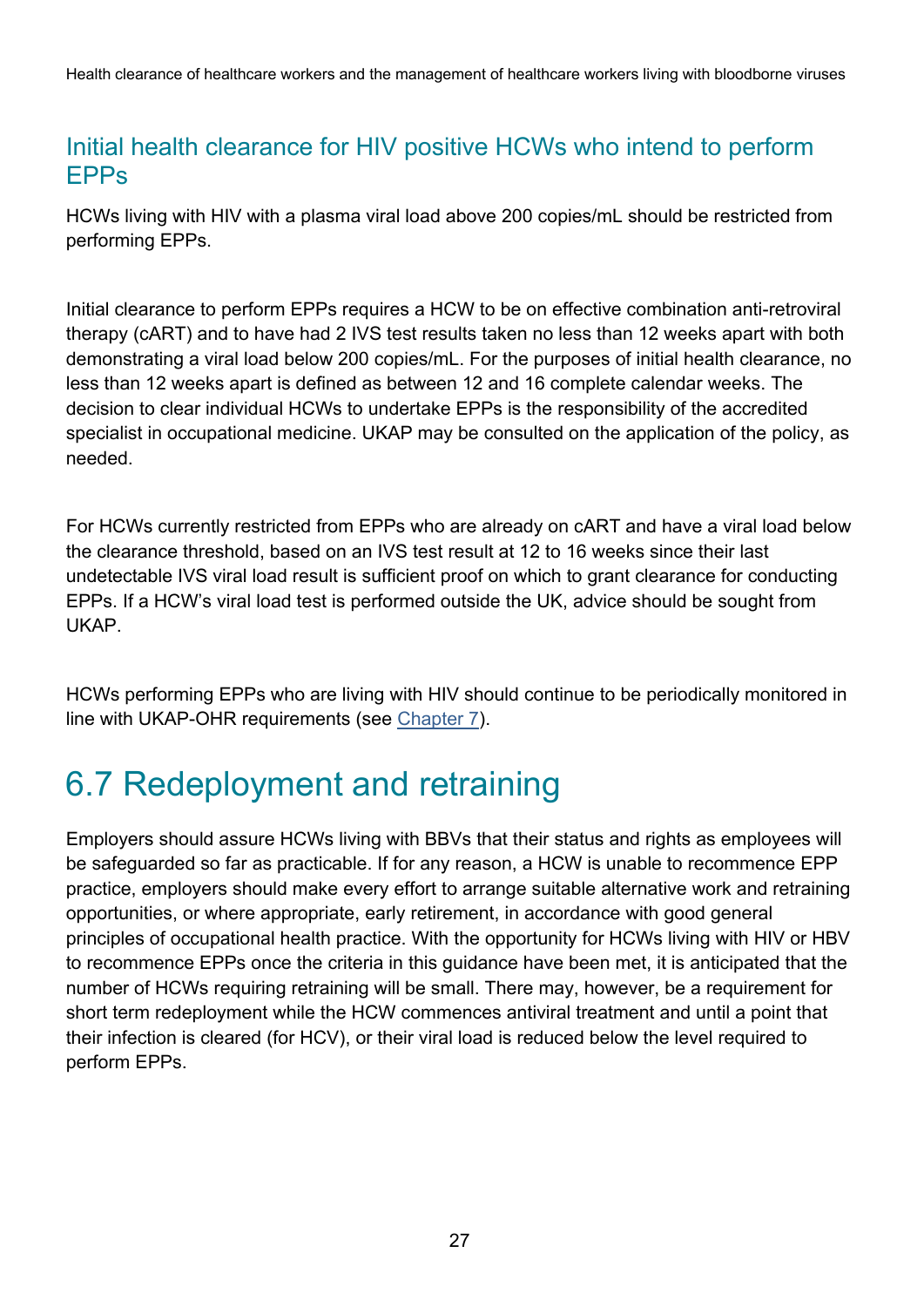## <span id="page-27-0"></span>**Part D: Management of healthcare workers living with bloodborne viruses**

## <span id="page-27-1"></span>**Chapter 7: OH monitoring of HCWs living with BBVs**

### <span id="page-27-2"></span>7.1 Monitoring roles and responsibilities

The model for allowing HCWs living with HBV or HIV to undertake EPPs whilst on therapy relies on continuing care and regular viral load monitoring by both their treating physician and accredited specialist in occupational medicine. Effective monitoring requires close working between these 2 parties to ensure that the policy is being adhered to appropriately, thus minimising the risk of transmission.

Where a healthcare establishment's OH service does not have its own accredited specialist in occupational medicine, arrangements should be put in place for this advice to be sought from such an individual outside the establishment. Suitable arrangements must be in place for agency or locum staff, including dental staff, to ensure that they have a designated accredited specialist in occupational medicine who is responsible for their monitoring, in accordance with this guidance.

All HCWs living with HBV or HIV who perform EPPs should have their viral load measured regularly using a blood IVS as described in this Chapter. Blood testing for this purpose will usually be carried out by the OH service, but where this would give rise to duplication of testing, local arrangements should be made between the treating physician and the OH service to ensure that blood drawn from HCWs for viral load measurements in Genitourinary Medicine (GUM) and Sexual Health or Infectious Diseases settings follows the principles of an IVS (see [Appendix 1\)](#page-47-0).

To support and monitor implementation of the policy and to ensure patient safety, all HCWs living with HBV or HIV including locum staff, who wish to perform EPPs (and for HCWs living with HBV, clinical duties in renal units or any other settings involving renal dialysis), and who meet the criteria for clearance, must be monitored locally and registered on the UKAP-OHR, a central confidential register, managed by UKHSA (on behalf of Public Health Scotland, Public Health Wales, and the Public Health Agency for Northern Ireland) and overseen by UKAP. UKAP-OHR currently records monitoring data on HCWs living with HIV; a phased introduction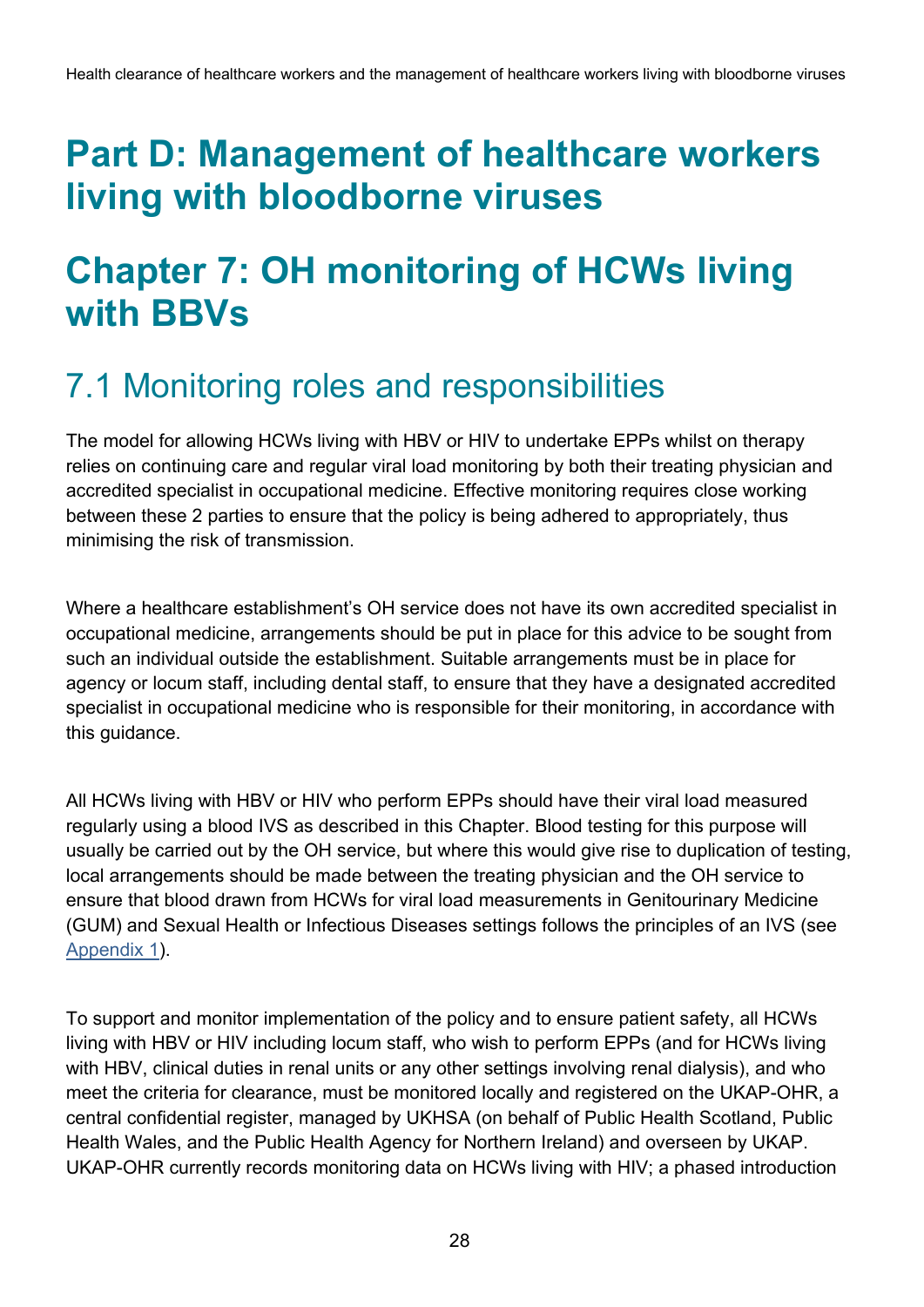Health clearance of healthcare workers and the management of healthcare workers living with bloodborne viruses

of HCWs living with HBV is ongoing. Details of this will be circulated to Occupational Health departments and appropriate clinical networks.

Each HCW must be registered onto the UKAP-OHR by their designated accredited specialist in occupational medicine. Their ongoing viral load monitoring data should be reported to UKAP-OHR by the accredited specialist in occupational medicine periodically in line with this guidance. Action taken as a result of an increase in viral load should be reported using the register to record that restrictions on EPP performance are put in place appropriately and, where necessary, risk assessments and patient notification exercises are carried out.

The UKAP-OHR is a secure and confidential system. Access to the individual records of the HCWs on the register is limited to the designated accredited specialist in occupational medicine responsible for the care, monitoring, management and EPP clearance of the HCW. Delegated authority may also be given by the accredited specialist in occupational medicine to specific named individuals within a given OH service to undertake these roles on behalf of the accredited specialist in occupational medicine. Limited access will also be given to a small number of individuals who manage the register on behalf of UKAP.

Whilst it is important that UKAP should be called upon for advice on the application of the policy as needed, decisions to clear individual HCWs for EPP work remain the responsibility of the accredited specialist in occupational medicine.

The roles and responsibilities of the respective individuals involved in the monitoring process for HCWs living with BBVs who are performing EPPs are set out below:

#### A. Healthcare worker

The HCW must be under the care of a designated accredited specialist in occupational medicine. They must accept that it is a condition of undertaking EPPs that they consent to ongoing monitoring including:

- i. the registration of their details and monitoring data on the UKAP-OHR.
- ii. the release of viral load test results to the accredited specialist in occupational medicine if the treating physician undertakes monitoring. Some HCWs may have their viral load tested regularly as part of their clinical HIV care; in these situations, results can be shared with OH, with the HCW's consent, to avoid unnecessary repeat testing. The treating clinician must provide assurance that the sample meets criteria of IVS.
- iii. to attend the OH service (or other appropriate service) when arranged and to provide an IVS for viral load monitoring at the appointed times.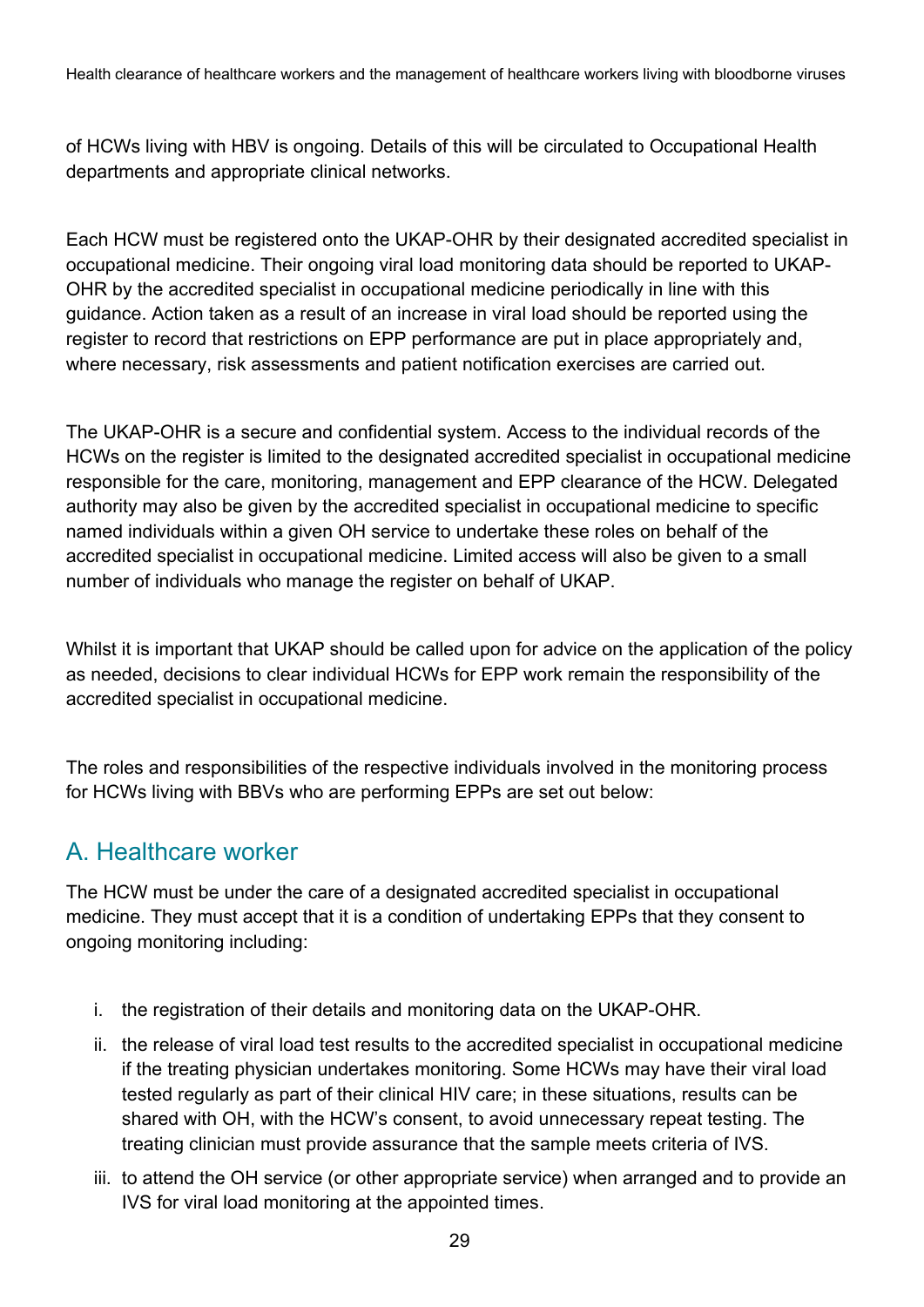- iv. to seek advice if change in health condition may affect their fitness to practise or impair their health.
- v. to notify OH when they are changing their practice or their place of employment, including informing the new OH service of BBV status and monitoring (where EPPs are involved in new role). HCWs should keep their OH specialist informed of any change in role or place of work so that monitoring records can be updated, any new monitoring arrangements established and their clearance to practice maintained.
- vi. to notify their accredited specialist in occupational medicine and treating physician if there has been an interruption to therapy or sub-optimal adherence.

Thus, HCWs must agree that by seeking to undertake EPPs, they are giving implied consent to i and ii, and they are undertaking to satisfy iii to vi.

It is recommended that the OH department puts in writing to the HCW, the requirements they must meet in order to continue practising EPPs.

If the HCW is moving to a new employer, they should liaise with their existing OH physician to ensure the transfer and sharing of necessary information about the monitoring of their viral load for ongoing EPP clearance to the OH service of their new employer (see [section 6.1\)](#page-18-0).

#### B. Accredited specialist in occupational medicine

The accredited specialist in occupational medicine is responsible for the monitoring of the HCW, including:

- i. ensuring that appointments are available for testing in accordance with the testing protocol, and timings are followed.
- ii. reacting promptly to any alerts received via the UKAP-OHR.
- iii. taking appropriate action when those who should present for tests do not do so, for example, notifying the relevant manager of the HCW's non-attendance and restriction from EPP practice.
- iv. ensuring that IVS samples are collected and tested and results obtained in a timely manner.
- v. interpreting the viral load results in relation to clearance to perform EPPs.
- vi. notifying the HCW that they are cleared to perform EPPs.
- vii. ensuring that the UKAP-OHR is updated within the specified time-frame.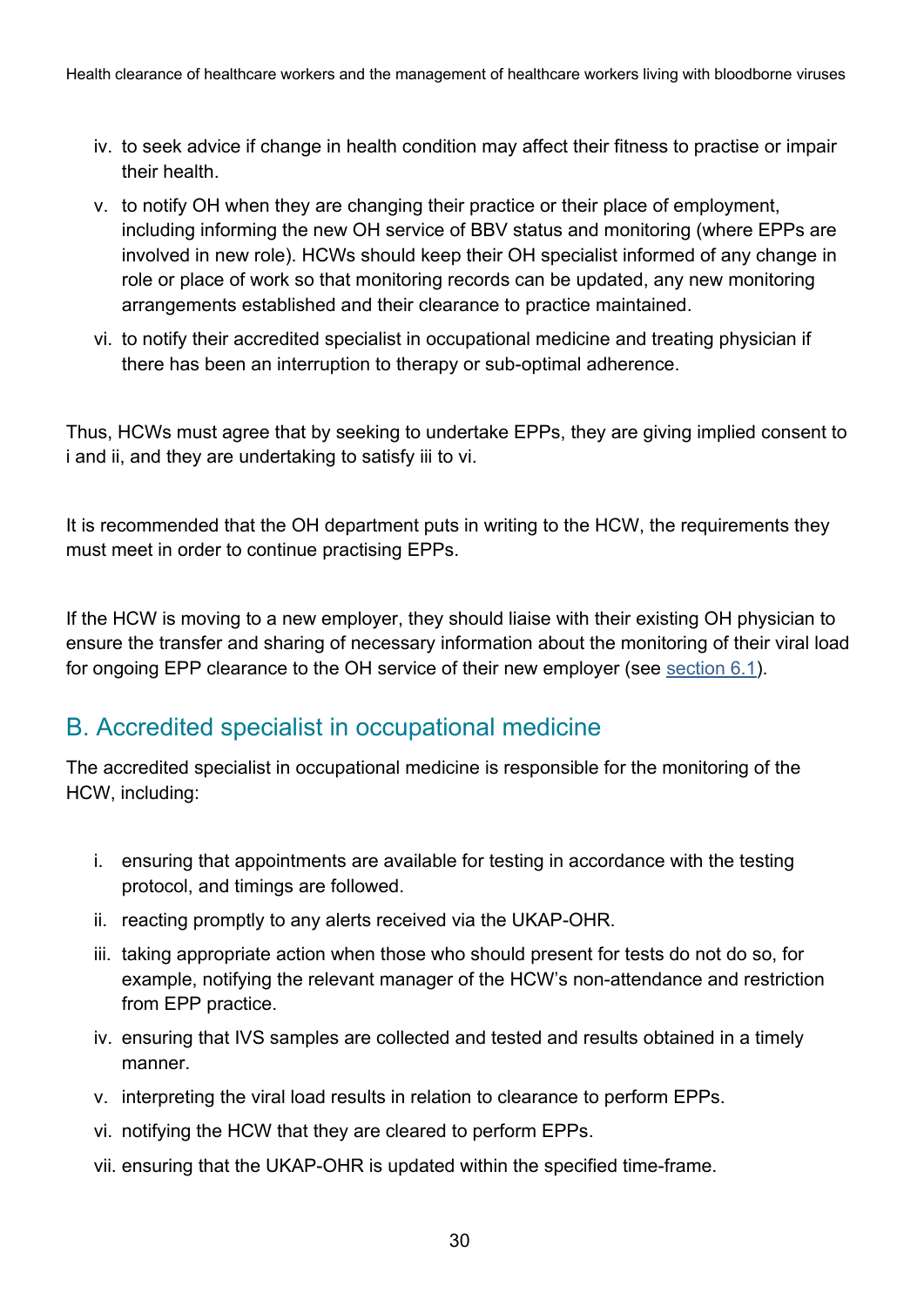- viii.advising the employer if the HCW is no longer fit to perform EPPs (advising employer about clearance to practice should be on an 'exception' basis – meaning once cleared the employer is only updated if there is a change to this status).
- ix. timely liaison with treating physicians when required.

The accredited specialist in occupational medicine should inform UKAP-OHR of any change of employer and provide contact details for the new OH service which will be taking over monitoring the HCW's infection.

### C. Treating physician

The treating physician is responsible for:

- i. the clinical management and support of the HCW.
- ii. advising and maintaining timely communications with the accredited specialist in occupational medicine responsible for monitoring the HCW.
- iii. advising the HCW what constitutes a risk of therapy failure (for example, an interruption to therapy or sub-optimal adherence).
- iv. notifying the accredited specialist in occupational medicine if there has been a risk of therapy failure.

### D. Occupational Health Register (UKAP-OHR)

The UKAP-OHR team will register HCWs on the database and provide regular reports to Occupational Health departments on the monitoring status of HCWs under their care. The OHR team is not responsible for the clearance of HCWs.

### E. Employers and commissioning bodies

It is the responsibility of the employer to maintain a record of procedures performed by HCWs living with HBV or HIV who are cleared to perform EPPs. EPP performing HCWs living with BBVs who are self-employed should be responsible for maintaining their own record of the procedures performed. Records should be captured and stored in line with appropriate information governance requirements.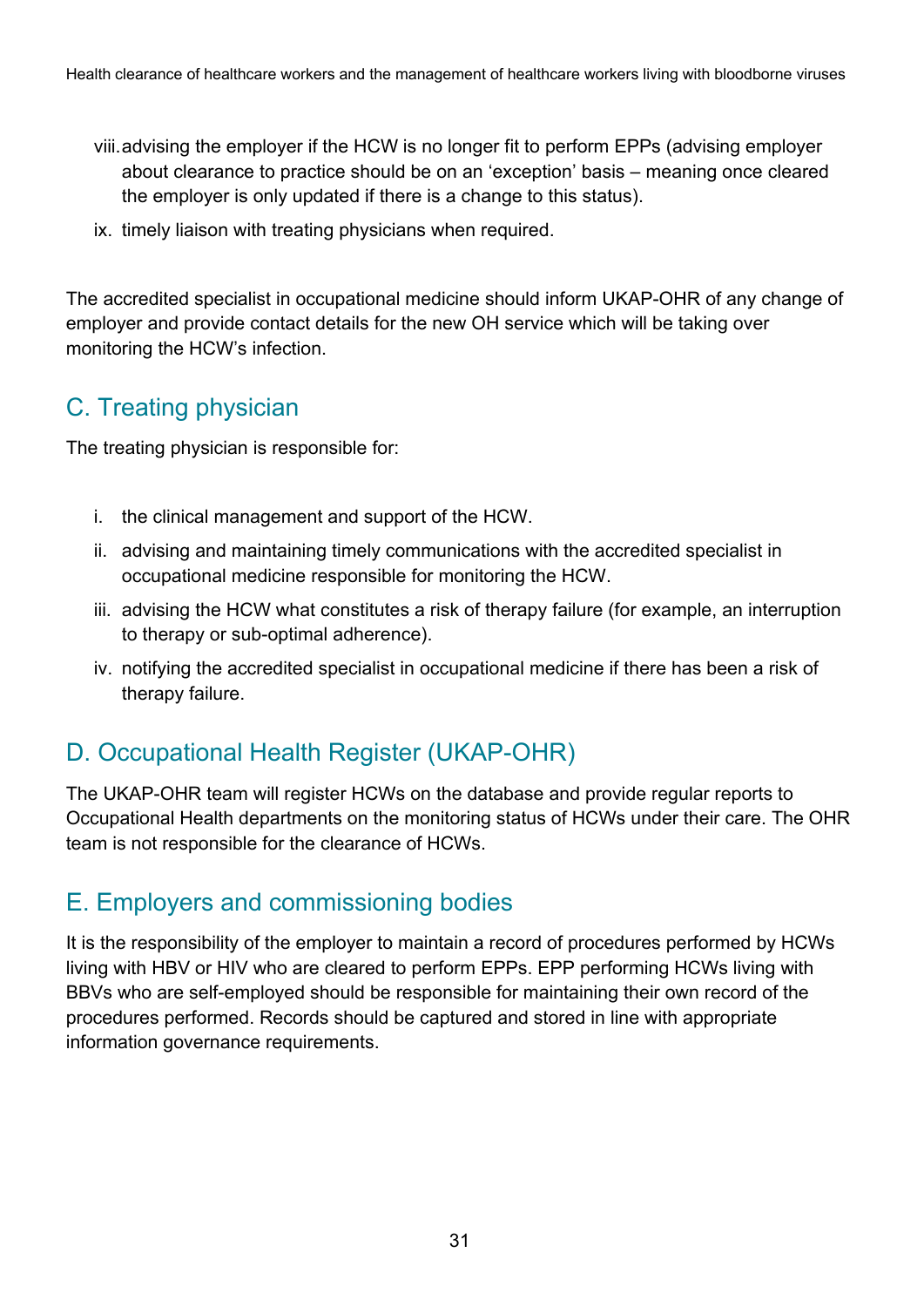### <span id="page-31-0"></span>7.2 Monitoring and ongoing clearance for HCWs who will perform EPPs: Hepatitis B

#### Monitoring of HCWs who will perform EPPs

HCWs who are HBsAg positive should not be restricted from performing EPPs or clinical duties in renal units or any other settings involving renal dialysis if HBV DNA viral load is less than 200 IU/mL (either whilst on continuous antiviral therapy, from natural suppression, or after a minimum of 12 months after stopping a course of antiviral therapy during which time there must have been 2 HBV DNA tests 6 months apart, the first being no less than 6 months after ceasing treatment) and their HBV DNA levels are monitored every 6 months by their accredited specialist in occupational medicine.

Those who have ceased treatment need to show that they have a viral load that does not exceed 200 IU/mL at least one year after cessation of treatment before a return to unrestricted working practices can be considered, through 2 tests 6 months apart (see [Treatment Issues\)](#page-33-0). Any health care worker living with HBV returning to unrestricted working practices would be subject to the same 6 monthly re-testing as recommended for other health care workers living with HBV

The six-month monitoring period should be taken from the date the previous IVS was drawn, and not from the date the result was received. Six-monthly viral load testing can be performed no earlier than 24, and no later than 28 complete calendar weeks after the date of the preceding specimen taken for occupational health monitoring purposes.

If a HCW's plasma viral load is equal to or above 200 IU/mL, they should be restricted immediately from performing EPPs until their viral load returns to being stable below 200 IU/mL (see [Resuming EPPs\)](#page-33-1). The significance of any increase in plasma viral load above the cut-off, identified through routine monitoring, should be assessed jointly by the accredited specialist in occupational medicine and treating physician with input from appropriate local experts (for example, consultant virologist or microbiologist).

The table below sets out the expected course of action for HBV DNA level test results below and above the level for EPP clearance, after the HCW has satisfied the initial clearance criteria.

Guidance on laboratory testing for BBVs, including management of results from overseas laboratories, is provided in [Appendix 1.](#page-47-0)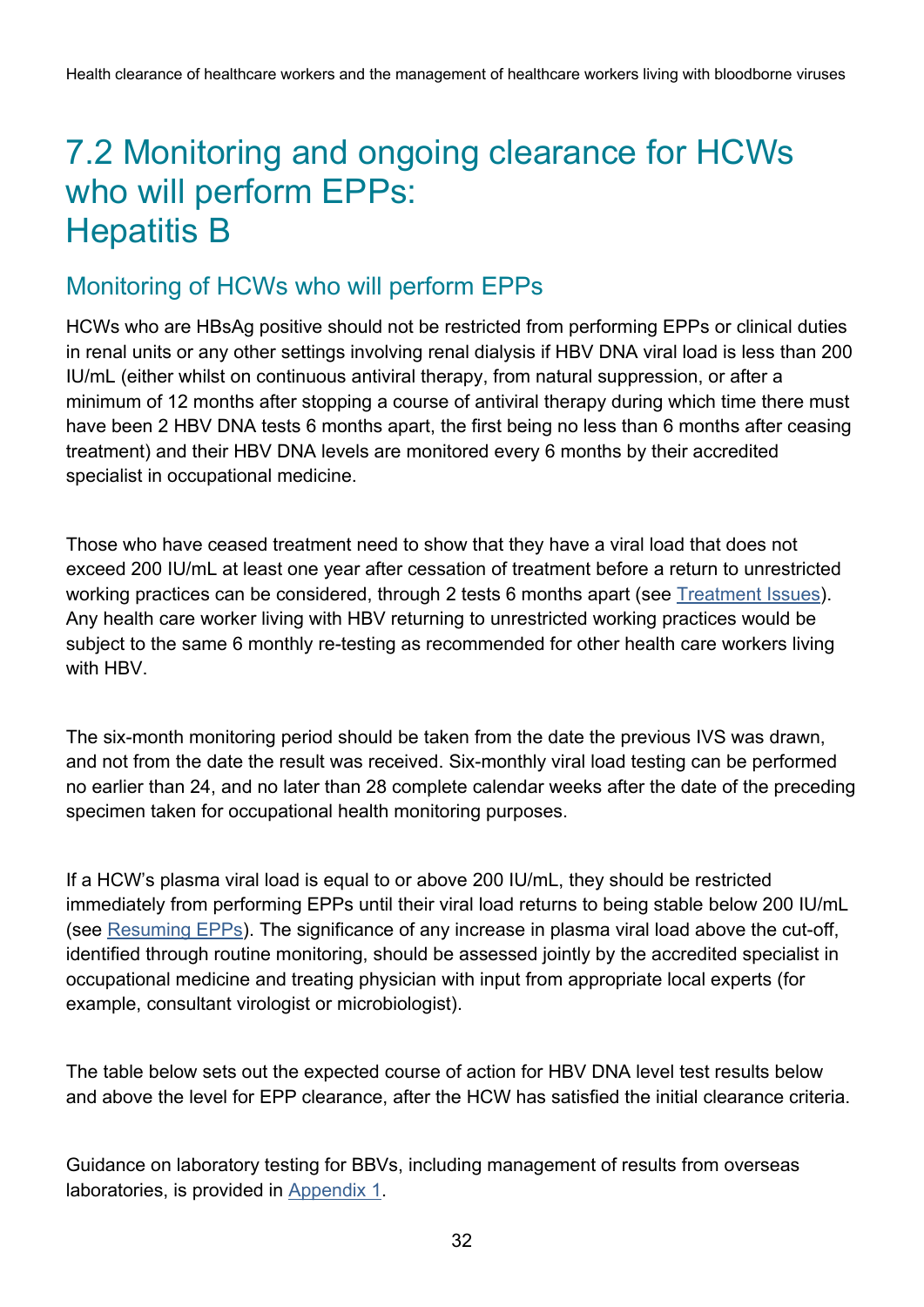| <b>HBV DNA Level</b> | <b>Action</b>                                                                                                                                                                                                                                                                                                                            |  |  |
|----------------------|------------------------------------------------------------------------------------------------------------------------------------------------------------------------------------------------------------------------------------------------------------------------------------------------------------------------------------------|--|--|
| <60 IU/mL            | No action. Retest in 6 months.                                                                                                                                                                                                                                                                                                           |  |  |
| >60 but < 200 IU/mL  | A case-by-case approach based on clinical judgement should be<br>taken which may result in no action (as above) or recommending<br>that a second test should be done 10 days later to verify the viral<br>load remains below the threshold. Further action will be informed<br>by the test result.                                       |  |  |
| 200 IU/mL or above   | The HCW should cease conducting EPPs immediately. A second<br>test must be done on a new blood sample 10 days later to verify<br>the viral load remains above 200 IU/mL.                                                                                                                                                                 |  |  |
|                      | If the viral load is still in excess of 200 IU/mL, the HCW should<br>cease conducting EPPs until their viral load, in 2 consecutive tests<br>no less than 4 weeks apart, is reduced to <200 IU/mL.                                                                                                                                       |  |  |
|                      | If the viral load is below 200 IU/mL then further action should be<br>informed by the test result as above.                                                                                                                                                                                                                              |  |  |
|                      | If test results are unexpected (for example, from very high viral<br>load to low viral load) then seek further advice from a local<br>virologist or UKAP secretariat.                                                                                                                                                                    |  |  |
|                      | A full risk assessment (see Chapter 9) should be triggered to<br>determine the risk of HCW to patient transmission. At a minimum,<br>this will include discussion between the accredited specialist in<br>occupational medicine and the treating physician on the<br>significance of the result in relation to the risk of transmission. |  |  |
|                      | The need for public health investigation or action (for example,<br>patient notification) will be determined by a risk assessment on a<br>case by case basis in discussion with UKAP.                                                                                                                                                    |  |  |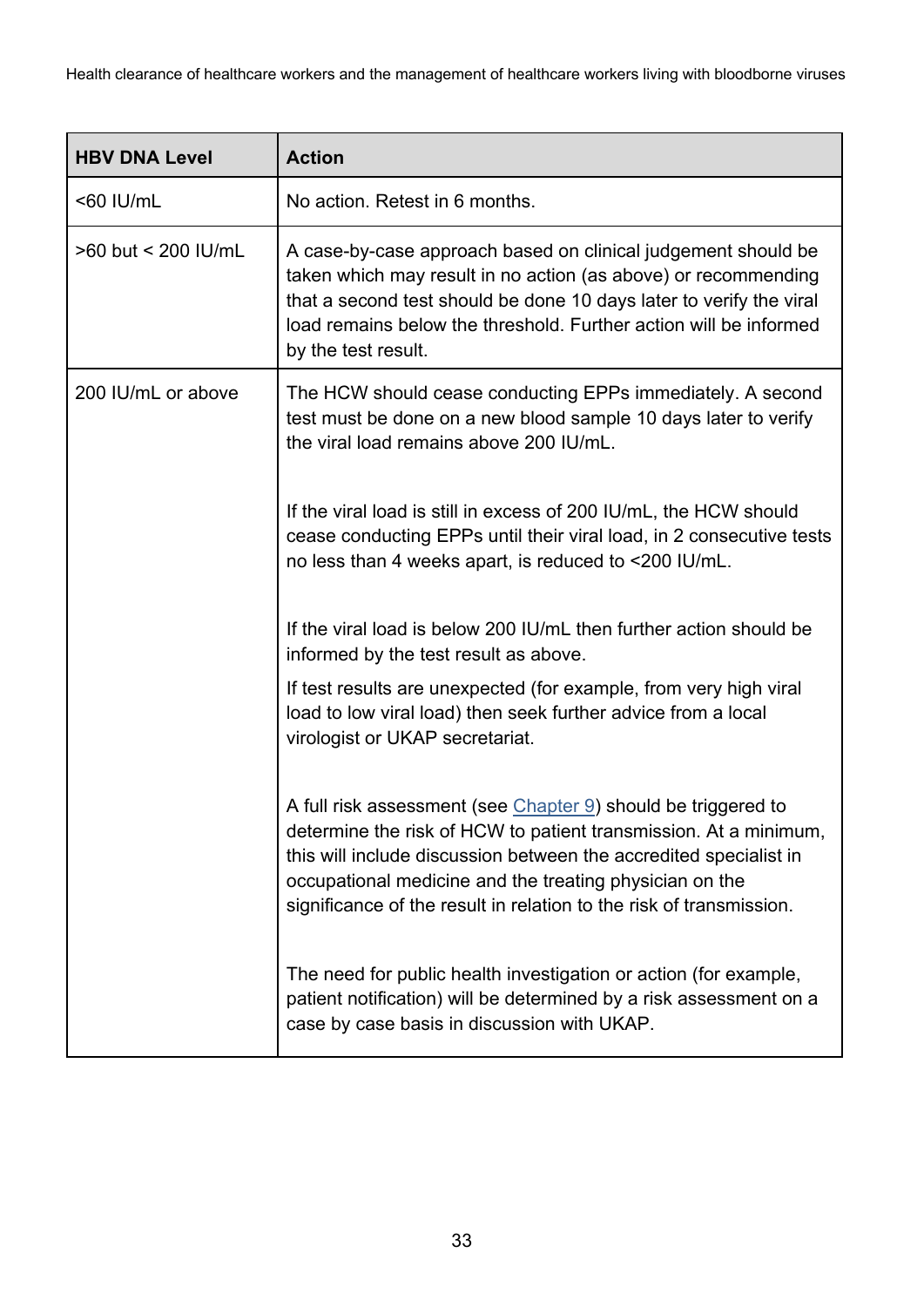#### <span id="page-33-1"></span>Resuming exposure prone procedures

If a HCW does not attend for their monitoring appointment, then they should cease conducting EPPs. Six-monthly monitoring can be performed no later than 28 complete calendar weeks after the preceding IVS specimen taken for occupational health monitoring purposes.

If a HCW does not attend for the missed viral load test within this timeframe (for whatever reason) then resumption of EPPs requires 2 IVS taken no less than 4 weeks apart with both showing a viral load result below 200 copies/mL.

HCWs living with HBV who take a career break from performing EPPs or clinical duties in renal units or any other settings involving renal dialysis, may wish to continue monitoring during this period to facilitate a return to EPPs or clinical activities. Individuals with a break in their monitoring record must meet the criteria for initial clearance before returning to performing EPPs or clinical duties in renal units or any other settings involving renal dialysis.

#### <span id="page-33-0"></span>Treatment issues

It is for the HCW to decide, in collaboration with their treating physician, whether they wish to take antiviral therapy for occupational health reasons when it is not clinically indicated, taking account of possible advantages and disadvantages.

Breakthrough infection, with increases in serum HBV DNA and in serum alanine aminotransferase (ALT) levels can be associated with the emergence of resistant virus. With successful oral antiviral treatment, the rate of viral replication in HCWs should be suppressed to levels where the risk of emergence of drug resistant strains is likely to be low. Early detection of the emergence of resistance through the 6 monthly monitoring can be achieved by using sensitive HBV DNA assays, as is recommended here, allowing consideration of an early change in antiviral therapy before patients have been put at appreciable risk.

If breakthrough infections occur due to the development of resistant strains, and HBV DNA levels rise above 200 IU/mL, then it is recommended that the HCW be restricted from performing EPPs (or clinical duties in renal units or any other settings involving renal dialysis) until such time as they have been re-stabilised on different oral antiviral drugs. This would be demonstrated by HBV DNA levels of less than 200 IU/mL on 2 consecutive tests performed no less than 4 weeks apart.

HCWs should be advised by their treating physician of the importance of notifying them of missed doses, drug interactions, or other factors that might influence their viral load, as soon as is practicable and before further EPPs are performed.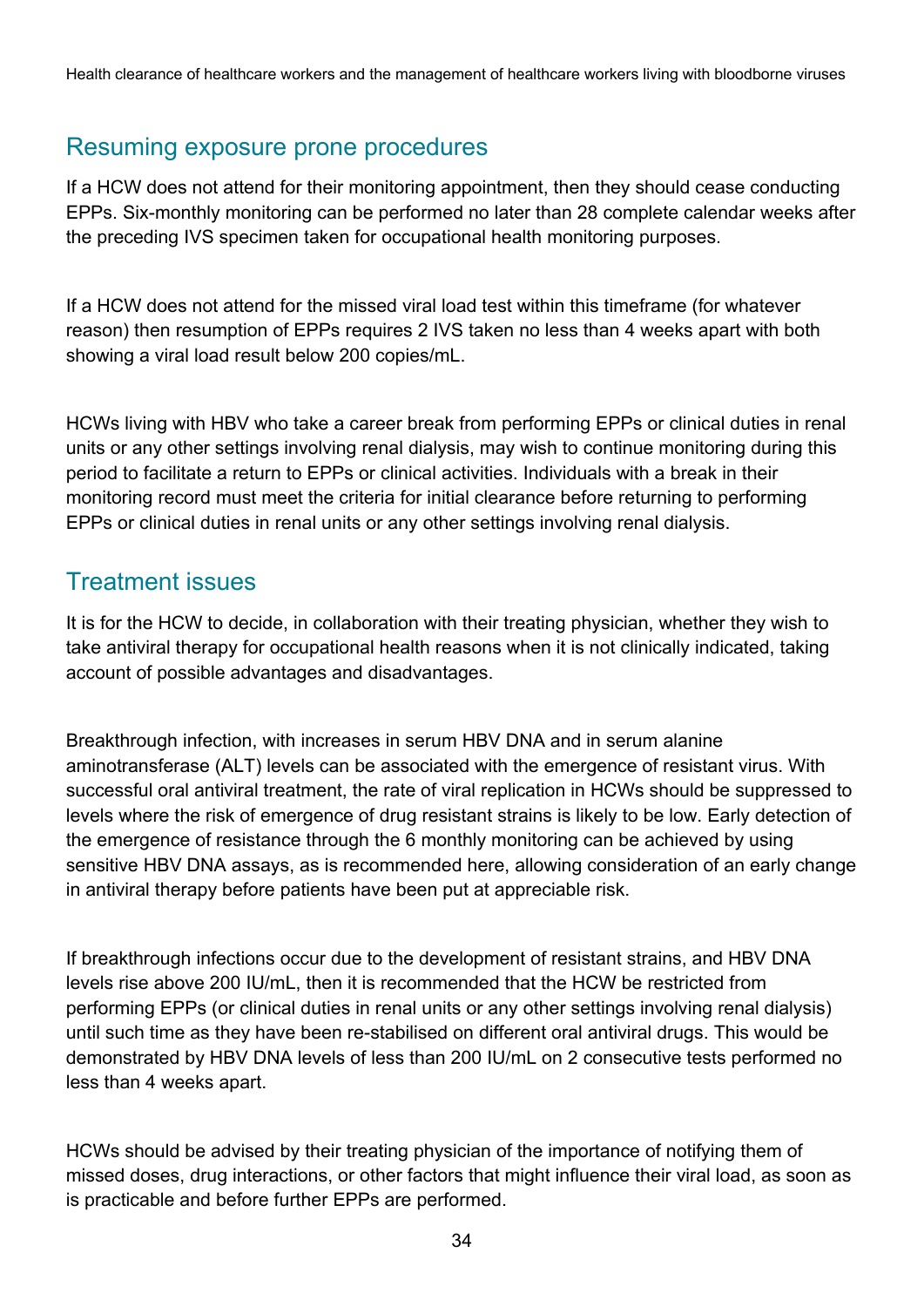It is recommended that if a HCW stops antiviral treatment for any reason, they should immediately cease to perform EPPs or clinical duties in renal units or any other settings involving renal dialysis and seek the advice of their treating physician if this has not already been obtained. The HCW should be restricted from performing EPPs for 12 months if they remain off antiviral therapy. To resume EPPs after this 12 month period, the HCW must demonstrate a viral load result of below 200 IU/mL through 2 consecutive IVS tests 6 months apart. The first test should be conducted at a minimum of 6 months after treatment cessation. Upon return to performing EPPs, the HCW should undertake six-monthly testing as recommended in these guidelines.

### <span id="page-34-0"></span>7.3 Monitoring and clearance for HCWs who will perform EPPs: Hepatitis C

HCWs who have active, or current, infection (those who are HCV RNA positive), should be restricted from carrying out EPPs.

HCWs who have antibodies to HCV and are confirmed as having a sustained viral response (those who are HCV RNA negative), following treatment should be allowed to perform EPPs, subject to guidance in [Chapter 6.](#page-17-1)

Guidance on laboratory testing for BBVs, including management of results from overseas laboratories, is provided in [Appendix 1.](#page-47-0)

### <span id="page-34-1"></span>7.4 Monitoring and ongoing clearance for HCWs who will perform EPPs: HIV

### Monitoring of HCWs who will perform EPPs

HCWs living with HIV must meet the following criteria before they can perform EPPs:

Either

- i. be on effective cART, and
- ii. have a plasma viral load <200 copies/mL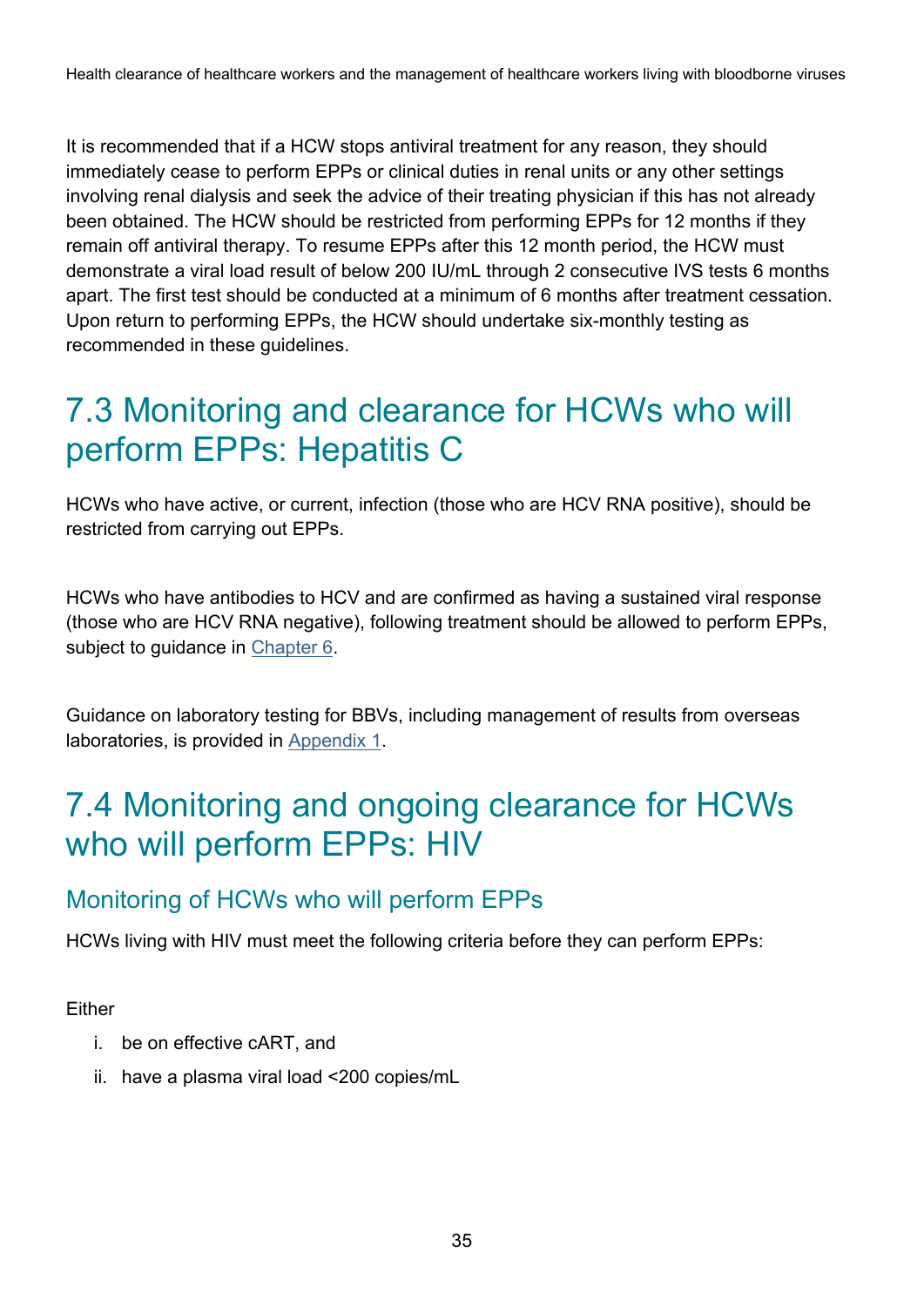#### Or

iii. be an elite controller (defined as a person living with HIV who is not receiving antiretroviral therapy and who has maintained their viral load below the limits of assay detection for at least 12 months, based on at least 3 separate viral load measurements.)

And

- iv. be subject to plasma viral load monitoring every 12 weeks
- v. be under joint supervision of an accredited specialist in occupational medicine and their treating physician
- vi. be registered with UKAP-OHR

HCWs living with HIV who are cleared to perform EPPs are subject to viral load testing every 12 weeks while continuing to perform such procedures. The 12-week period should be taken from the date the previous IVS was drawn, and not from the date the result was received. Quarterly viral load testing can be performed no earlier than 10, and no later than 14 complete calendar weeks after the date of the preceding specimen taken for occupational health monitoring purposes.

If a HCW's plasma viral load rises above 1,000 copies/mL, they should be restricted immediately from performing EPPs until their viral load returns to being consistently below 200 copies/mL in at least 2 consecutive tests no less than 12 weeks apart. The significance of any increase in plasma viral load above 200 copies/mL and below 1,000 copies/mL should be assessed jointly by the accredited specialist in occupational medicine and treating physician with input from appropriate local experts (for example, consultant virologist or microbiologist).

The table below sets out the expected course of action for viral load test results below and above the level for EPP clearance, after the HCW has satisfied the initial clearance criteria.

Guidance on laboratory testing for BBVs, including management of results from overseas laboratories, is provided in [Appendix 1.](#page-47-0)

| Viral load test result    | <b>Action</b>                                                                                                                                                                                                                                                                                          |
|---------------------------|--------------------------------------------------------------------------------------------------------------------------------------------------------------------------------------------------------------------------------------------------------------------------------------------------------|
| <50 copies/ml or below    | No action. Retest in 12 weeks                                                                                                                                                                                                                                                                          |
| ≥50 but <200<br>copies/mL | A case-by-case approach based on clinical judgement should be<br>taken which may result in no action (as above) or a<br>recommendation that a second test should be done 10 days later to<br>verify the viral load remains below the threshold. Further action will<br>be informed by the test result. |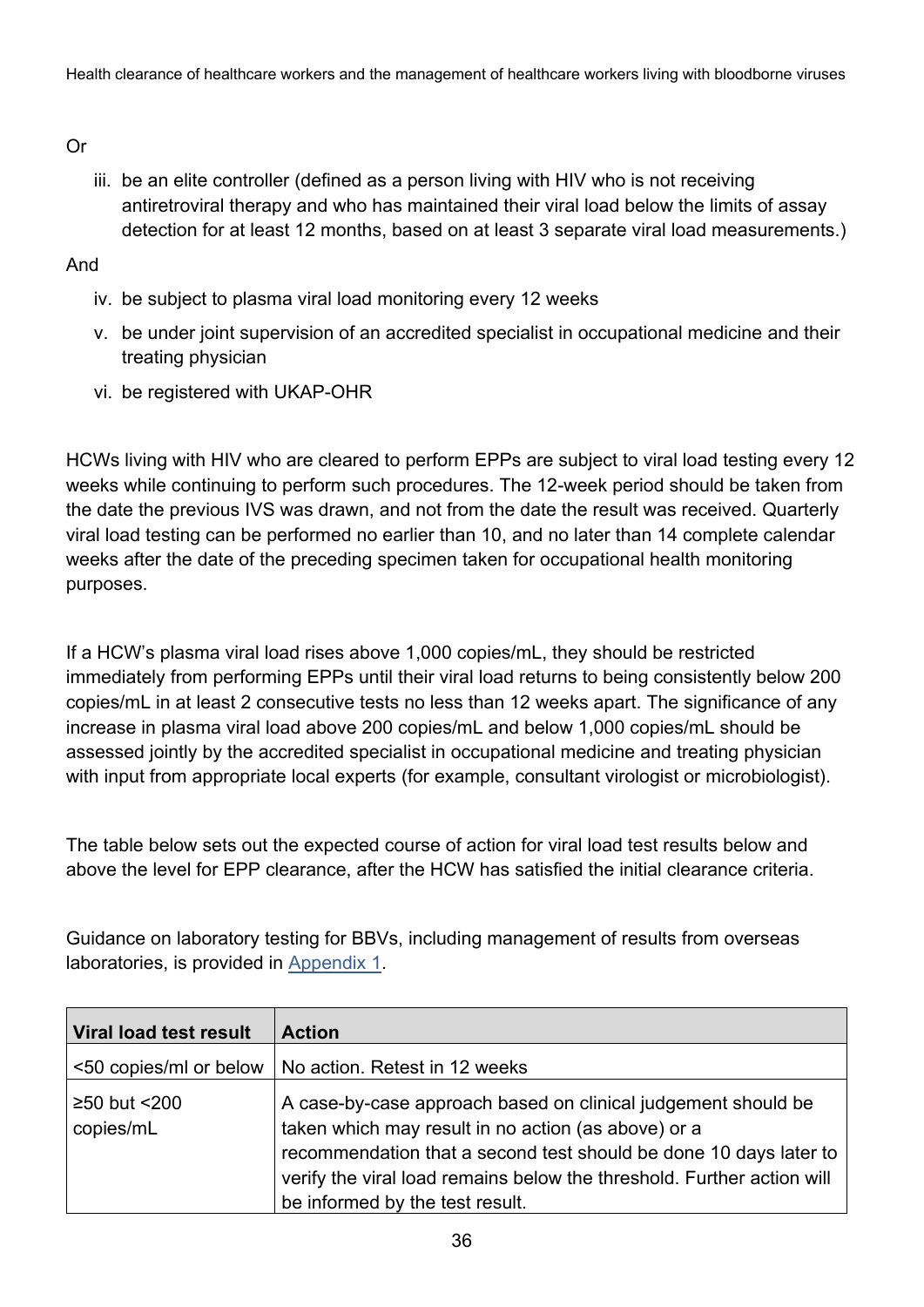| <b>Viral load test result</b>                | <b>Action</b>                                                                                                                                                                                                                                                                                                                                                                   |
|----------------------------------------------|---------------------------------------------------------------------------------------------------------------------------------------------------------------------------------------------------------------------------------------------------------------------------------------------------------------------------------------------------------------------------------|
| $\geq$ 200 copies/mL but<br><1,000 copies/mL | A second test should automatically be done 10 days later on a new<br>blood sample to verify that the viral load remains above the<br>threshold.                                                                                                                                                                                                                                 |
|                                              | If the count is still in excess of 200 copies/mL, the HCW should<br>cease conducting EPPs until their count, in 2 consecutive tests no<br>less than 12 weeks apart, is reduced to <200 copies/mL.                                                                                                                                                                               |
|                                              | If the viral load was below 200 copies/mL then further action will be<br>informed by the test result as above.                                                                                                                                                                                                                                                                  |
|                                              | If test results are unexpected (for example, from very high viral load<br>to low viral load) then seek further advice from a local virologist or<br><b>UKAP</b> secretariat.                                                                                                                                                                                                    |
| 1,000 copies/mL or<br>above                  | The HCW should cease conducting EPPs immediately. A second<br>test must be done on a new blood sample 10 days later to verify the<br>viral load remains above 1,000 copies/mL.                                                                                                                                                                                                  |
|                                              | If the count is below 1,000 copies/mL further action will be informed<br>by the test result as above.                                                                                                                                                                                                                                                                           |
|                                              | If test results are unexpected (for example, from very high viral load<br>to low viral load) then seek further advice from a local virologist or<br><b>UKAP</b> secretariat.                                                                                                                                                                                                    |
|                                              | If the count is still in excess of 1,000 copies/mL, a full risk<br>assessment should be triggered to determine the risk of HCW to<br>patient transmission. At a minimum, this will include discussion<br>between the accredited specialist in occupational medicine and the<br>treating physician on the significance of the result in relation to the<br>risk of transmission. |
|                                              | The need for further public health investigation and action (for<br>example, patient notification) will be determined by a risk<br>assessment on a case-by-case basis in discussion with UKAP.                                                                                                                                                                                  |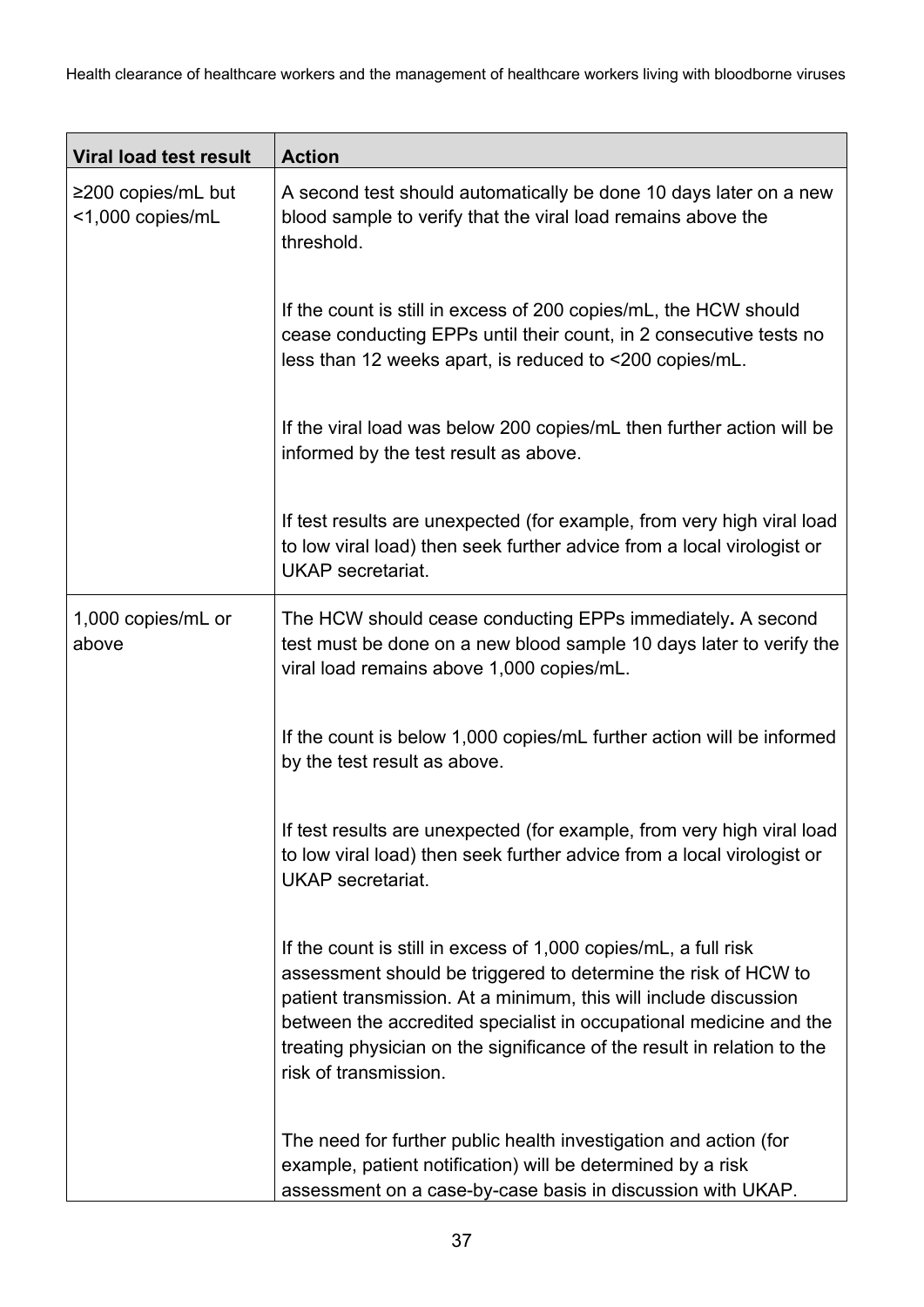#### Resuming exposure prone procedures

If a HCW does not attend for their monitoring appointment, then they should cease conducting EPPs. Twelve-weekly monitoring can be performed no later than 14 complete calendar weeks after the preceding IVS specimen taken for occupational health monitoring purposes.

If a HCW does not attend for the missed viral load test within 14 weeks from the date the previous IVS was drawn (for whatever reason) then resumption of EPPs requires demonstration of consistent viral load suppression to very low or undetectable levels, by 2 samples taken no less than 12 weeks apart demonstrating viral load below 200 copies/mL.

HCWs living with HIV who take a career break of more than 14 weeks from performing EPPs may wish to continue 12 weekly monitoring during this period to facilitate a return to EPPs. Individuals with a break in their monitoring record must meet the criteria for initial clearance before returning to EPP activities.

#### Treatment issues

HCWs should be advised by their treating physician of the importance of notifying them of missed doses, drug interactions, or other factors that might influence their viral load, as soon as is practicable and before further EPPs are performed.

If there is any suggestion that the HCW's infection is no longer controlled by their antiretroviral treatment, the treating physician overseeing the case may consider it appropriate that viral load tests are performed sooner than the next 12-week test. Advice on the management of suspected treatment failure or suboptimal response should be sought from the appropriate specialist team.

#### Elite controllers

Elite controllers comprise a small proportion (0.2 to 0.55%) of all people living with HIV, who are not receiving antiretroviral therapy and have maintained their viral load below the limits of assay detection for at least 12 months, based on at least 3 separate viral load measurements.

A HCW who meets the definition of being an elite controller can be cleared for EPP activities without being on treatment but must remain subject to 12 weekly viral load monitoring to ensure they maintain their viral load below 200 copies/mL and to identify any rebound promptly. Any such cases should be referred to UKAP for advice on a case-by-case basis.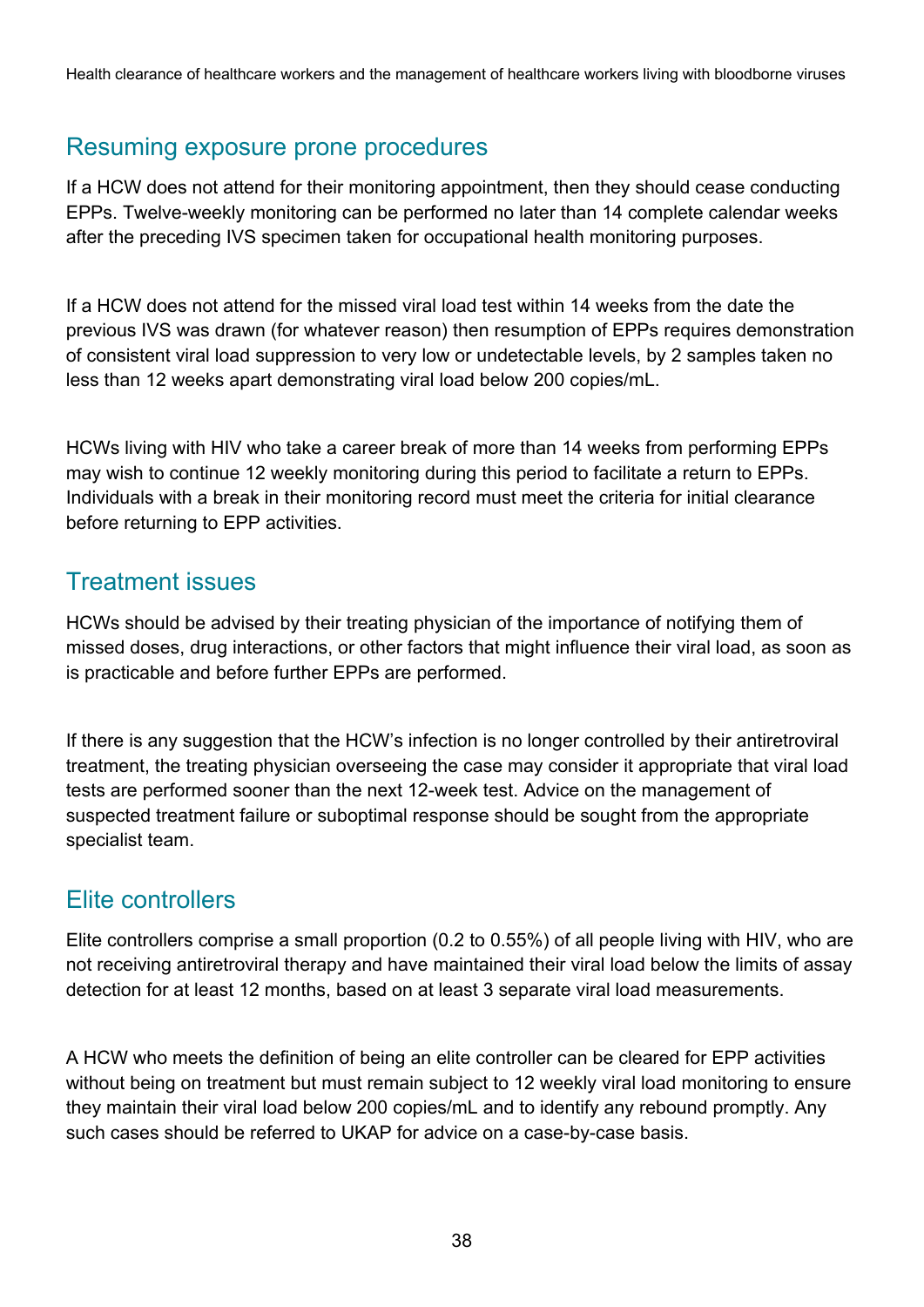### <span id="page-38-0"></span>7.5 Failure to attend or refusal to test (HBV, HIV and HCV)

All HCWs living with BBVs performing EPPs should be advised by their accredited specialist in occupational medicine and their treating physician of the importance of periodic monitoring of their viral load and the implications of not doing so.

Where a HCW does not attend for their appointments at the specified interval or attends but refuses to have their viral load tested, it is recommended that the accredited specialist in occupational medicine should inform the HCW's employer that they are no longer cleared to perform EPPs, until it has been established that the HCW has an up-to-date viral load which does not exceed the cut-off.

### <span id="page-38-1"></span>7.6 Patient notification exercises (PNEs)

Finding that a HCW has performed EPPs while living with HCV, or that the viral load of a HCW living with HIV or HBV has risen above the cut-off for performing EPPs would not, in itself, be an indication to trace, notify and offer testing to patients treated by the HCW (undertake a PNE).

The need for a PNE should be determined on a case-by-case basis taking into consideration a risk assessment of the HCW's practice and probity in relation to the risk of BBV transmission to EPP patients, the relative infectious window period, and significance of any viral load 'blip', in line with the principles in existing guidance. UKAP should be consulted for advice on undertaking a PNE (see  $Part E$  for contact details).

### <span id="page-38-2"></span>7.7 Management of accidental exposure

There may be occasions when a HCW living with a BBV is aware of accidentally exposing a patient to their blood or body fluid. These incidents should be managed in accordance with local needlestick injury policies and in consultation with the local health protection team.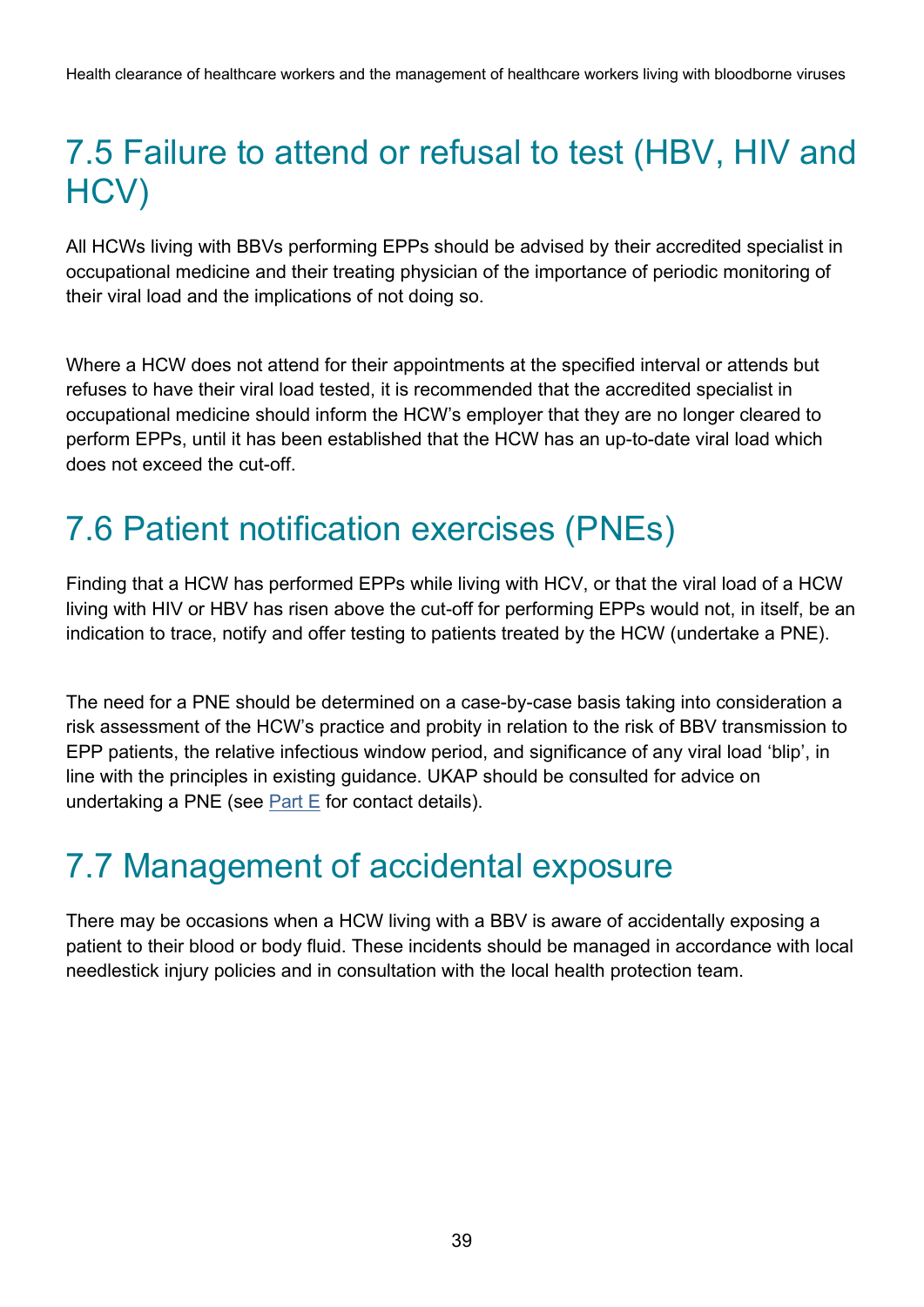## <span id="page-39-0"></span>**Part E: Risk assessment and investigation of potential exposures**

## <span id="page-39-1"></span>**Chapter 8: The UK Advisory Panel on Healthcare Workers Living with Bloodborne Viruses (UKAP)**

UKAP was set up originally under the aegis of EAGA in 1991 to consider individual cases of HCWs living with HIV. In 1993 its remit was extended to cover HCWs living with other BBVs, in particular HBV and more recently HCV. Advice for accredited specialists in occupational medicine arises from individual queries, cases or general issues which have been referred to the UKAP since its inception.

### <span id="page-39-2"></span>8.1 The role of UKAP

UKAP's remit is to:

- establish, and update as necessary, criteria on which advice on modifying working practices of HCWs may be based
- provide supplementary specialist occupational advice to treating physicians of HCWs living with BBVs, accredited specialist in occupational medicine and professional bodies
- advise individual HCWs or their advocates how to obtain guidance on working practices
- advise those with the responsibility for managing incidents involving HCWs living with **BBVs**
- keep under review the literature on transmission of BBVs in healthcare settings

The current membership list and code of conduct for members, is available at the [UKAP](https://www.gov.uk/government/groups/uk-advisory-panel-for-healthcare-workers-infected-with-bloodborne-viruses)  [webpages.](https://www.gov.uk/government/groups/uk-advisory-panel-for-healthcare-workers-infected-with-bloodborne-viruses)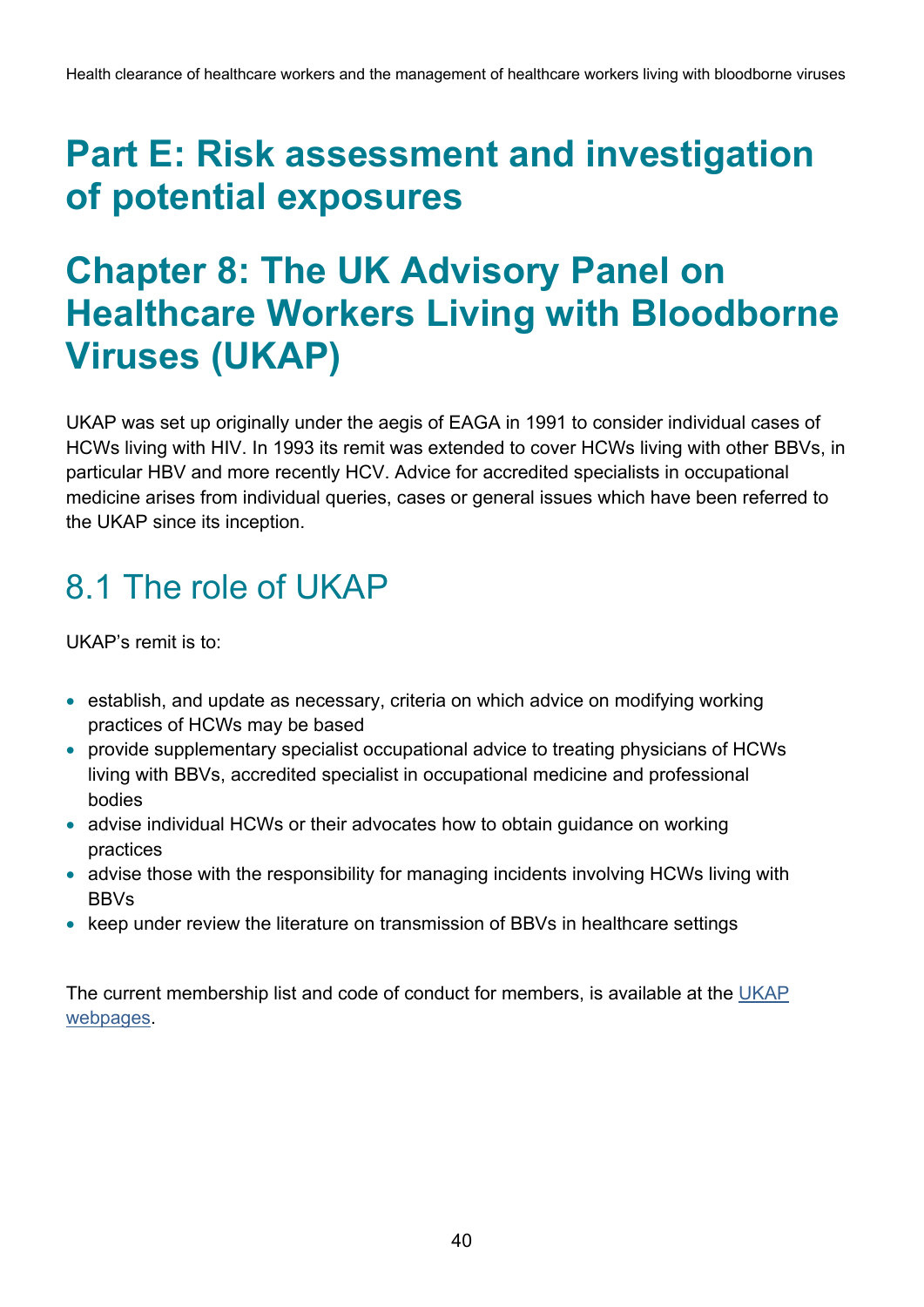## <span id="page-40-0"></span>8.2 When to consult UKAP

UKAP advises as a committee and may be consulted through its Secretariat. The panel is available for consultation and for advice on the implementation of guidance for managing HCWs living with BBVs.

The panel works within the framework of government guidance concerning HCWs and BBVs and aims to interpret the guidance in relation to individual cases on a consistent basis.

Cases are considered by UKAP. Experts from other specialties not represented on the panel are co-opted to advise as necessary.

### <span id="page-40-1"></span>8.3 How to consult UKAP

Occupational health clinicians, consultants in communicable disease control or health protection (CCDC or CHP) and public health medicine (CPHM), medical directors and other physicians, Directors of Public Health, and others wishing to obtain the UKAP's advice should contact the UKAP Secretariat by, email [\(ukap@phe.gov.uk\)](mailto:ukap@phe.gov.uk). Those seeking the advice of UKAP should ensure the anonymity of the referred HCW and should avoid the use of personal identifiers.

Each case reported to UKAP is assigned a unique UKAP case number which is used in all subsequent correspondence to maintain confidentiality. UKAP does not hold any named or identifiable information on the HCWs involved; investigating teams are advised to keep the number of people who know personal details of the affected HCW to a minimum.

The Secretariat to UKAP is provided by staff at UKHSA (National Infection Service), and Public Health Scotland.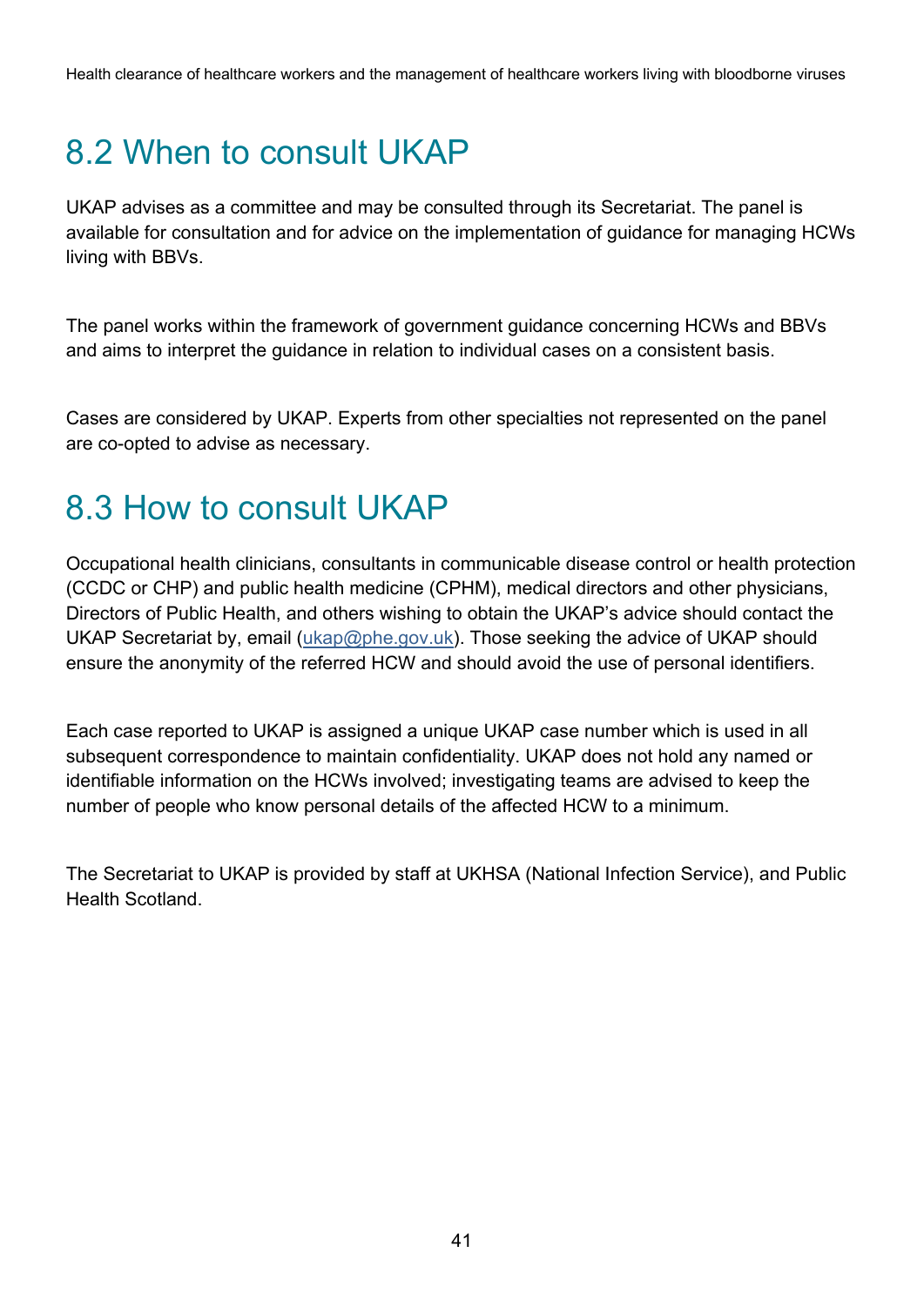## <span id="page-41-0"></span>**Chapter 9: Investigation of a HCW diagnosed with BBV, including risk assessment and consideration of patient notification exercise**

### <span id="page-41-1"></span>Local risk assessment

Maintaining patient safety is paramount, therefore, UKAP recommends a formal, structured local risk assessment (involving occupational health, and public health as a minimum) is undertaken, to identify any factors that may impact on the HCW's ability to practise safely and or increase the risk of transmission from the HCW to patients. It is envisaged that in most situations, this would not be the case and that no further public health action or investigation would be required. In cases where other risks are identified, specific or tailored advice on further action will be provided by UKAP based on a case by case basis.

The process should follow local guidance and protocols, to assess the risk of transmission of a BBV from the HCW to the patient. The depth of the investigation should be proportional, considering the burden of work and the level of risk to patients. This process should involve as few people as possible, on a strictly confidential and need-to-know basis, in order to preserve the HCW's confidentiality and that of patients receiving treatment from the HCW.

### Process for initial investigation (guided by UKAP proforma)

The [UKAP enquiry form](https://www.gov.uk/government/publications/uk-advisory-panel-ukap-enquiry-proforma-form) can be used to guide this initial investigation:

- i. If a HCW living with a BBV has been recognised as the source of transmission to a patient, the local investigating team should make a careful appraisal of the facts, seeking relevant specialist advice (for example occupational health, epidemiological and virological advice). This process should involve as few other people as possible, on a strictly confidential need-to-know basis, in order to preserve the HCW's confidentiality.
- ii. If there is no recognised transmission to a patient associated with the HCW, the local investigating teams should collect information to assess the following factors that would increase the risk of transmission from HCW to patient.
	- a. Details of the HCWs infections (for example, when acquired, treatment, viral load and so on).
	- b. Details of the HCWs practice (for example, types of procedures undertaken).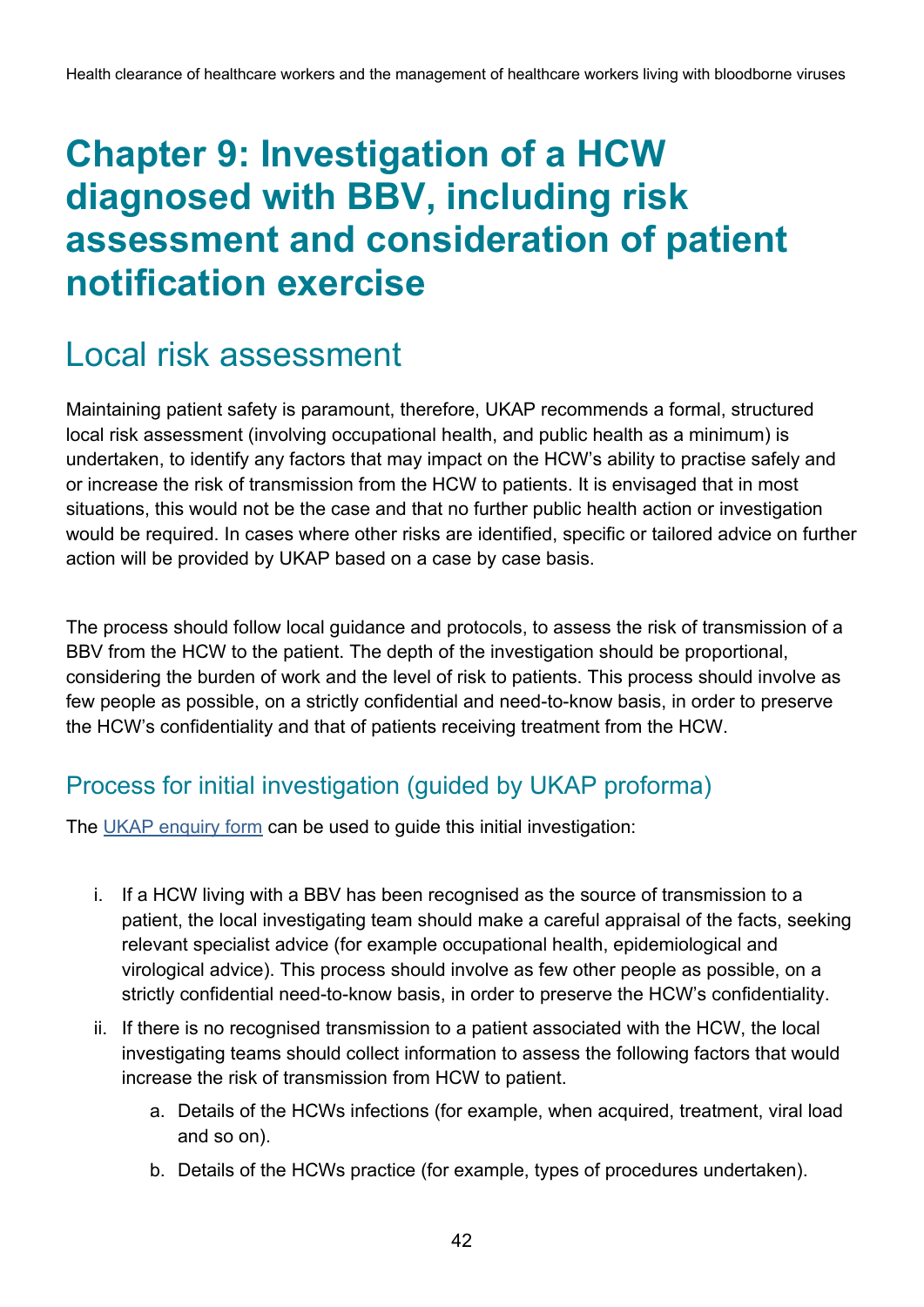- c. Evidence of a confirmed or highly-likely transmission. This would likely be identified from investigation of an index case of BBV infection where exposure by a named HCW is the only plausible risk factor.
- d. Poor infection prevention and control (IPC) practice or identified breaches that could have resulted in significant exposure to the blood or body fluids of the HCW for example, repeated needlestick injuries or observed poor IPC practice.
- e. Consideration of other elements of HCW's conduct or behaviour (that may have led to poor compliance with treatment of their BBV infection and or their compliance with good IPC practice.
- f. Any action or omission by occupational health or other departments that could be considered a breach of guidance or could have put patients at risk should also be considered and followed up according to trust policy.
- iii. If no 'risks' are identified, the proforma, alongside the details and conclusions of the local risk assessment, should be returned to UKAP and no further action is required.
- iv. If concerns about index case or transmission, poor IPC practices and or other factors affecting the HCW's practice are identified, the case should be discussed with the UKAP secretariat who will advise on further actions required. Actions may include reviewing specific EPPs undertaken, providing information to patients and offering testing for BBVs.

Previously, if a HCW who carried out EPPs was identified as having a BBV and the diagnosis had not been made in the context of a proven transmission event from the HCW to an index patient, a crossmatching exercise was advised in order to identify any transmissions which could then lead to wider patient notification action.

A review of the past 20 years of UKAP's experience of the investigation and management of HCWs with a BBV found that the risk of transmission of any BBV from HCW to patient is extremely low and the risk vs benefit (cost vs benefit) of undertaking large, resource-intensive lookback exercises does not support the routine use of this approach.

Therefore, the panel now advises that the initial local risk assessment following the identification of a HCW living with a BBV no longer requires a cross-matching exercise be undertaken, however it may be recommended if concerns are identified. In addition, a patient notification exercise (PNE) will only be recommended if transmission is identified through an index case report, or if the local risk assessment identifies factors that increase the risk of BBV transmission from the HCW.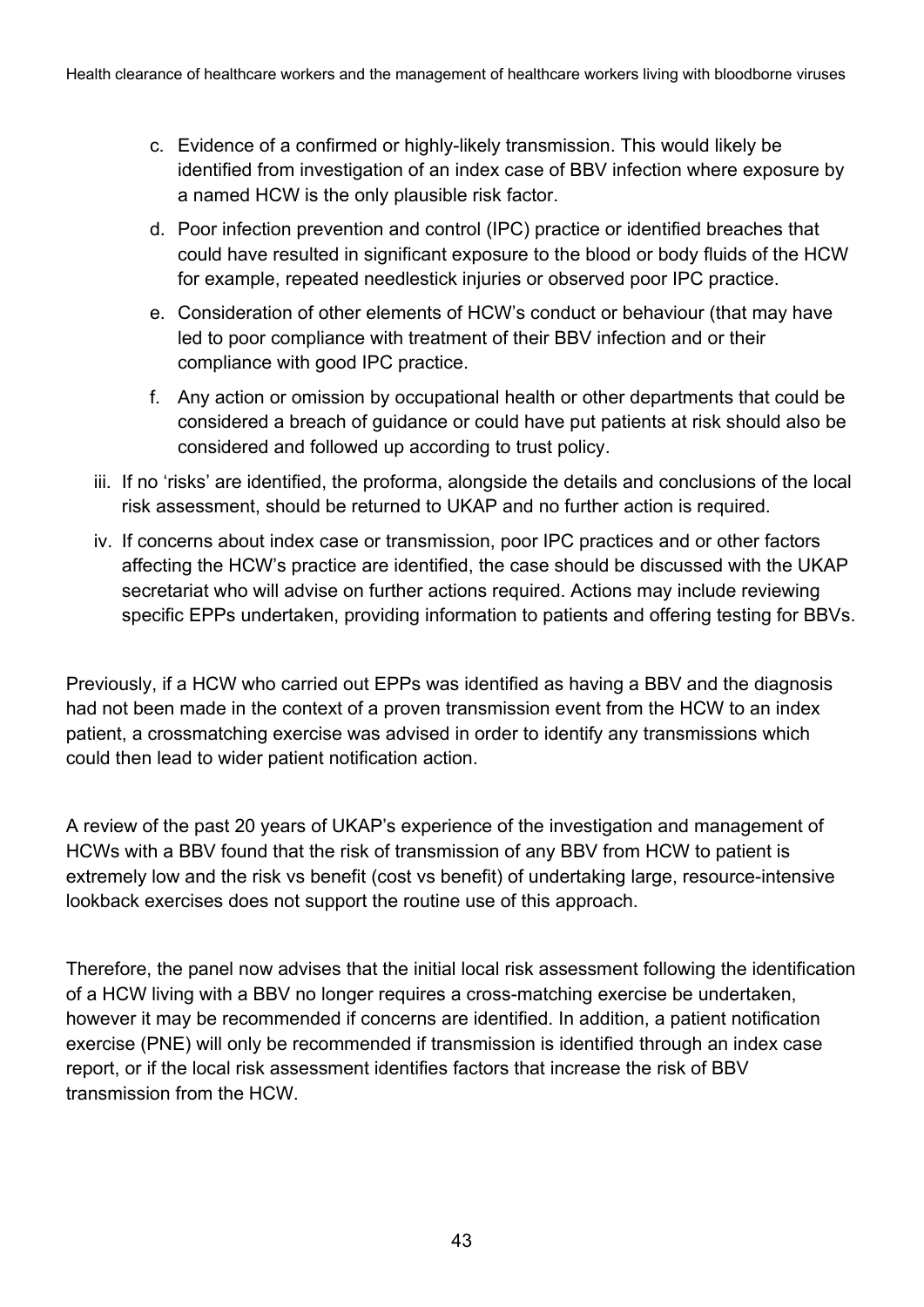The advice from UKAP is based on clinical and public health risk; this does not preclude organisations undertaking their own investigation or lookback or consideration of notifying patients, but this would be outside the remit or scope of UKAP's work.

Following these changes in approach to local risk assessment and PNEs, UKAP will continue to monitor the number and nature of incidents where HCWs with BBVs may have been practising EPPs. This data will inform any future amendments to guidance.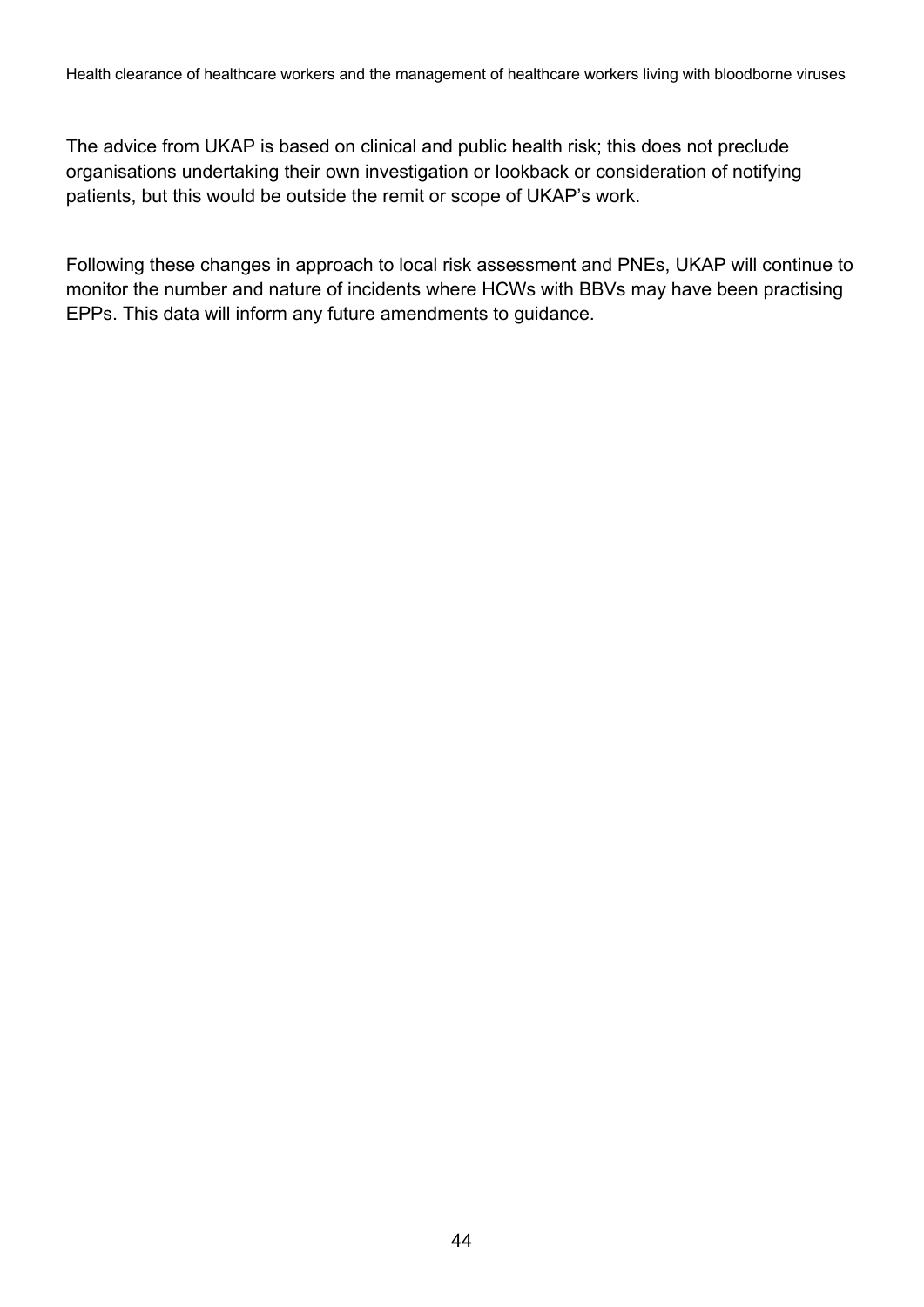## <span id="page-44-0"></span>**Part F: General principles of bloodborne virus infection control**

The general principles and practices of infection prevention and control (IPC) are designed to protect HCWs and patients from infection caused by a broad range of pathogens including BBVs. These principles and practices must be followed when caring for all patients to minimise the risk of exposure to blood products and any associated BBVs.

Guidance for clinical HCWs on minimising the risk of exposure to blood products and any associated BBV can be found on the [Health and Safety Executive webpage](http://www.hse.gov.uk/biosafety/blood-borne-viruses/safe-working-practices.htm) and has been reproduced below. The measures recommended will also minimise the risk of transmission from HCWs to patients and from patient-to-patient. The measures are:

- avoid contact with blood or body fluids
- take all necessary precautions to prevent puncture wounds, cuts and abrasions in the presence of blood and body fluids
- avoid use of, or exposure to, sharps (needles, glass, metal, and so on) when possible, and discard sharps directly into the sharps container immediately after use, and at the point of use
- take particular care in handling and disposal if the use of sharps is unavoidable 'one use only' contaminated sharps must be discarded into an approved sharps container (this is generally safer and more practical than attempting to recycle contaminated items)
	- this must be constructed to BS 7320; 1990/ UM 3291, and used containers must be disposed of through a waste management company who will dispose of them safely as 'waste for incineration only'
- protect all breaks in exposed skin by means of waterproof dressings and or [gloves.](http://www.hse.gov.uk/biosafety/blood-borne-viruses/use-of-gloves.htm) Chain mail and armoured gloves are available to protect the hands when working with sharp instruments or exposed to bone splinters, and so on
- protect the eyes and mouth by means of a visor or goggles or safety spectacles and a mask when splashing is a possibility (this will also protect against bone fragments in orthopaedic surgery and post-mortem examination)
- avoid contamination of the person or clothing by use of waterproof or water resistant protective clothing, plastic apron, and so on
- wear rubber boots or plastic disposable overshoes when the floor or ground is likely to be contaminated
- apply good, basic hygiene practices, including hand-washing, before and after glove use, and to avoid hand-to-mouth or eye contact
	- disposable gloves should never be washed and reused, as they may deteriorate during use and in washing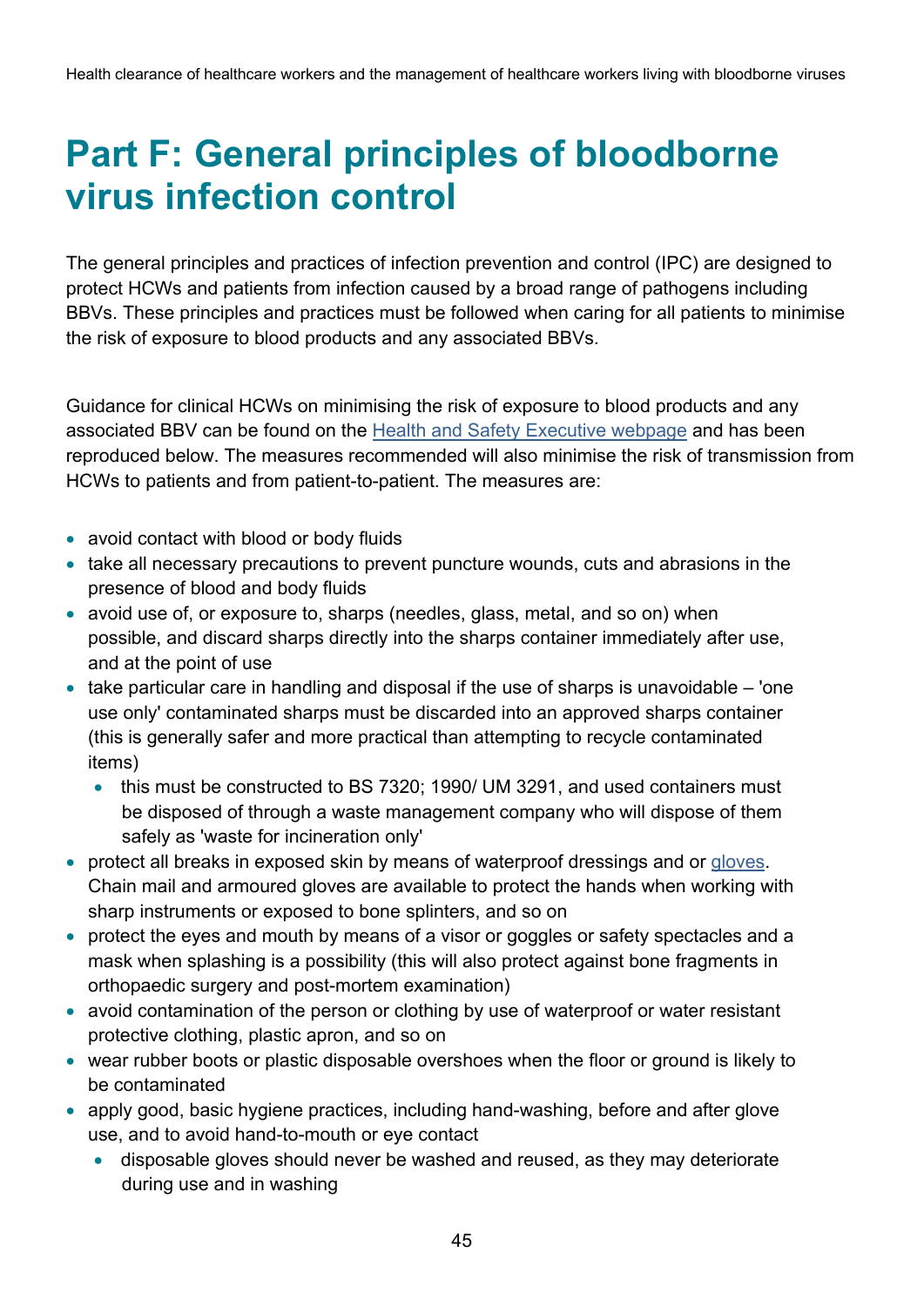- if latex gloves are worn, powder-free, low-protein products should be chosen to help prevent latex allergy
- any disposable gloves should be CE marked for use with biological agents
- control surface contamination by blood and body fluids by containment and appropriate decontamination procedures
- [dispose of all contaminated waste](http://www.hse.gov.uk/biosafety/blood-borne-viruses/disposal-of-waste.htm) safely and refer to relevant guidance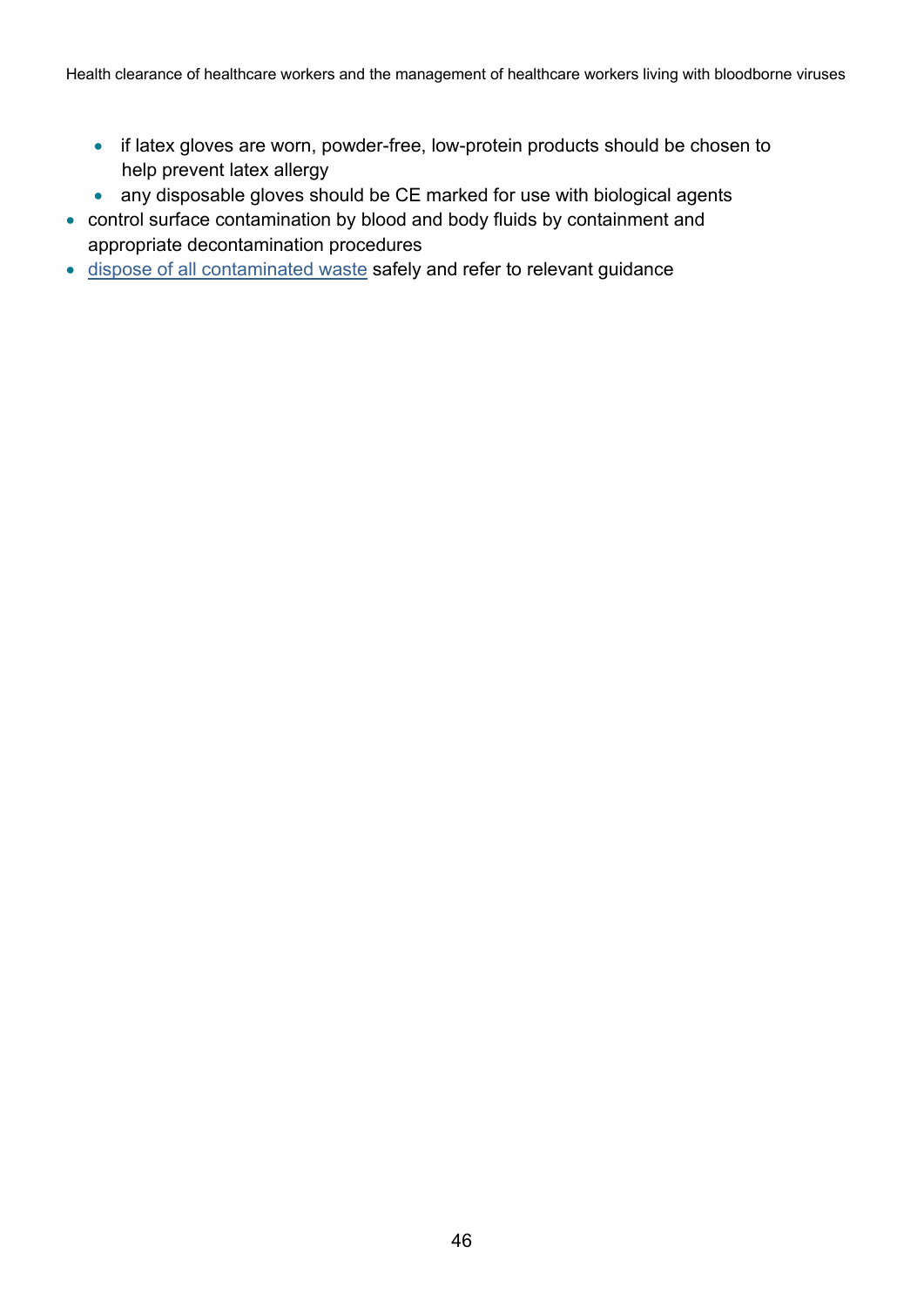## <span id="page-46-0"></span>**Part G: Links to guidance documents and webpages**

### <span id="page-46-1"></span>Regulatory bodies for statements on professional responsibilities

[General Medical Council](http://www.gmc-uk.org/guidance/good_medical_practice/duties_of_a_doctor.asp)

Duties of a Doctor: specifically, Domain 2: Safety and Quality.

#### [General Dental Council](https://standards.gdc-uk.org/)

Standards for the Dental Team: specifically, standards 1, 6, 7, 8 and 9.

#### [Nursing and Midwifery Council](https://www.nmc.org.uk/standards/code/)

The Code for Nurses and Midwives: specifically, standards 5, 8, 16, 17, 19 and 23.

#### [Health and Care Professions Council](http://www.hcpc-uk.org/aboutregistration/standards/standardsofconductperformanceandethics/)

Standards of conduct, performance and ethics: specifically, standards 1, 6 and 7.

### <span id="page-46-2"></span>UKAP guidance and documents

UK Advisory Panel for Healthcare Workers Living with Bloodborne Viruses (UKAP), including UKAP-OHR registration and guidance on categories of exposure prone procedures can be found [at](https://www.gov.uk/government/groups/uk-advisory-panel-for-healthcare-workers-infected-with-bloodborne-viruses) the UKAP webpage.

[UKAP enquiry proforma](https://www.gov.uk/government/publications/uk-advisory-panel-ukap-enquiry-proforma-form)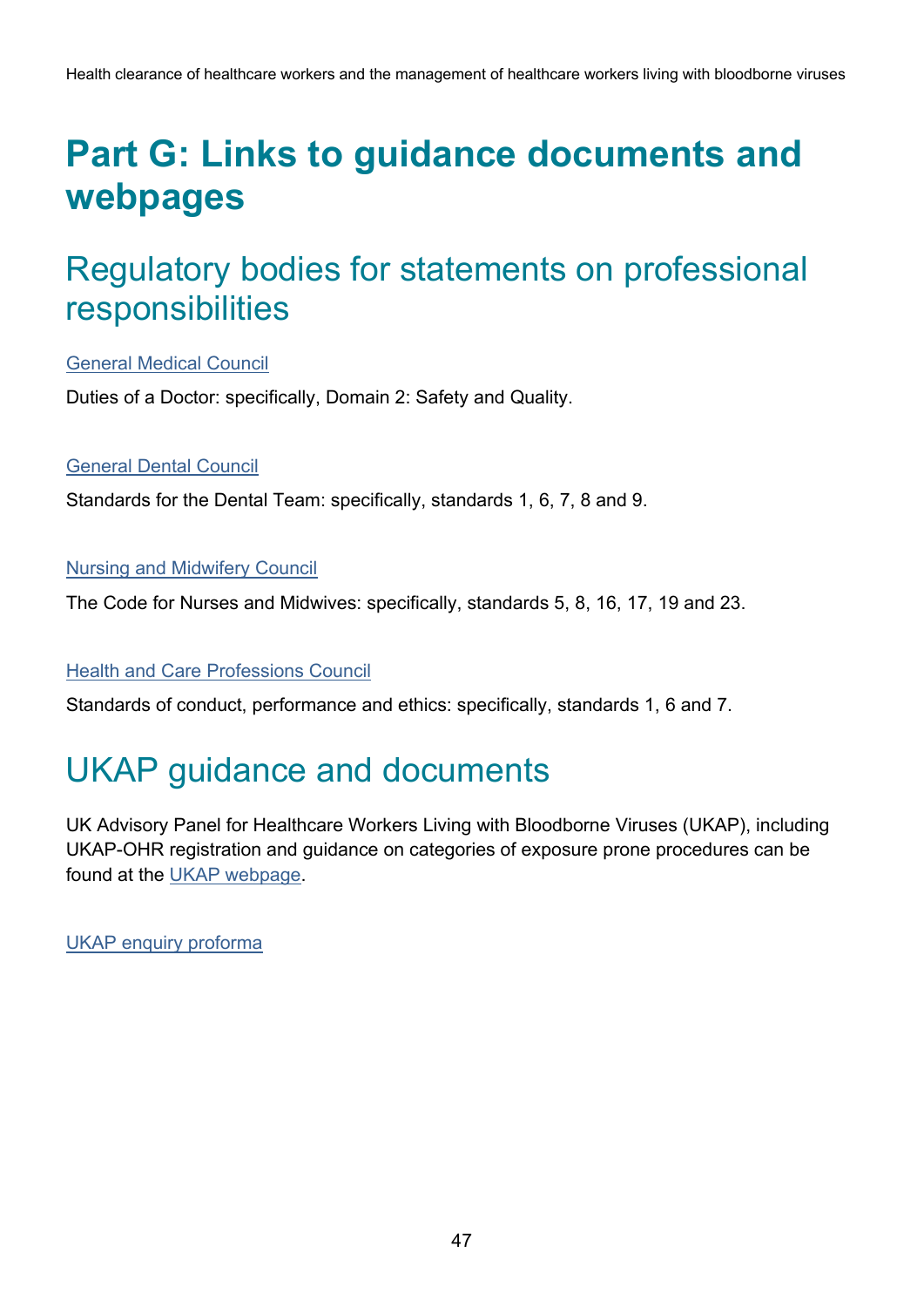## <span id="page-47-0"></span>**Appendix 1: Laboratory testing arrangements for health clearance and monitoring**

### <span id="page-47-1"></span>Identified and validated samples (IVS)

Those commissioning tests to establish or monitor a healthcare worker's BBV status should ensure that IVS are used; that is, they should ensure that samples tested are from the HCW in question and not open to fraudulent submission of samples or tampering with samples or results. HCWs should not submit their own samples to a laboratory.

The standards for occupational health data recording have been agreed by the Association of NHS Occupational Physicians (ANHOPS) and the Association of NHS Occupational Health Nurses (ANHON) as the 2 relevant professional bodies. The standards are:

- laboratory test results required for clearance for undertaking EPPs, and ongoing monitoring thereafter must be derived from an IVS
- results should not be recorded in occupational health records if not derived from an IVS

An IVS is defined by ANHOPS and ANHONS as meeting the following criteria:

- the HCW should show a proof of identity with a photograph (for example trust identity badge, new driver's licence, some credit cards, passport or national identity card) when the sample is taken
- the sample of blood should be taken in the occupational health service
- samples should be delivered to the laboratory in the usual manner, not transported by the HCW
- when results are received from the laboratory, the clinical notes should be checked for a record that the sample was sent by the occupational health service, at the relevant time

Blood testing for the purpose of ongoing monitoring of HCWs living with HIV or HBV who perform EPPs will usually be carried out by the occupational health service but where this would give rise to duplication of testing, local arrangements should be made between the treating physician and the occupational health service to ensure that blood drawn from HCWs living with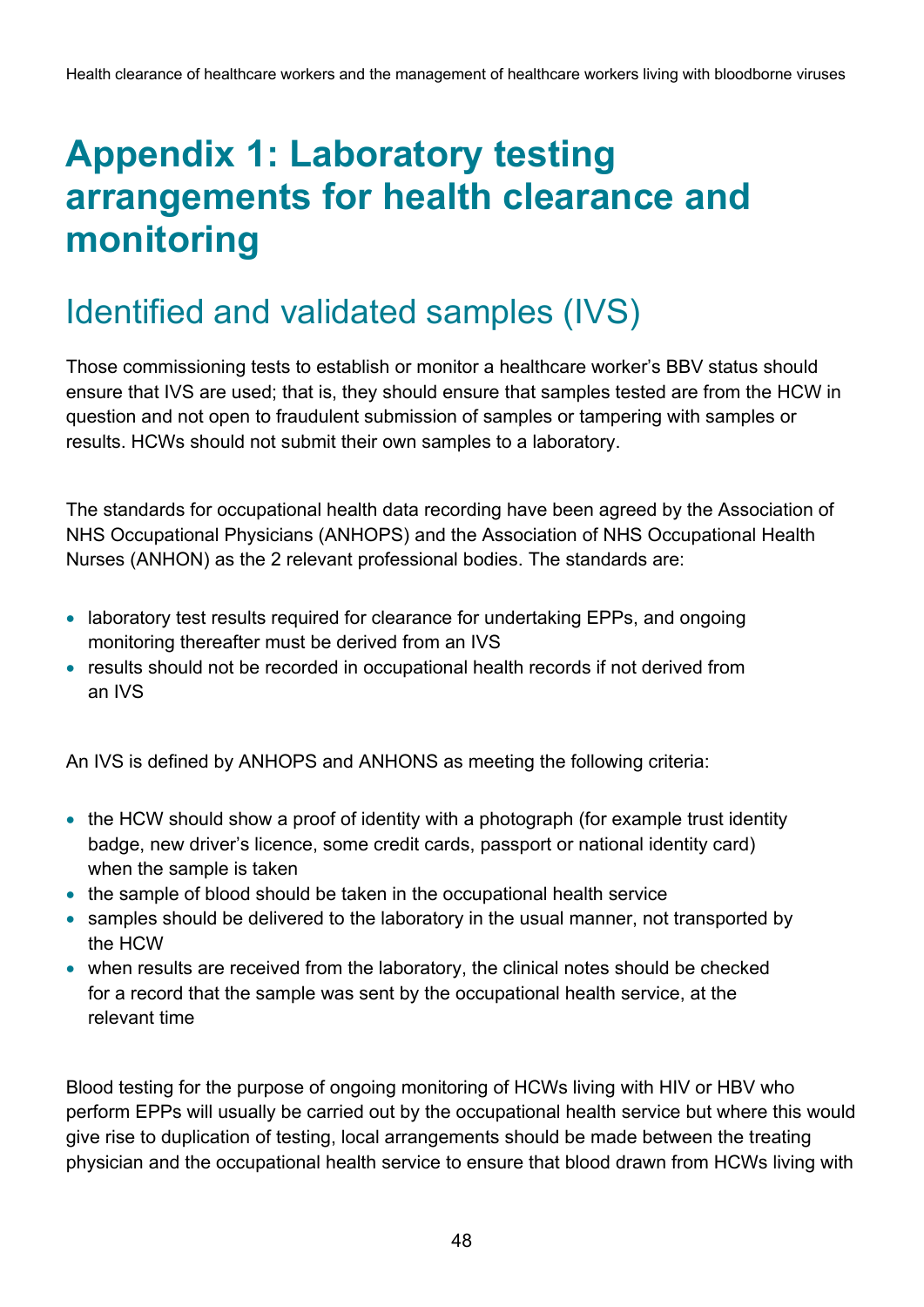HBV or HIV for viral load measurements in GUM, Sexual Health or infectious diseases settings follows the principles of an IVS.

All samples sent for BBV testing for EPP clearance purposes should be accompanied by a request which contains as a minimum:

- forename
- surname
- date of birth
- purpose of testing 'clearance for EPP'
- information on whether the HCW is, or is not, taking antiviral therapy

For circumstances where coding is required or preferred, the accredited specialist in occupational medicine should liaise with the lead consultant microbiologist or virologist in the local laboratory to ensure a consistent coding system unique to that laboratory is used, and that serial samples from the same HCW are identifiable as such.

### <span id="page-48-0"></span>Testing arrangements

Laboratories must be accredited to provide the assays used in healthcare clearance and monitoring for bloodborne virus infection and must use assays that comply with relevant national regulations and professional guidance. The turnaround time (TAT) for an HIV viral load test is subject to local agreement and will vary between laboratories. Accredited specialists in occupational medicine should consider the TAT of their local laboratory when scheduling appointments for occupational health monitoring to ensure viral load results are available no later than 14 complete calendar weeks after the date of the preceding specimen taken for occupational health monitoring purposes.

Such assays must also have performance characteristics demonstrating the necessary sensitivity and reproducibility inherently required by the thresholds defined in this integrated guidance.

The use of personal identifiers in requests for laboratory tests may be avoided and care taken to ensure that the number of people who know the HCW's identity is kept to a minimum. However, full person identifiers must always be used when sending results to the UKAP-OHR in the first instance.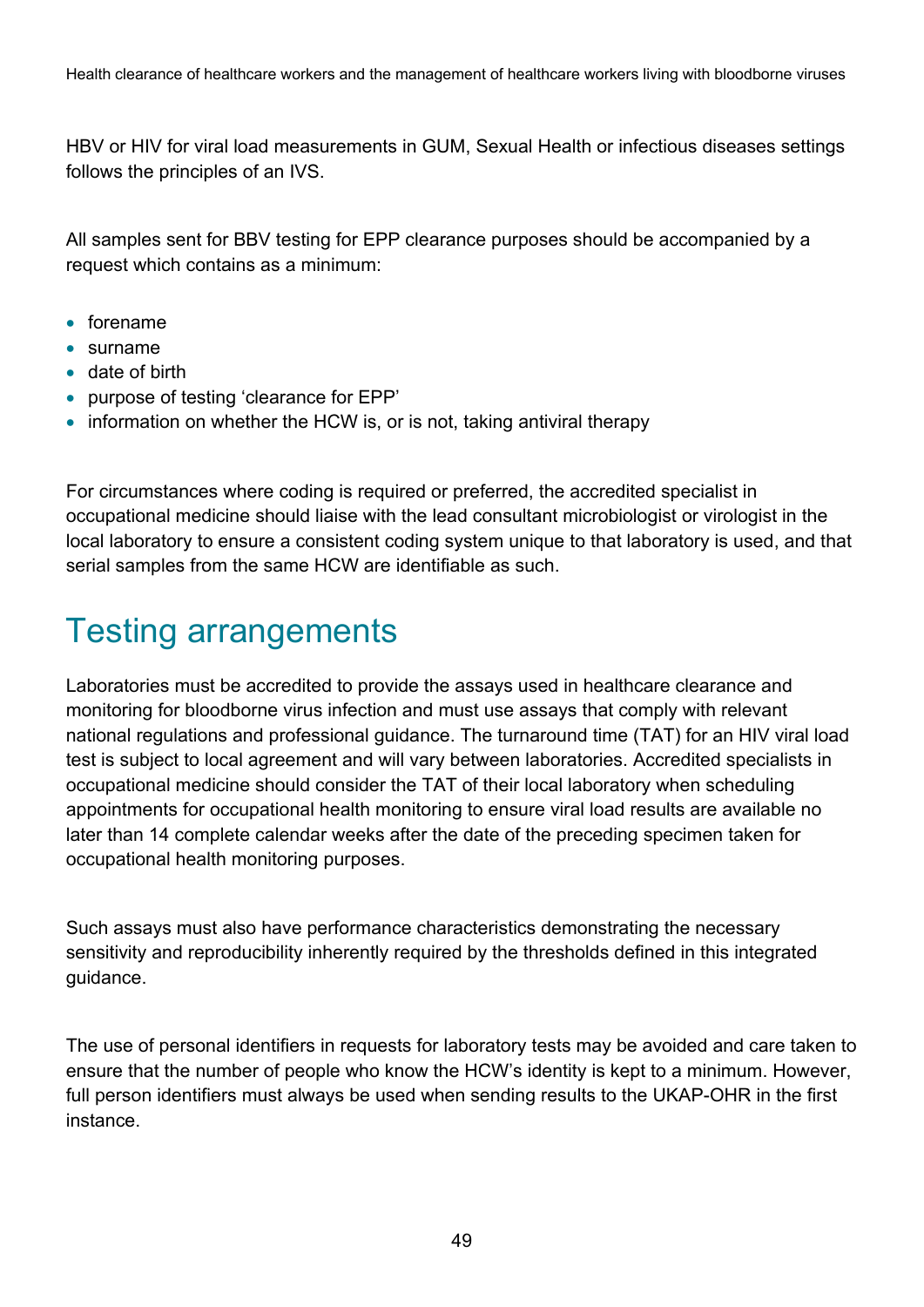Where coding is used, the accredited specialist in occupational medicine should liaise with the lead consultant microbiologist or virologist in the local laboratory to ensure a consistent coding system unique to that laboratory is used, and that serial samples from the same HCW are identifiable as such.

All tests for clearance and monitoring must be conducted by an accredited laboratory in the UK. Tests conducted outside the UK cannot be accepted for these purposes.

### <span id="page-49-0"></span>Hepatitis B diagnostic cut-off and changes to designated laboratory status

The original guidance for HCWs living with HBV specified a cut-off of 103 genome equivalents/mL (gEq/mL), above which HCWs were not allowed to perform EPPs. HBV DNA testing was restricted to 2 designated laboratories, (the West of Scotland Specialist Virology Centre and the Public Health Laboratory Birmingham), who were able to benchmark HCWderived samples against a WHO International Standard known to contain 103 gEq/mL.

In the years since issuance of that guidance, commercially available HBV viral load assays have been developed that use a WHO International Standard for Hepatitis B Virus Nucleic Acid Amplification Techniques. The International Standard and CE marked quantitative HBV DNA PCR assays calibrated to this standard are now widely available and it is now standard practice for HBV viral load assay results to be reported in international units per millilitre (IU/mL). Bioassays, including quantitative HBV DNA PCR (viral load) testing, use complex biological systems to test activity therefore are variable from test to test. By using a biological reference material or standard of known concentration, bioassay results can be compared and calibrated to give a consistent result, no matter when or where the bioassay is performed. The WHO International Standards are calibrated in units of biological activity which are assigned following extensive studies involving multiple international laboratories.

Going forward, viral load testing can be undertaken by an accredited virology laboratory in the United Kingdom, provided a CE marked assay, which is standardised to the WHO International Standard for Hepatitis B Virus Nucleic Acid Amplification Techniques, is used and HBV DNA levels are reported in international units per millilitre (IU/mL). The historical cut-off has been converted to IU/mL by dividing by a factor of 5 to approximate the conversion used in the most commonly used assays. Thus 103 gEq/mL = 200IU/mL, and this replaces the previous cut-off for performing EPPs.

Two cut-offs have been used historically for pre-treatment viral load. 103 gEq/ml is equivalent to 200 IU/mL; 105 gEq/ml is equivalent to 20,000 IU/mL. Where pre-treatment viral load was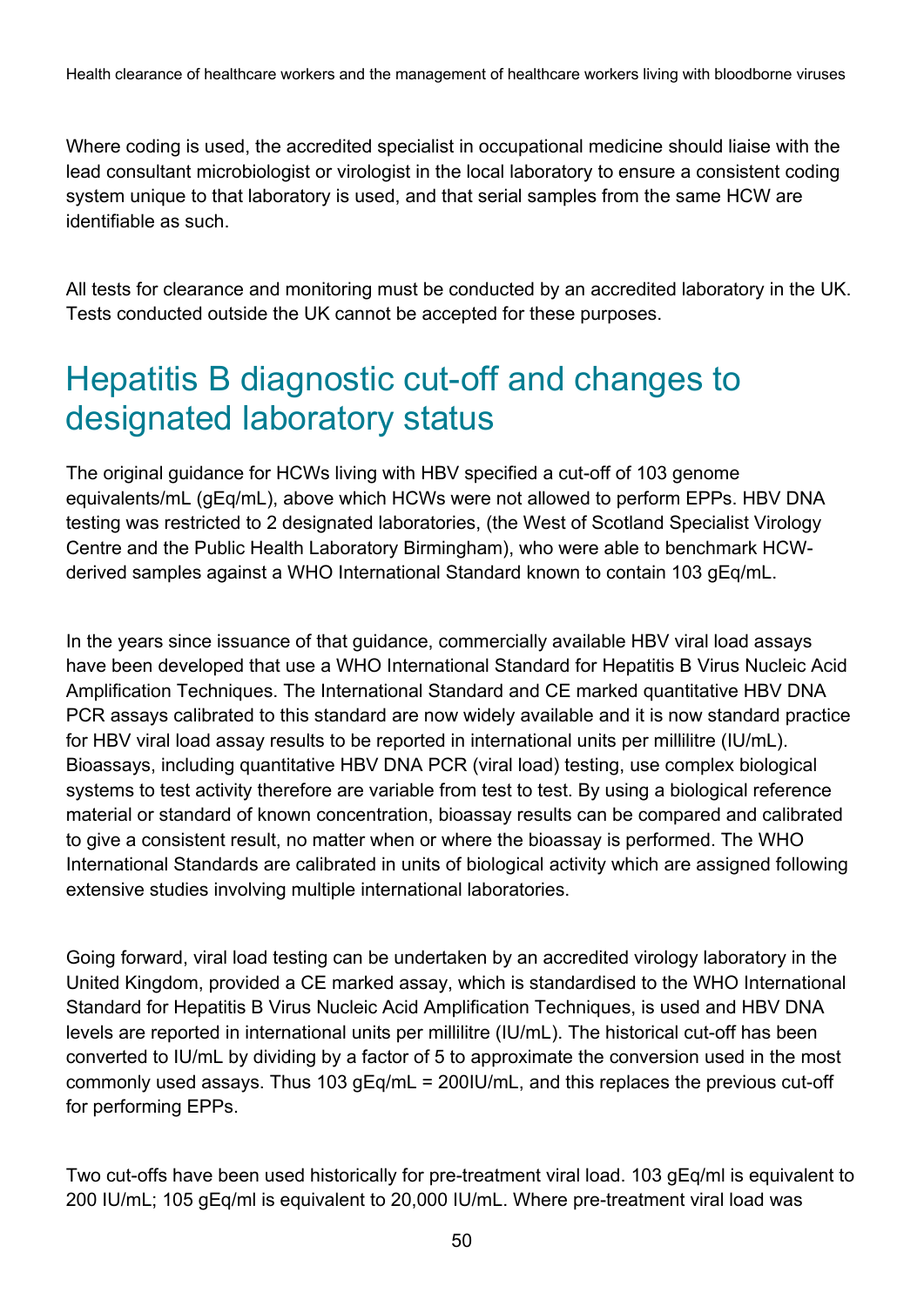measured before the introduction of this new guidance, viral loads reported as either gEq/mL or IU/mL are acceptable; results should not be converted between units. Previous and newlyissued guidance on hepatitis B diagnostic cut-offs for clearance of HCWs performing EPP are shown in the table below:

| <b>Item</b>                                | <b>Previous guidance</b>                  | New guidance                                                                                                                                                                                                  |
|--------------------------------------------|-------------------------------------------|---------------------------------------------------------------------------------------------------------------------------------------------------------------------------------------------------------------|
| Cut-off for<br>clearance to<br>perform EPP | $<$ 103 gEq/mL                            | $<$ 200 IU/mL                                                                                                                                                                                                 |
| <b>Testing laboratory</b>                  | One of 2 designated<br>laboratories.      | An accredited laboratory in the UK, using a<br>CE marked assay standardised to the<br>WHO International Standard for Hepatitis B<br><b>Virus Nucleic Acid Amplification</b><br>Techniques, reported in IU/mL. |
| Specimen type                              | Identified and validated<br>samples (IVS) | <b>IVS</b>                                                                                                                                                                                                    |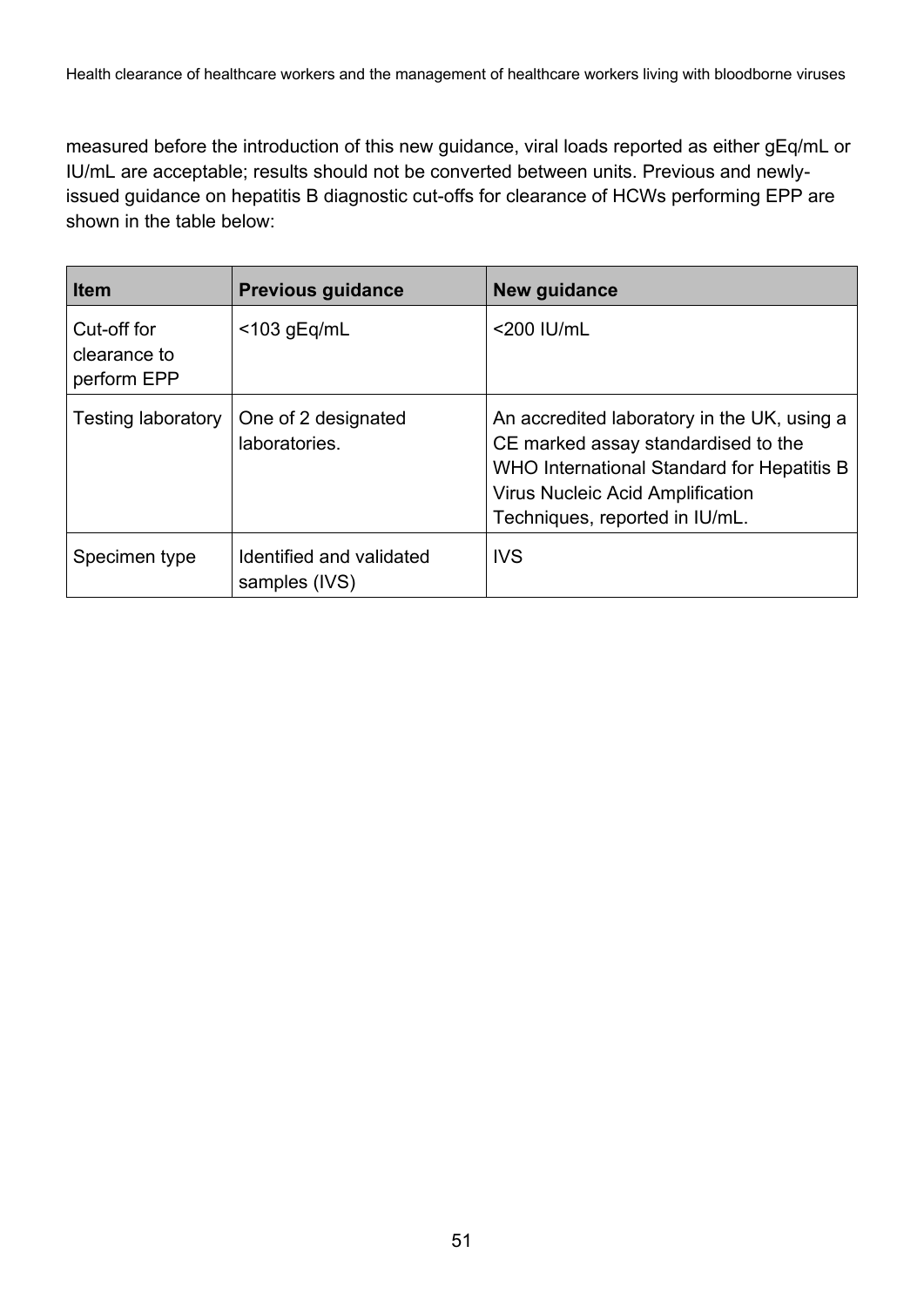## <span id="page-51-0"></span>**Appendix 2: Process of transferring to another accredited specialist in occupational medicine: EPP role**

When transferring OH monitoring a HCW living with a BBV to a new OH service or healthcare organisation, the current accredited specialist in occupational medicine should consider including in the transfer summary:

- approximate dates of employment and clearance
- consent of HCW to transfer UKAP-OHR registration
- confirmation that the UKAP-OHR team have been informed of the transfer
- UKAP-OHR reference number
- consent of HCW to transfer the HCWs EPP related health records
- medical and treatment history including medication changes and compliance testing history including points of note for example historical actions or tests needed
- confirmation that the new accredited specialist in occupational medicine is accredited in occupational medicine
- contact details of the treating doctor
- any other concerns or details necessary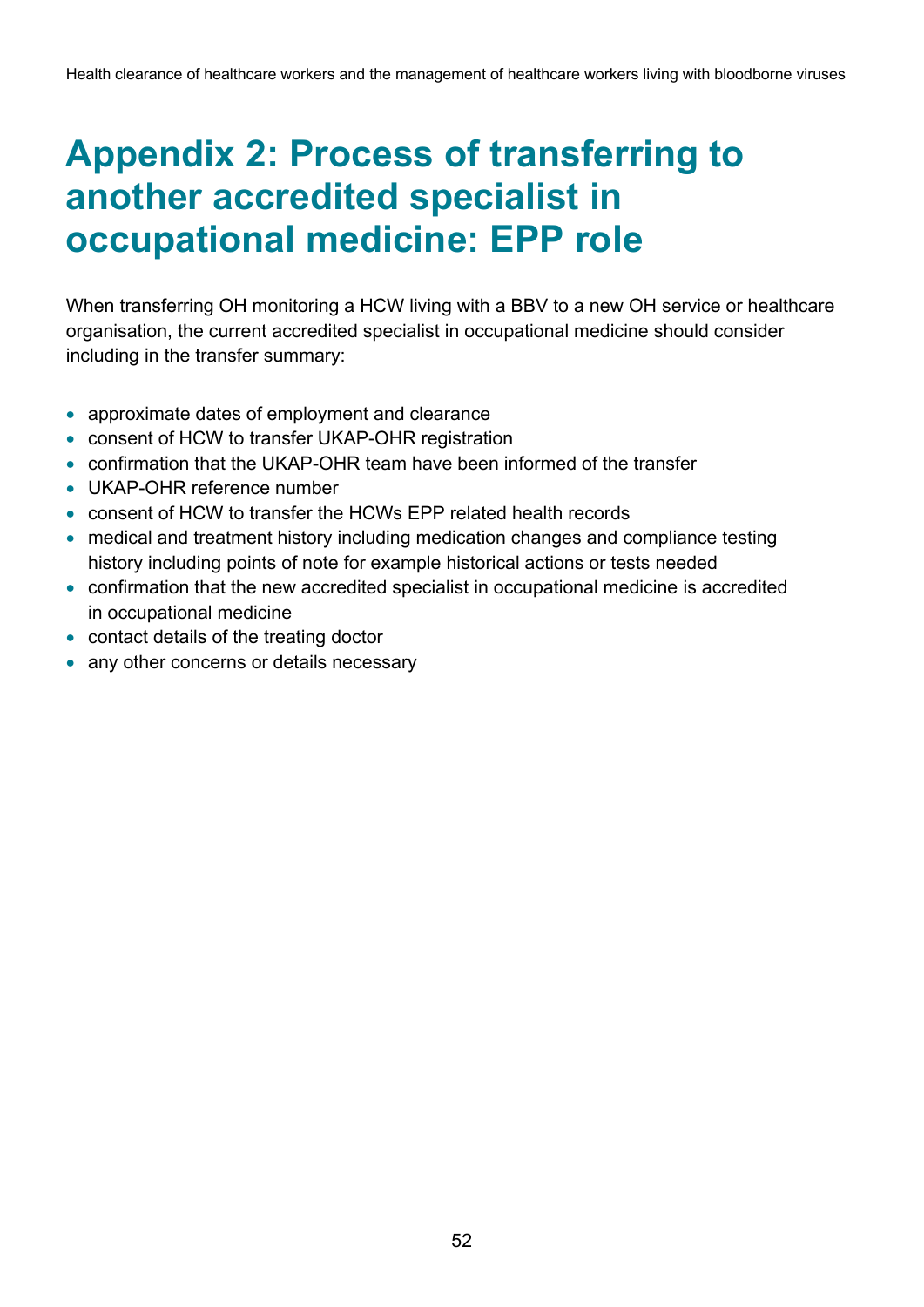## <span id="page-52-0"></span>**Appendix 3: Process of transferring to another accredited specialist in occupational medicine: non-EPP role**

If a HCW subject to monitoring wishes to stop undertaking EPPs, for example because of moving jobs, they are recommended to formally inform their current accredited specialist in occupational medicine. HCWs should also consider providing the reason for halting monitoring and the date of stopping EPPs, including confirmation from the employer about their new non-EPP role. Those who are self-employed could provide a self-statement confirming their new non-EPP role. The accredited specialist in occupational medicine is advised to notify the HCW and UKAP-OHR when monitoring will cease.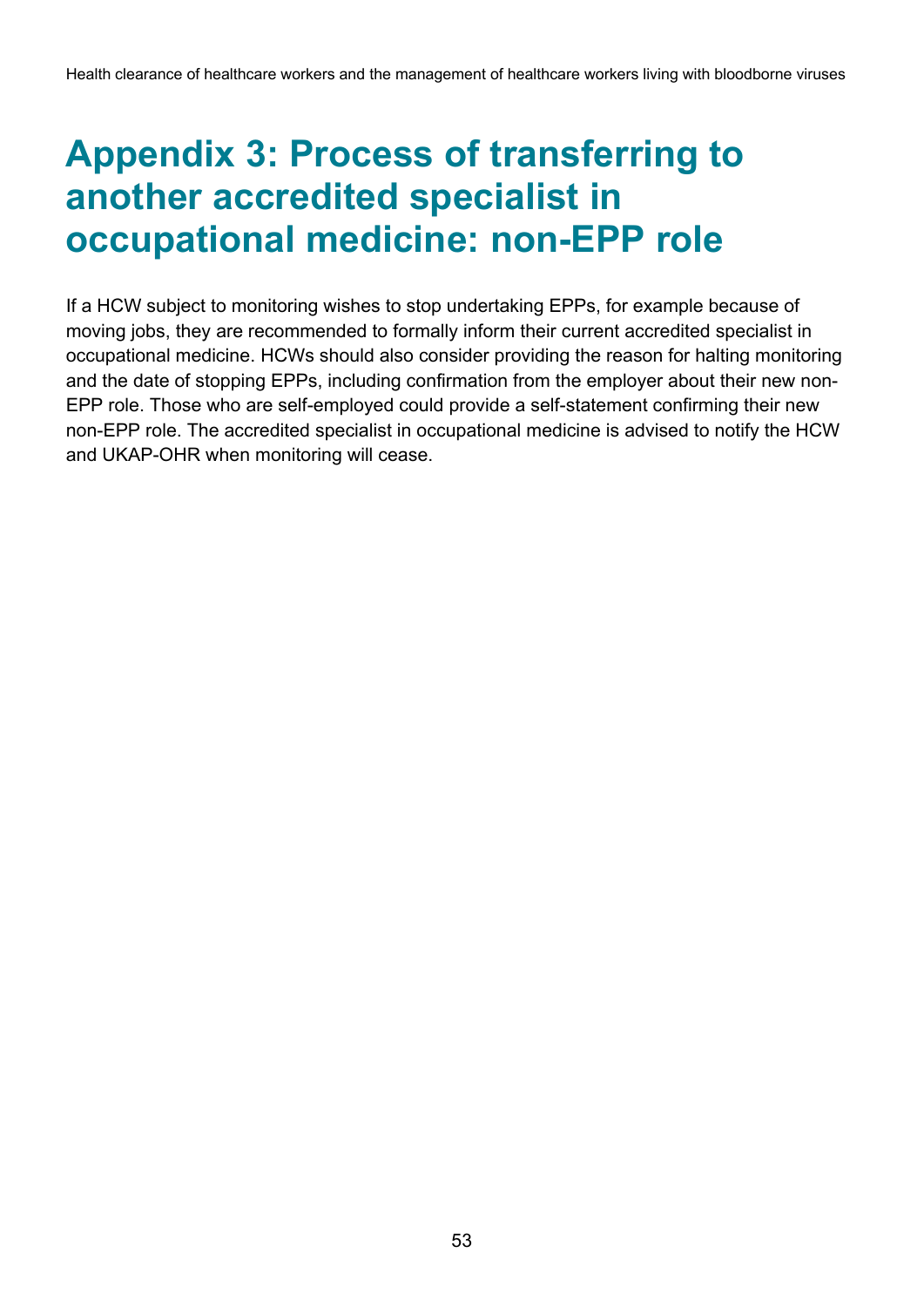## <span id="page-53-0"></span>**Appendix 4: Evolution of policy on the management of blood-borne viruses in healthcare workers**

### <span id="page-53-1"></span>**HIV**

The first guidance, published by the General Medical Council in 1988 addressed the duties of doctors living with HIV or who had developed acquired immune deficiency syndrome (AIDS). This stated:

"It is imperative, both in the public interest and on ethical grounds that any doctors who consider that they may have acquired HIV should seek appropriate diagnostic testing and counselling, and if found to be infected, should have regular medical supervision. They should also seek specialist advice on the extent to which they should limit their professional practice in order to protect their patients. They must act upon that advice, which in some circumstances would include a requirement not to practise or to limit their practice in certain ways. No doctors should continue in clinical practice merely on the basis of their own assessment of risk to patients." ( $\underline{6}$ )

This was followed in 1988 with a recommendation from EAGA that HCWs who know or who suspect that they had acquired HIV and who ordinarily perform or assist in surgical invasive procedures, where blood to tissue contact can occur, must seek expert advice on whether there is a need to limit or modify their working practice.

These recommendations were made when there was no known case of HCW-to-patient HIV transmission. In making these recommendations, EAGA acknowledged the theoretical risk of such transmission based on existing knowledge of HBV transmission. Assessment of the magnitude of the risk was based on reports of occupationally acquired HIV. This evidence pointed to a low risk of transmission but grave consequences if such a transmission were to occur.

Worldwide, there have been 3 reports of healthcare associated HIV transmission from HCWs during EPPs; a Florida dentist [\(7\)](#page-60-4), where the exact route of transmission was never established, a French orthopaedic surgeon [\(8\)](#page-60-5), and a gynaecologist in Spain [\(9\)](#page-60-6). In the last 2 cases, transmission occurred during category 3 EPPs. A further transmission has been reported involving a French nurse who was co-infected with HCV  $(10)$ ; this did not involve an EPP and the exact route of transmission remains unclear. Genetic relatedness of virus in the HCW and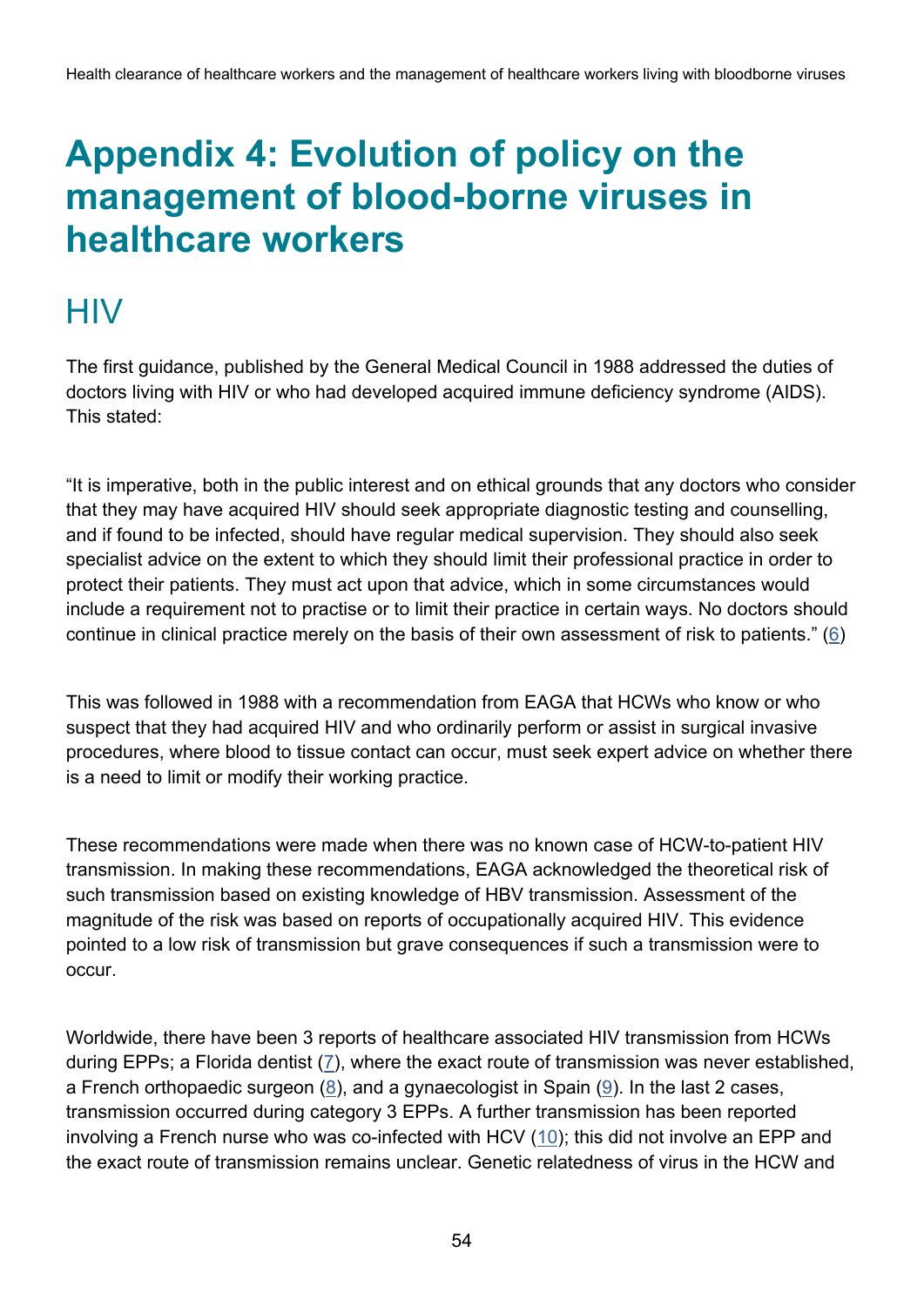patient(s) was demonstrated in all 4 cases. These 4 cases of transmission involved HCWs who were not undergoing antiretroviral therapy at the time of transmission.

In 1991, following the Florida dentist incident [\(11\)](#page-60-8), EAGA strengthened its advice stating that:

"HIV infected HCWs should not perform invasive surgical procedures in which injury to the worker could result in blood contaminating a patient's open tissues." ([12\)](#page-60-9)

EAGA updated its guidance in 1993 [\(13\)](#page-60-10), recommending that HCWs living with HIV should not perform exposure prone procedures (EPPs) (as defined in [Chapter 2\)](#page-9-1). Updated versions of the guidance were subsequently published in 1998 [\(14\)](#page-60-11) and 2005 [\(15\)](#page-60-12).

The risk of HIV transmission from a HCW to their patient was later reviewed by a Tripartite Working Group of EAGA, AGH and UKAP using data available from PNEs undertaken between 1988 and 2008. No cases of HCW to patient HIV transmissions were identified despite over 10,000 patients being tested [\(16\)](#page-61-0). The group concluded that the risk of HIV transmission from an untreated HCW living with HIV to a patient during EPPs was extremely low for the most invasive procedures (category 3) and negligible for less invasive procedures (category 1); this risk could be reduced even further by cART, if the HCW's viral load is suppressed to a very low or undetectable level. Following this report, updated guidance was published in January 2014 which allowed HCWs living with HIV to undertake EPP if they were either on effective cART and had a plasma viral load <200 copies/mL or were an elite controller and subject to viral load testing every 3 months [\(17\)](#page-61-1).

## <span id="page-54-0"></span>Hepatitis B

As at the end of 2018, there had been 9 episodes of documented transmission of HBV from surgeons to patients in the UK since 1991, when HBV vaccination became widespread. There has also been transmission of HBV from a doctor to 2 patients which did not involve EPPs. Worldwide, since 1970 there have been more than 40 clusters where over 400 patients contracted hepatitis B from a HCW (18 [to 22\)](#page-61-2).

The policy on the management of HCWs living with HBV has evolved over time in light of epidemiological findings, the development of better laboratory tests and improved treatment options. The first guidance, issued by the Department of Health in 1993 [\(23\)](#page-61-3), followed a number of documented outbreaks of HBV in patients who were operated on by HBV e-antigen (HBeAg) positive HCWs. Based on recommendations from AGH, these HCWs were restricted from performing EPPs. This guidance was later amended in 1996 to allow an HBeAg positive HCW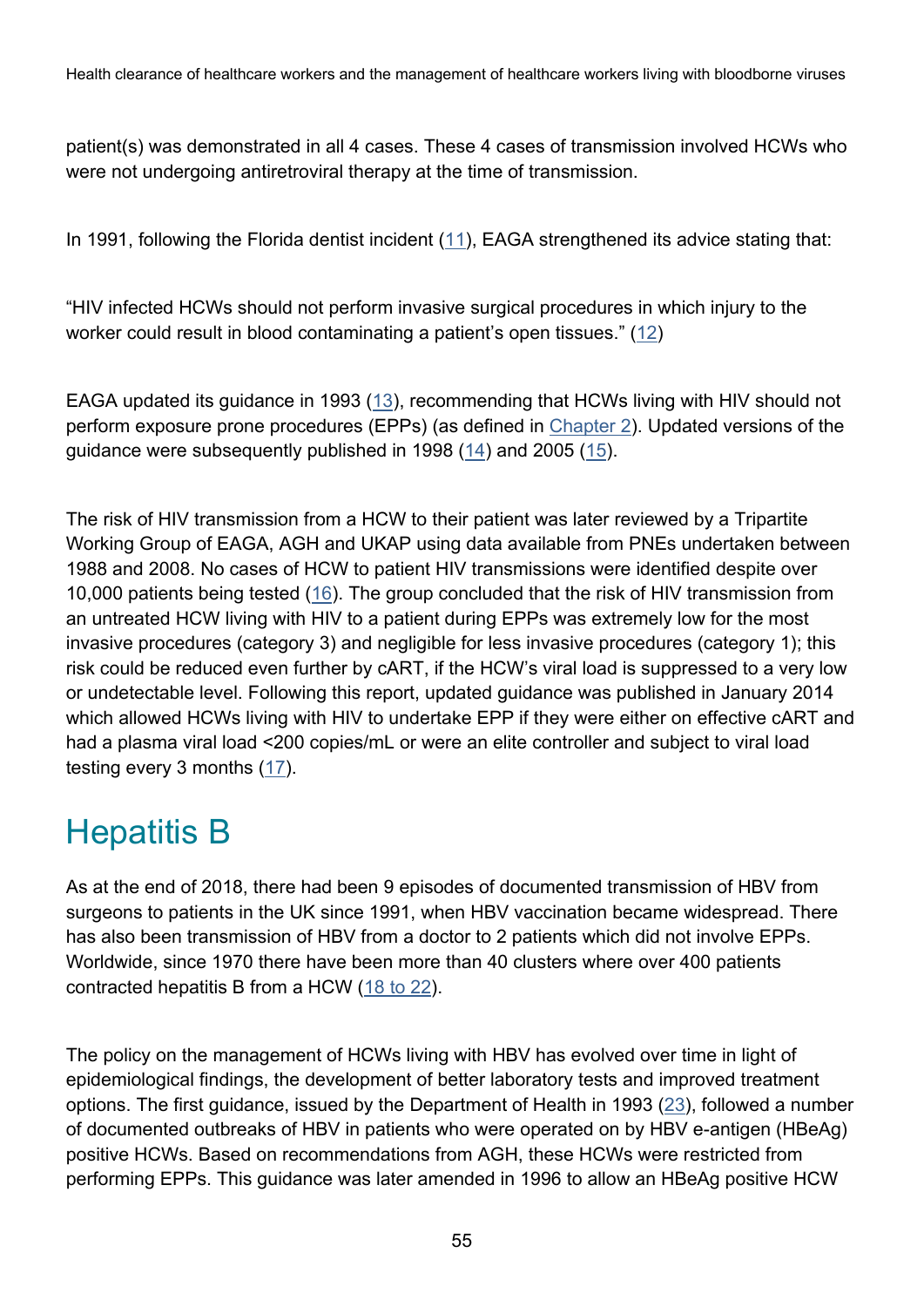Health clearance of healthcare workers and the management of healthcare workers living with bloodborne viruses

who was successfully treated and whose HBeAg negative status was sustained 12 months after cessation of therapy, to be able to resume EPPs  $(24)$ .

Further cases of HBV transmission were, however, subsequently reported in HCWs living with HBV who were HBeAg negative. These HCWs were found to have high HBV DNA levels and in 2000, guidelines were issued which restricted HBeAg negative HCWs who had HBV DNA levels above 103 gEq/mL from performing EPPs or clinical duties in renal units. The practice of HCWs with levels below 103 gEg/mL, was not restricted subject to annual testing of their HBV DNA levels [\(19\)](#page-61-5). The 103 gEq/mL HBV viral load cut-off point was chosen because:

- it allowed a margin of safety to accommodate natural fluctuations in HBV DNA levels
- the lowest documented HBV DNA level at which transmission was reported was 104 gEq/mL

Following advice from AGH, further guidance was issued in 2007, allowing HCWs living with HBV who were HBeAg negative and who had pre-treatment HBV DNA levels between 103 and 105 gEq/mL to perform EPPs while on oral antiviral therapy, provided their viral load was suppressed to below 103 gEq/mL and were subject to HBV DNA level testing every 3 months [\(25\)](#page-61-6).

Successful implementation and the efficacy of the policies for managing HCWs living with HBV has resulted in no detected transmission of HBV from HCWs to patients since the policy change in 2000.

In 2015, the UKAP Secretariat initiated a review of the evidence base on newer, more effective treatments for hepatitis B (such as Tenofovir and Entecavir) which are now standard care. The expert UKAP working group agreed in 2017 that the evidence was of a satisfactory quality and indicated that currently available antiviral therapies (unavailable at the time of the implementation of extant 2007 guidance), were far more effective in suppressing virus and far more resilient to resistance than predecessor therapies (such as Lamivudine). Thus in 2019, restrictions on EPP-performing HCWs living with hepatitis B with a high pre-treatment viral load (greater than 105 gEq/ml) and or who are e-Antigen positive were lifted, subject to Tenofovir (first line) and Entecavir being used and an adequate response and strict monitoring in place (similar to UKAP-OHR for HIV).

In 2020, UKAP clarified that HCWs living with BBVs performing renal dialysis duties in any clinical setting are subject to OH clearance and monitoring as required.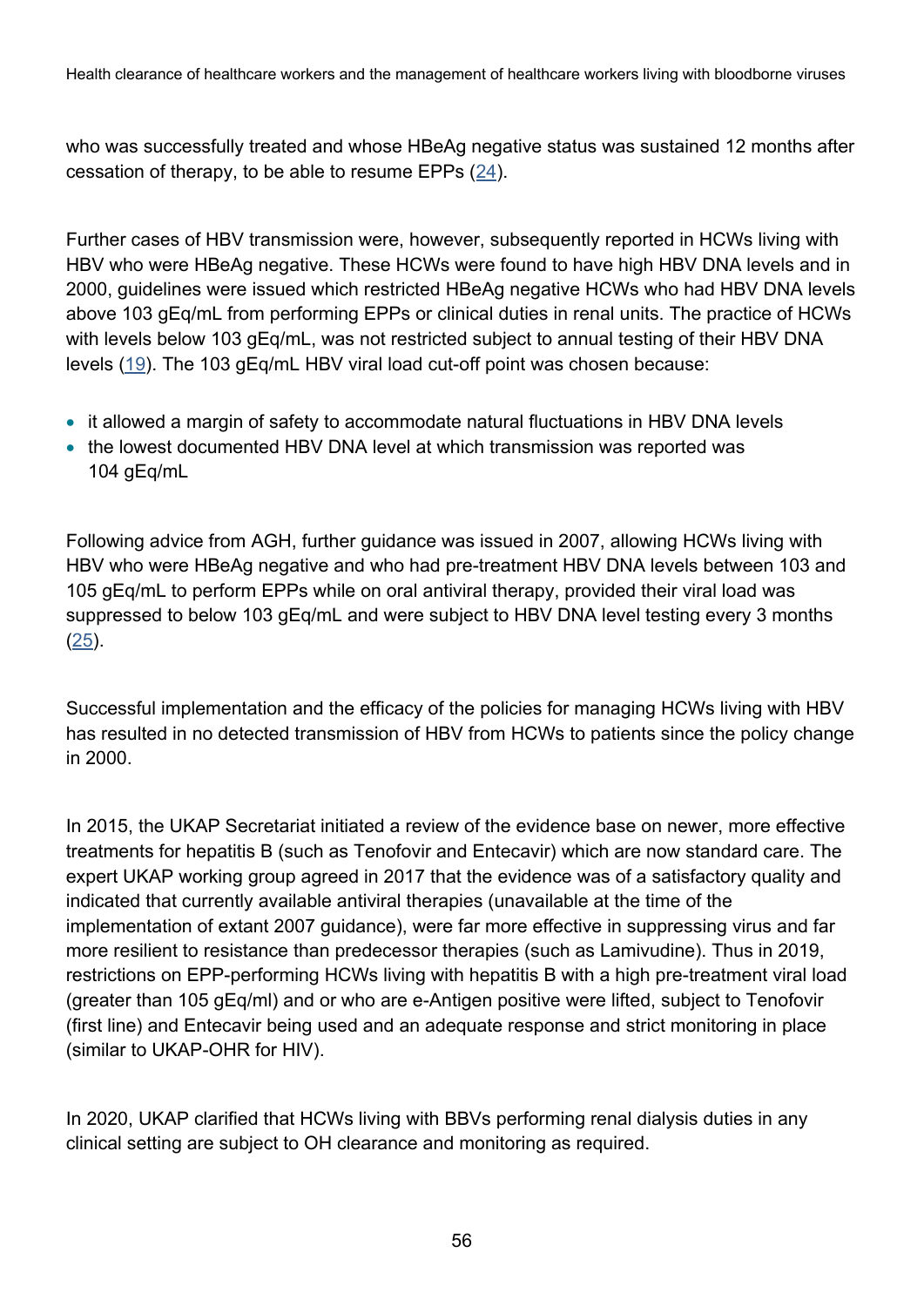## <span id="page-56-0"></span>Hepatitis C

The first reported incident in the UK, of HCV transmission from a HCW to a single patient was in 1994 [\(26\)](#page-61-7). Following this, the AGH recommended in 1995 that HCWs living with HCV associated with transmission of HCV to patients should no longer perform EPPs [\(27\)](#page-61-8). Following 5 further incidents in the UK in which HCWs living with HCV transmitted HCV to 15 patients, DH published guidance in 2002 [\(28\)](#page-61-9) introducing additional restrictions based on the advice from AGH.

As at the end of 2015, there had been 11 incidents of HCWs living with HCV transmitting the virus to 28 patients in the UK. With the exception of 2, all HCWs were surgeons and all but 3 of these transmissions have been in the highest category 3 EPP. The 3 exceptions occurred in non-EPPs; one involving a repair of a paraumbilical hernia, one from a midwife to a mother in a post-natal ward and the third from an anaesthetist to a patient. The route of transmission in these cases has never been identified (29 [to 31\)](#page-61-10).

Six documented international cases involving surgeons have also been described in the literature, resulting in the acquisition of HCV in 23 patients  $(32, 33)$  $(32, 33)$ . In addition there have been 3 cases involving anaesthesiology HCWs who transmitted HCV to 9 patients, with 2 of these HCWs having initially acquired their infection from a patient [\(34](#page-62-2) to 36).

Recent reviews have highlighted the issue of substance misuse by HCWs, resulting in the transmission of HCV to large numbers of patients. In these cases, the HCWs were addicted to injectable anaesthetic opioids and in some cases, it was established that the HCW would partly inject themselves with the opioid before injecting the patients, resulting in subsequent transmission of the virus (drug diversion) [\(37\)](#page-62-3).

The guidance restricts HCWs who are known to be living with HCV (HCV RNA positive) from carrying out EPPs. HCWs living with HCV who have a sustained viral response to therapy, that is those who remain HCV RNA negative 3 months after the course of treatment has ended, are allowed to return to performing EPPs at that time and are subject to a further check 3 months **later** 

#### Health clearance for new HCWs

The 2002 guidance for managing HCWs living with HCV was also the first to recommend testing of HCWs who were about to start careers or training that would rely on the performance of EPPs. This principle of screening HCWs for BBVs was further developed and expanded to include HIV and HBV in the guidance on health clearance for HCWs new to the NHS published in 2007 ( $38$ ). This guidance aimed to identify, and consequently restrict, all new HCWs living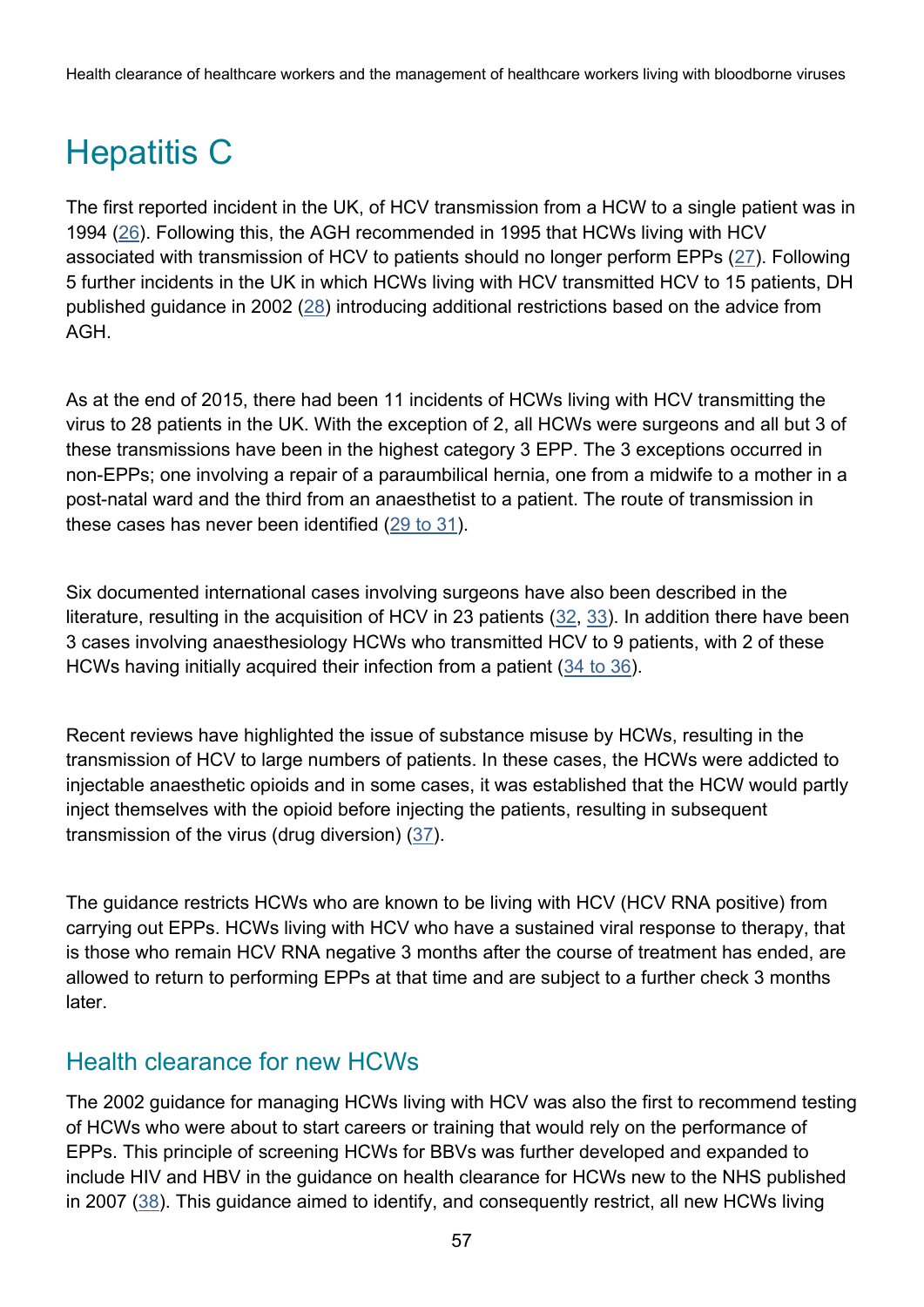with BBVs from working in clinical areas where their infection may pose a risk to patients in their care. The guidance did not apply to HCWs already employed in the NHS, with the exception of those moving to a post requiring the performance of EPPs for the first time in their career, who were considered to be under an ongoing obligation to seek professional advice about the need to be tested if they had been exposed to a serious communicable disease.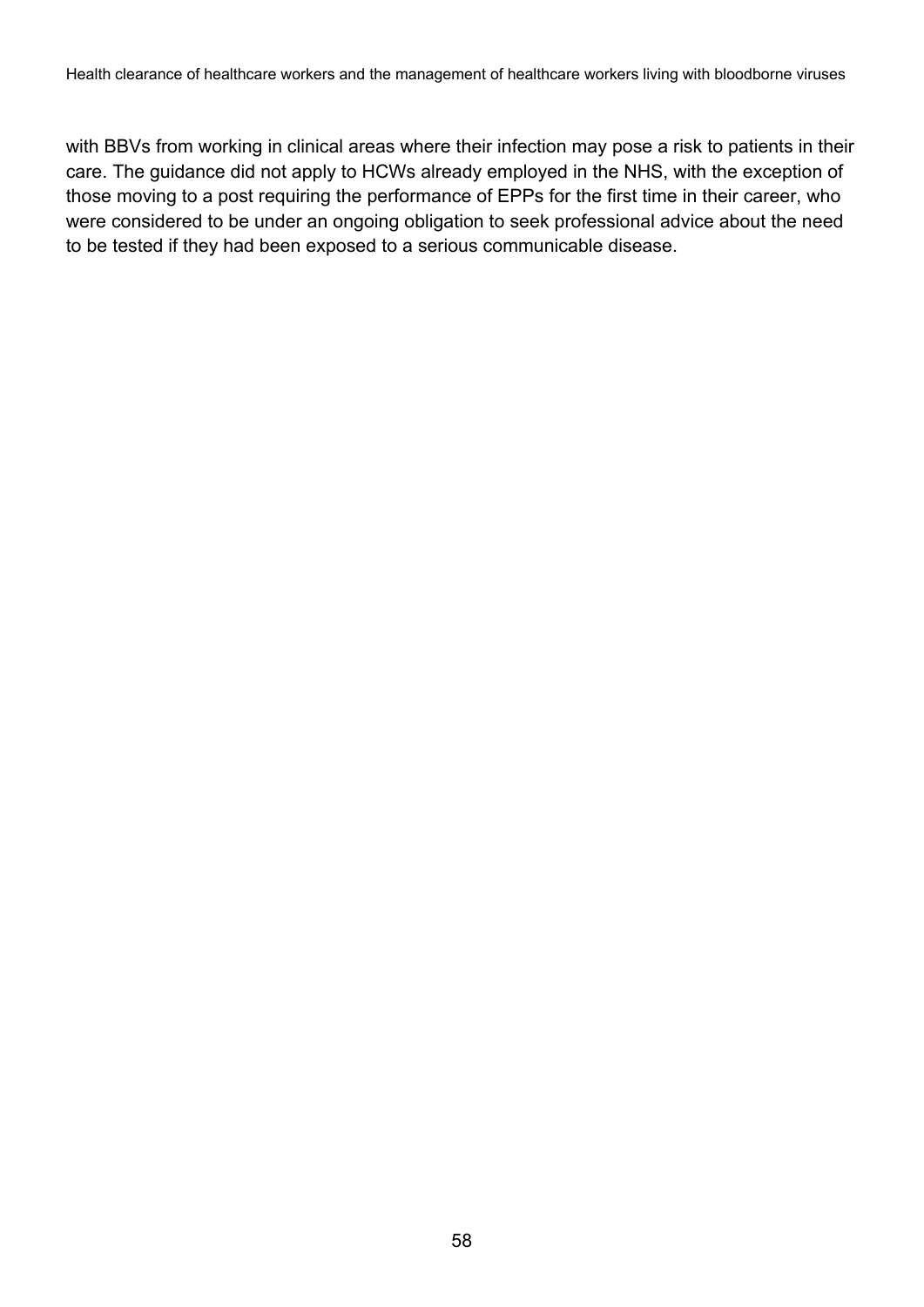# <span id="page-58-0"></span>**Appendix 5: Previous guidance documents**

The previous publications have provided important guidance for all HCWs and their employers. Their development across the years, however, has resulted in relevant information being contained across a number of documents.

In October 2017, consolidated guidance was published which brought together all existing guidance documents into a single comprehensive guidance that clarified the duties of HCWs, their medical advisers and employers, and described i) the BBV health clearance measures for new HCWs (this guidance does not cover the checks for tuberculosis disease or immunity), ii) the follow-up and management of HCWs living with HIV and or HBV who perform EPPs and iii) procedures which should be followed if a PNE is being considered.

The 2017 guidance combined and replaced the following:

## <span id="page-58-1"></span>General

[Health clearance for tuberculosis, hepatitis B, hepatitis C and HIV: New healthcare workers.](http://webarchive.nationalarchives.gov.uk/20130107105354/http:/www.dh.gov.uk/en/Publicationsandstatistics/Publications/PublicationsPolicyAndGuidance/DH_073132) Department of Health. March 2007. (The bloodborne virus sections of this guidance only; the document should still be used for guidance on clearance for tuberculosis. The consolidated guidance does not include recommendations on health clearance for new HCWs for tuberculosis; [current guidance is,](https://www.gov.uk/government/publications/new-healthcare-workers-clearance-for-hepatitis-b-and-c-tb-hiv) however, available.)

## <span id="page-58-2"></span>**HIV**

[The Management of HIV infected Healthcare Workers who perform exposure prone procedures:](https://www.gov.uk/government/publications/hiv-infected-healthcare-workers-and-exposure-prone-procedures)  [updated guidance, January 2014.](https://www.gov.uk/government/publications/hiv-infected-healthcare-workers-and-exposure-prone-procedures) Public Health England.

## <span id="page-58-3"></span>Hepatitis B

[Hepatitis B infected healthcare workers and antiviral therapy.](http://webarchive.nationalarchives.gov.uk/20130107105354/http:/www.dh.gov.uk/en/Publicationsandstatistics/Publications/PublicationsPolicyAndGuidance/DH_073164) Department of Health. March 2007

[Hepatitis B infected healthcare workers. Health Service Circular, HSC 2000/020.](http://webarchive.nationalarchives.gov.uk/20130107105354/http:/www.dh.gov.uk/en/Publicationsandstatistics/Lettersandcirculars/Healthservicecirculars/DH_4004553) Department of Health. 23 June 2000.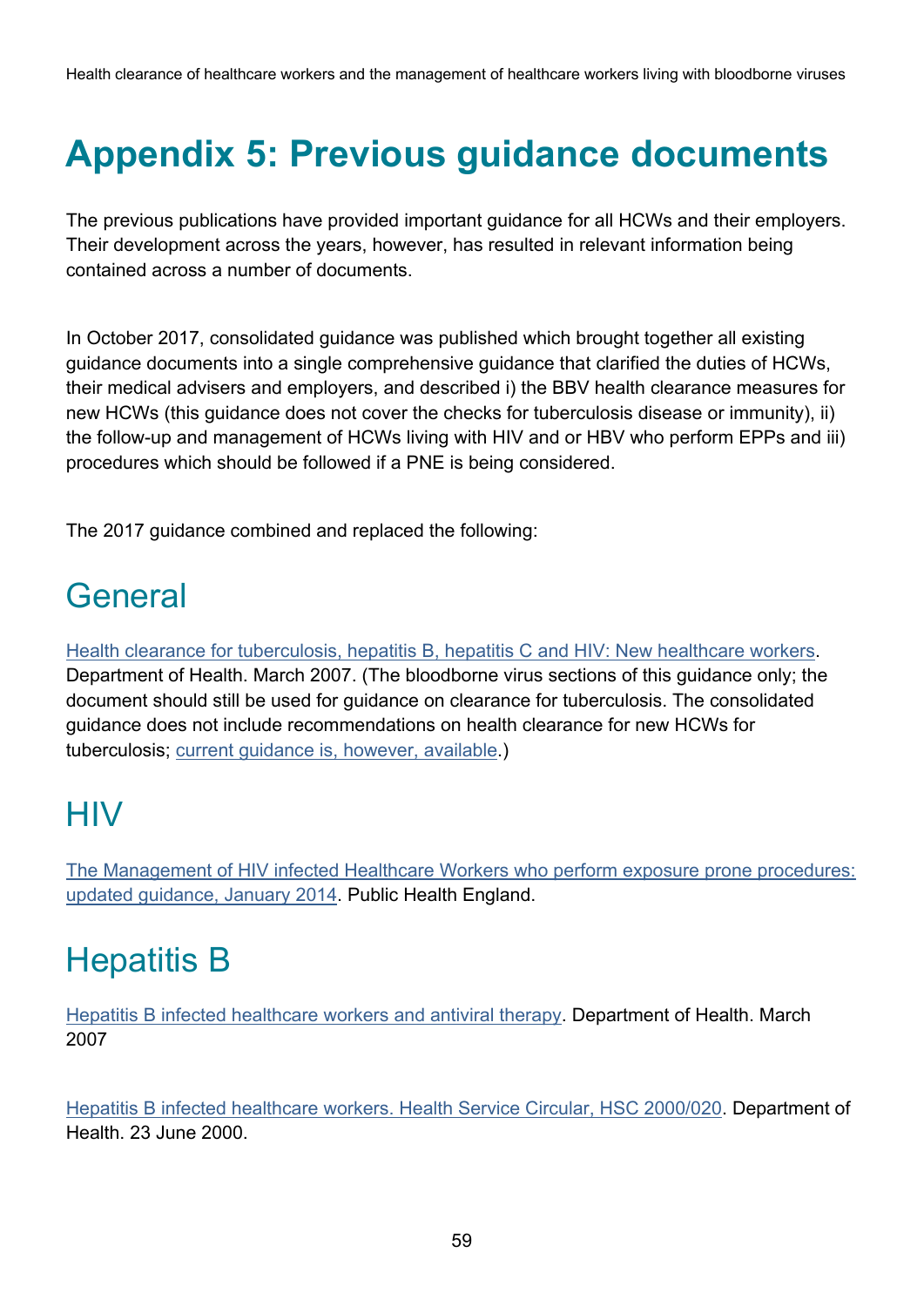Health clearance of healthcare workers and the management of healthcare workers living with bloodborne viruses

[Hepatitis B infected healthcare workers: guidance on implementation of Health Service Circular,](http://webarchive.nationalarchives.gov.uk/20130107105354/http:/www.dh.gov.uk/en/Publicationsandstatistics/Publications/PublicationsPolicyAndGuidance/DH_4008156)  [HSC 2000/020.](http://webarchive.nationalarchives.gov.uk/20130107105354/http:/www.dh.gov.uk/en/Publicationsandstatistics/Publications/PublicationsPolicyAndGuidance/DH_4008156) Department of Health. 2000.

[Protecting healthcare Workers and Patients from Hepatitis B: Recommendations of the Advisory](http://webarchive.nationalarchives.gov.uk/+/www.dh.gov.uk/en/Publicationsandstatistics/Lettersandcirculars/Healthserviceguidelines/DH_4084234)  [Group on Hepatitis.](http://webarchive.nationalarchives.gov.uk/+/www.dh.gov.uk/en/Publicationsandstatistics/Lettersandcirculars/Healthserviceguidelines/DH_4084234) Department of Health. August 1993.

[Protecting healthcare Workers and Patients from Hepatitis B. Health Service guidelines, on](http://webarchive.nationalarchives.gov.uk/+/www.dh.gov.uk/en/Publicationsandstatistics/Lettersandcirculars/Healthserviceguidelines/DH_4084234)  [Hepatitis. HSG\(93\)40.](http://webarchive.nationalarchives.gov.uk/+/www.dh.gov.uk/en/Publicationsandstatistics/Lettersandcirculars/Healthserviceguidelines/DH_4084234) Department of Health. 18 August 1993.

Addendum to  $HSG(93)40$ : Protecting healthcare workers and patients from hepatitis  $B - EL$  (96) [77.](http://webarchive.nationalarchives.gov.uk/+/www.dh.gov.uk/en/Publicationsandstatistics/Lettersandcirculars/Executiveletters/DH_4088385) Department of Health. 26 September 1996.

[Addendum to HSG\(93\)40: Protecting health care workers and patients from hepatitis B.](http://webarchive.nationalarchives.gov.uk/+/www.dh.gov.uk/en/Publichealth/Communicablediseases/HepatitisB/HepatitisBgeneralinformation/index.htm) Department of Health. April 2004.

### <span id="page-59-0"></span>Hepatitis C

[Hepatitis C infected healthcare workers. Health Service Circular, HSC 2002/010.](http://webarchive.nationalarchives.gov.uk/20130107105354/http:/www.dh.gov.uk/en/Publicationsandstatistics/Lettersandcirculars/Healthservicecirculars/DH_4004561) Department of Health. 14 August 2002.

[Hepatitis C Infected Healthcare Workers.](http://webarchive.nationalarchives.gov.uk/20130107105354/http:/www.dh.gov.uk/en/Publicationsandstatistics/Publications/PublicationsPolicyAndGuidance/DH_4010554) Department of Health. August 2002.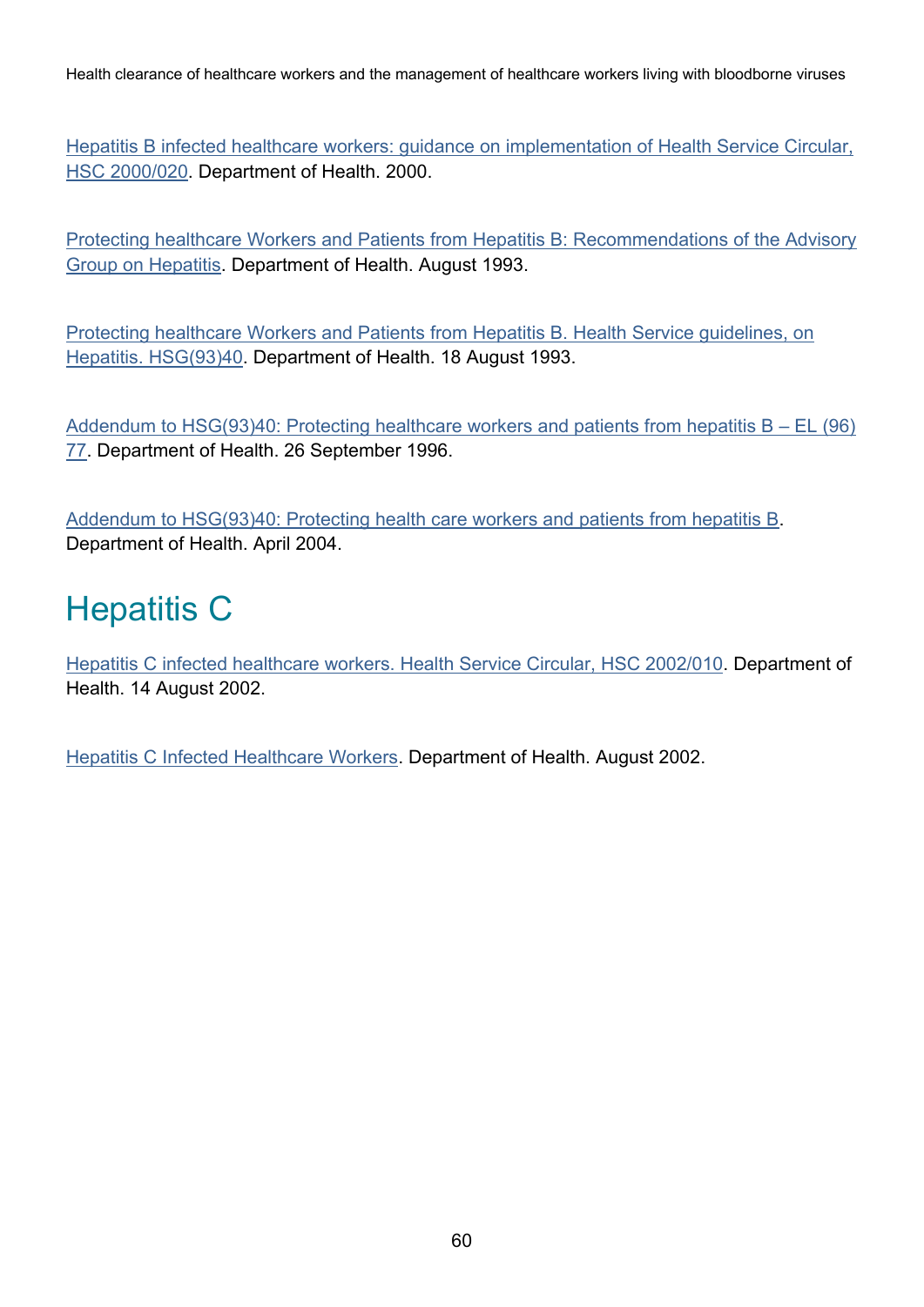# <span id="page-60-2"></span>**References**

<span id="page-60-0"></span>1. National Institute for Health and Care Excellence (NICE). 'Hepatitis B (chronic): diagnosis [and management](https://www.nice.org.uk/guidance/CG165/chapter/1-Recommendations#monitoring)'. 2017 (accessed 27 October 2021)

2. European Association for the Study of the Liver (EASL). '[EASL 2017 Clinical Practice](https://www.journal-of-hepatology.eu/article/S0168-8278(17)30185-X/fulltext)  Guidelines [on the management of hepatitis B virus infection](https://www.journal-of-hepatology.eu/article/S0168-8278(17)30185-X/fulltext)'. Journal of Hepatology 2017: volume 67, issue 2, pages 370 to 398

<span id="page-60-1"></span>3. Ogunremi T and others. '[Preventing transmission of bloodborne viruses from infected](https://www.canada.ca/en/public-health/services/reports-publications/canada-communicable-disease-report-ccdr/monthly-issue/2019-45/issue-12-december-5-2019/article-3-preventing-healthcare-transmission-bloodborne-viruses.html#tbl4)  [healthcare workers to patients: Summary of a new Canadian Guideline](https://www.canada.ca/en/public-health/services/reports-publications/canada-communicable-disease-report-ccdr/monthly-issue/2019-45/issue-12-december-5-2019/article-3-preventing-healthcare-transmission-bloodborne-viruses.html#tbl4)'. Canada Communicable Disease Report 2019: volume 45, issue 12

4. Centers for Disease Control and Prevention (CDC). '[Updated CDC Recommendations for](https://www.cdc.gov/mmwr/preview/mmwrhtml/rr6103a1.htm)  the Management of Hepatitis B Virus–[Infected Health-Care Providers and Students](https://www.cdc.gov/mmwr/preview/mmwrhtml/rr6103a1.htm)'. 2012. (accessed 27 October 2021)

5. The Society for Healthcare Epidemiology of America (SHEA). '[Management of healthcare](https://www.shea-online.org/index.php/practice-resources/41-current-guidelines/887-shea-white-paper-management-of-healthcare-personnel-living-with-hepatitis-b-hepatitis-c-or-human-immunodeficiency-virus-in-us-healthcare-institutions)  [personnel living with hepatitis B, hepatitis C, or HIV in US healthcare institutions](https://www.shea-online.org/index.php/practice-resources/41-current-guidelines/887-shea-white-paper-management-of-healthcare-personnel-living-with-hepatitis-b-hepatitis-c-or-human-immunodeficiency-virus-in-us-healthcare-institutions)'. Infection Control and Hospital Epidemiology 2020

<span id="page-60-3"></span>6. General Medical Council. 'HIV infection and AIDS: The Ethical Considerations'. 1988

<span id="page-60-4"></span>7. Ciesielski C and others. 'Transmission of human immunodeficiency virus in a dental practice'. Annals of Internal Medicine 1992: volume 116, pages 798 to 805

<span id="page-60-5"></span>8. Lot F and others. 'Probable transmission of HIV from an orthopedic surgeon to a patient in France'. Annals of Internal Medicine 1999: volume 130, pages 1 to 6

<span id="page-60-6"></span>9. Mallolas J and others. 'Transmission of HIV-1 from an obstetrician to a patient during a caesarean section'. AIDS 2006: volume 20, pages 285 to 299

<span id="page-60-7"></span>10. Goujon C and others. 'Phylogenetic analyses indicate an atypical nurse-to-patient transmission of human immunodeficiency virus type 1'. Journal of Virology 2000: volume 74, pages 2,525 to 2,532

<span id="page-60-8"></span>11. Centers for Disease Control and Prevention (CDC). '[Update: Investigations of Patients Who](https://www.cdc.gov/mmwr/preview/mmwrhtml/00016712.htm)  [Have Been Treated by HIV-Infected Health-Care Workers](https://www.cdc.gov/mmwr/preview/mmwrhtml/00016712.htm)'. 1992. (accessed 27 October 2021)

<span id="page-60-9"></span>12. UK Health Departments. 'AIDS-HIV infected health care workers – occupational guidance for health care workers, their physicians and employers'. 1991

<span id="page-60-10"></span>13. UK Health Departments. 'AIDS/HIV Infected health care workers: Guidance on the management of infected health care workers'. 1993

<span id="page-60-11"></span>14. UK Health Departments. 'AIDS/HIV infected health care workers: Guidance on the management of infected health care workers and patient notification'. 1998

<span id="page-60-12"></span>15. UK Health Departments. 'HIV infected health care workers: Guidance on the management and patient notification'. 2005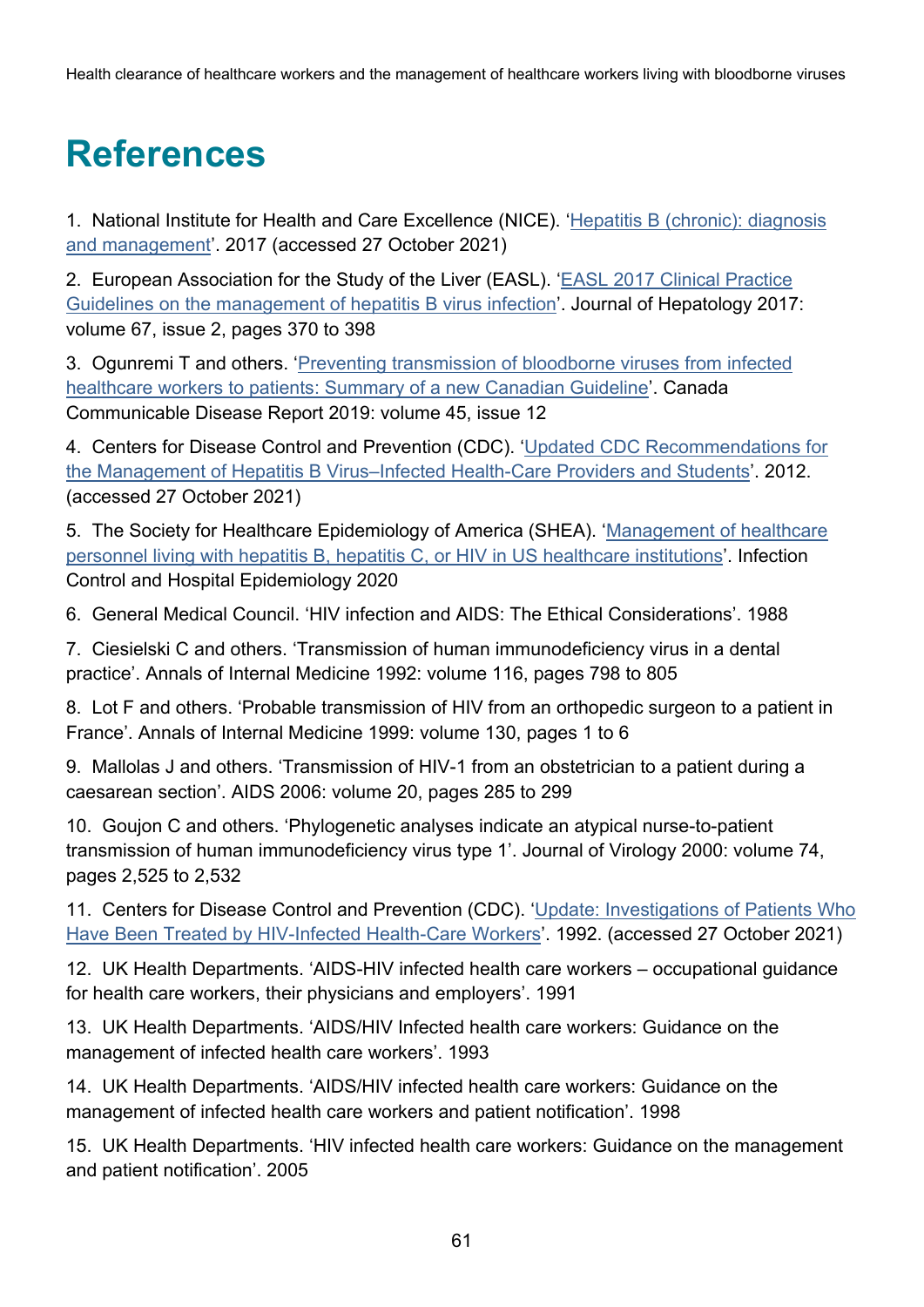<span id="page-61-0"></span>16. The Expert Advisory Group on HIV and AIDS, the Advisory Group on Hepatitis and the UK Advisory Panel for Healthcare Workers Infected with Bloodborne Viruses. 'The Report of the Tripartite Working Group, Management of HIV-infected Healthcare Workers'. 2011

<span id="page-61-1"></span>17. Public Health England. 'The management of HIV infected healthcare workers who perform exposure prone procedures: updated guidance'. 2014

<span id="page-61-2"></span>18. Smellie MK and others. 'Hospital transmission of hepatitis B virus in the absence of exposure prone procedures'. Epidemiology and Infection 2006: volume 134, issue 2, pages 259 to 263

<span id="page-61-5"></span>19. Department of Health. 'Health Service Circular 2000/ 020 Hepatitis B Infected Health Care Workers'. 2000

20. Department of Health. 'Health Service Circular 2000/ 020 Hepatitis B Infected Health Care Workers: Guidance on the Implementation of Health Service Circular 2000/ 020'. 2000

21. Gunson RN and others. 'Hepatitis B virus (HBV) and hepatitis C virus (HCV) infections in health care workers (HCWs): guidelines for prevention of transmission of HBV and HCV from HCW to patients'. Journal of Clinical Virology 2003: volume 27, pages 213 to 230

22. Lewis JD and others. 'Hepatitis B in healthcare workers: Transmission events and guidance for management'. World Journal of Hepatology 2015: volume 7, pages 488 to 497

<span id="page-61-3"></span>23. UK Health Department. 'Health Service Guidelines HSG(93)40: Protecting health care workers and patients from hepatitis B'. 1993

<span id="page-61-4"></span>24. UK Health Department. Addendum to HSG(93)40: 'Protecting Health Care Workers and patients from hepatitis B'. 1996

<span id="page-61-6"></span>25. UK Health Department. 'Hepatitis B infected health care workers and antiviral therapy'. 2007

<span id="page-61-7"></span>26. Duckworth GJ and others. 'Transmission of hepatitis C virus from a surgeon to a patient'. Communicable Disease and Public Health 1999: volume 2, pages 188 to 192

<span id="page-61-8"></span>27. Communicable Disease Surveillance Centre (CDSC). 'Hepatitis C virus transmission from health care worker to patient'. Communicable Disease Report CDR Weekly 1995: volume 5, page 121

<span id="page-61-9"></span>28. Department of Health. 'Hepatitis C Infected Health Care Workers'. 2002

<span id="page-61-10"></span>29. Public Health England. Personal communication. 2015

30. Muir D and others. 'Transmission of hepatitis C from a midwife to a patient through nonexposure prone procedures'. Journal of Medical Virology 2014: volume 86, issue 2, pages 235 to 240

31. Mawdsley J and others. 'Anesthetist to patient transmission of hepatitis C virus associated with non exposure-prone procedures'. Journal of Medical Virology 2005: volume 75, issue 3, pages 299 to 401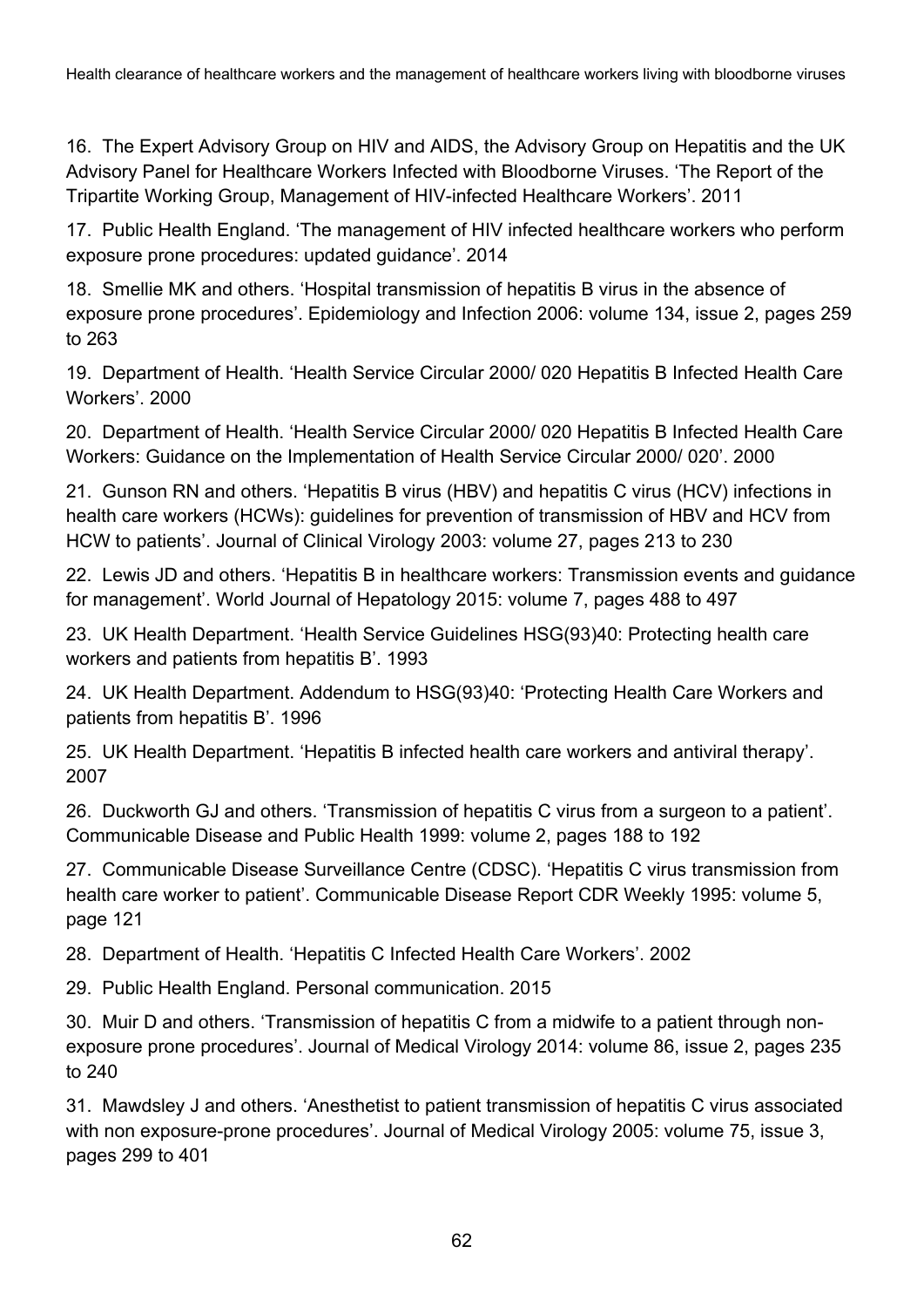<span id="page-62-0"></span>32. Hatia RI and others. 'Nosocomial hepatitis C virus transmission from tampering with injectable anesthetic opioids'. Hepatology 2015: volume 62, issue 1, pages 101 to 110

<span id="page-62-1"></span>33. Cardell K and others. 'Nosocomial hepatitis C in a thoracic surgery unit; retrospective findings generating a prospective study'. Journal of Hospital Infection 2008: volume 68, issue 4, pages 322 to 328

<span id="page-62-2"></span>34. Cody SH and others. 'Hepatitis C virus transmission from an anesthesiologist to a patient'. Archives of Internal Medicine 2002: volume 162, pages 345 to 350

35. Ross RS and others. 'Transmission of hepatitis C virus from a patient to an anesthesiology assistant to 5 patients'. New England Journal of Medicine 2000: volume 343, pages 1851 to 1854

36. Stark K and others. 'Nosocomial transmission of hepatitis C virus from an anesthesiologist to 3 patients – epidemiologic and molecular evidence'. Archives of Virology 2006: volume 151, issue 5, pages 1025 to 1030

<span id="page-62-3"></span>37. Schaefer MK and Perz JF. 'Outbreaks of infections associated with drug diversion by US health care personnel'. Mayo Clinical Proceedings 2014: volume 89, issue 7, pages 878 to 887

<span id="page-62-4"></span>38. Department of Health. 'Health clearance for tuberculosis, hepatitis B, hepatitis C and HIV: new healthcare workers'. 2007